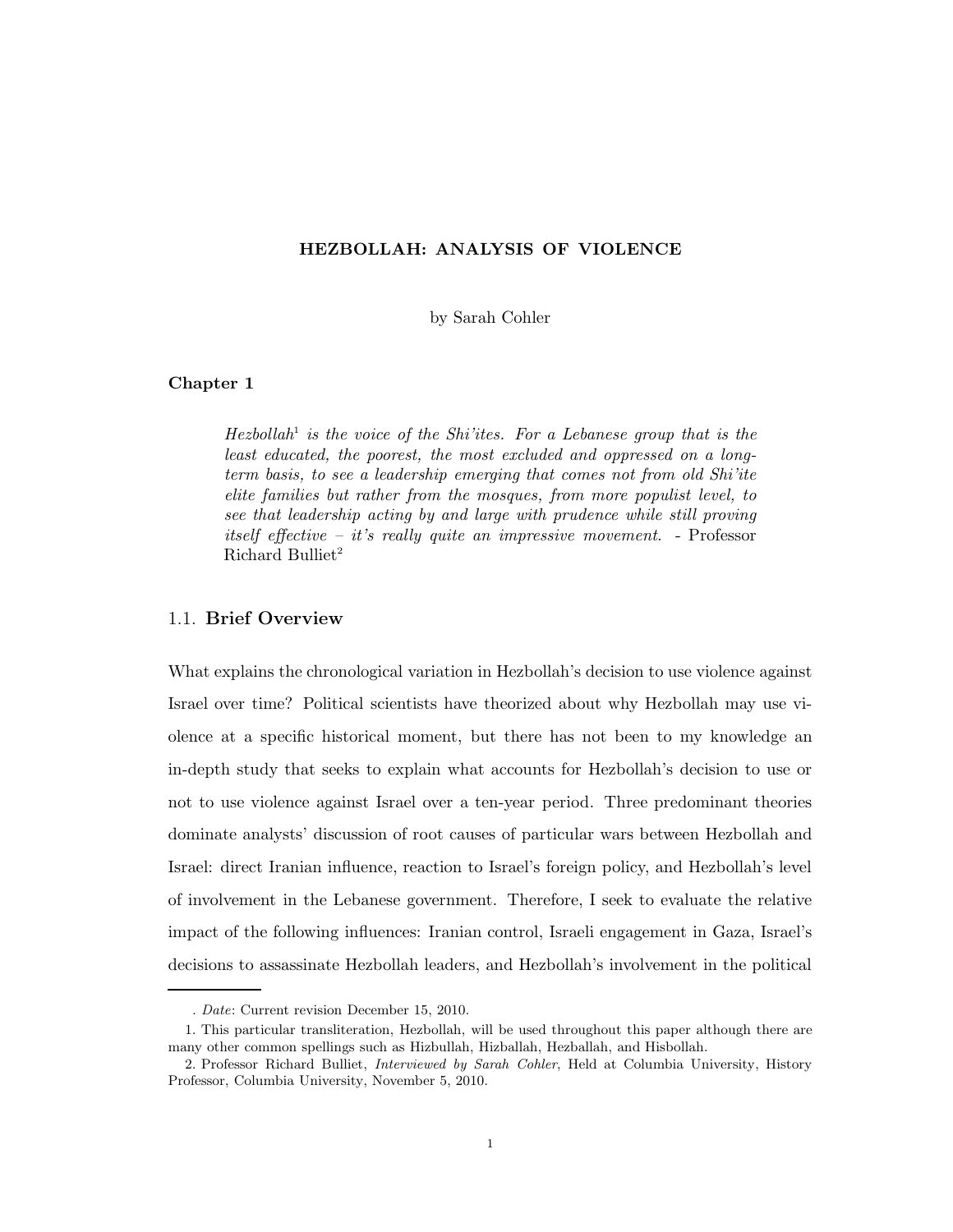system on Hezbollah's decision to engage in violence against Israel between 2000 and 2010. By analyzing the variation of these three influences, I seek to determine which factor most accurately explains Hezbollah's use of violence.

## 1.1.1. Significance of Hezbollah

Hezbollah is best described as a sub-state actor fighting a more powerful state adversary, and studying the variation in this group's violence illuminates not only case-specific causes of violence but also adds to the scholarship on the causes of guerrilla violence. Furthermore, identifying the source of asymmetric violence is the first step towards its eradication. Asymmetric violence or guerrilla warfare is the structural inverse of conventional warfare, which is acted out between large, organized, military forces in open battle on a linear front. Both World Wars and the Persian Gulf War of 1991 fall under the conventional warfare category. Distinct from conventional warfare, other types of prolonged military campaigns are unconventional, including sub-conventional and supra-conventional (nuclear) warfare. As a sub-state actor, Hezbollah commits acts of violence under the rubric of sub-conventional warfare.

Even those uninterested in this particular group will find an analysis of Hezbollah's violence a useful guide for understanding and predicting the actions of comparable guerrilla groups because the nature of guerrilla warfare demands that the militarily weaker, sub-state actor, whether located in Lebanon or Vietnam, uses secrecy, attrition strategies, and the high cost of counter-insurgency to their advantage. Underlying similarities in the structure and function of these groups makes the study of any one an inherently useful rubric to study any other. At a time when the United States and its allies are currently embroiled in campaigns opposing unconventional actors, investigating the causes of asymmetric violence would benefit any political scientist or policy maker interested in state security.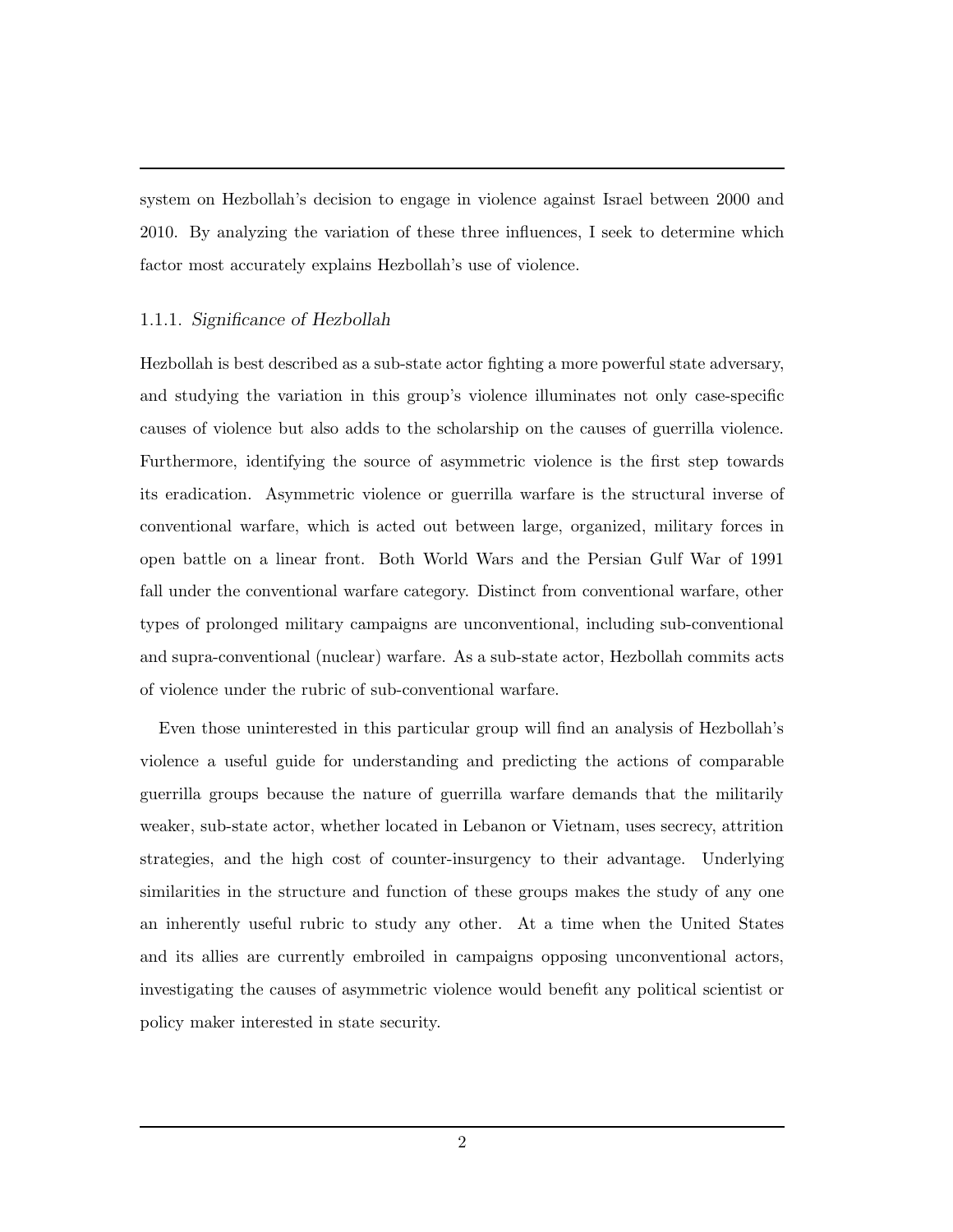#### 1.2. Background

An analysis of Hezbollah's violence is best understood in its geopolitical and historical context. Therefore, I highlight Hezbollah's goals and organizational structure, the structure of the Lebanese government, the Iranian institutions responsible for setting foreign policy and therefore the state's relationship to Hezbollah, and the history of Syria's influence.

#### 1.2.1. Hezbollah's Background

Hezbollah (in Arabic, the "Party of God"<sup>3</sup> ) was born out of the 1980s Lebanese Civil War, fighting other Lebanese militas and the Israeli invasion and subsequent occupation<sup>4</sup>. Shi'ite Muslims, Hezbollah's largest support base, account for 40% of Lebanon's total population, many of whom feel under-represented in the Lebanese political and economic system<sup>5</sup>. Headquartered in Beirut, Hezbollah controls Southern Lebanon, which represents about 10% of all Lebanese territory, where most Shi'a are concentrated<sup>6</sup>.

History Professor Rashid Khalidi adds that there was no Hezbollah before the Israeli occupation. Hezbollah portrays itself as a resistance and social movement that speaks for the disenfranchised of Lebanon<sup>7</sup>.

The group has maintained a military commitment to the expulsion of Israel from Lebanese territory, attracting "wide if non unanimous support" in Lebanon<sup>8</sup>. Hezbollah first entered the Lebanese government as a political party in 1992 and in 1996 outlined

<sup>3.</sup> Emmanuel Karagiannis, "Hezbollah as a Social Movement Organization: A Framing Approach," Mediterranean Politics 14, no. 3 (2009): 365–383.

<sup>4.</sup> Krista E. Wiegand, "Reformation of a Terrorist group: Hezbollah as Lebanese Political Party," Studies in Conflict and Terrorism 32, no. 8 (2009): pp. 670.

<sup>5.</sup> Ibid., pp. 670.

<sup>6.</sup> Agustus Richard Norton, "Hizballah of Lebanon: Extremist Ideals vs. Mundane Politics," Council on Foreign Relations (1999): pp. 3.

<sup>7.</sup> Professor Rashid Khalidi, Interviewed by Sarah Cohler, Held at Columbia University, History Professor, Columbia University, November 10, 2010.

<sup>8.</sup> Norton, "Hizballah of Lebanon," pp. 3.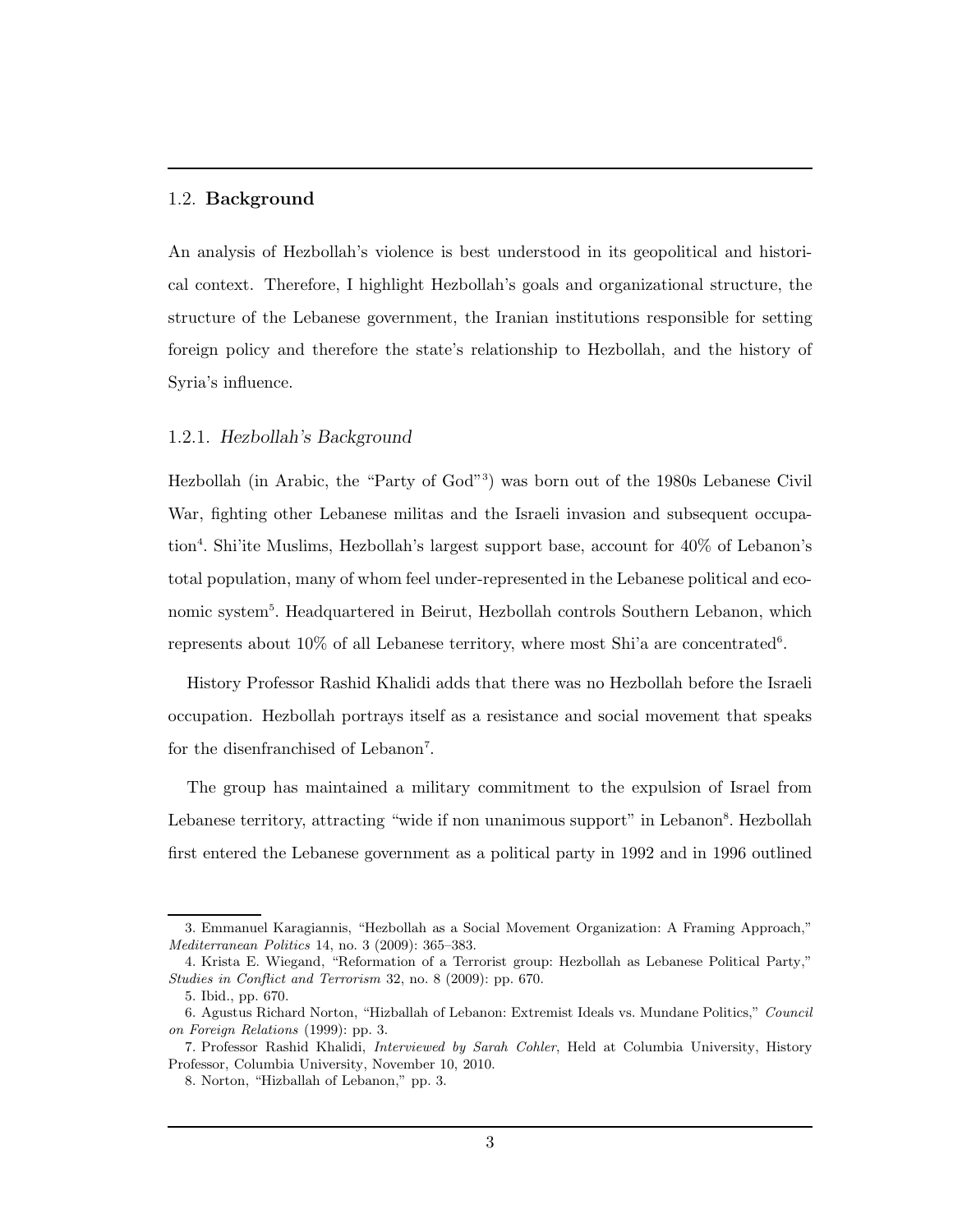its political manifesto, declaring its ambitions to include: the resisting of Israeli occupation on contested Lebanese land, reforming public education, safeguarding public freedoms, and instating a wide range of social and economic measures<sup>9</sup>. Social services that Hezbollah offers include "hospitals, medical centers, schools, orphanages, and rehabilitation centers for the handicapped<sup>"10</sup>. These welfare programs, while assisting the Shi'ite public, also benefit the resistance movement itself. They lend public support, legitimacy, and popularity to Hezbollah among the Shi'a, the primary recruiting pool for Hezbollah's armed militia<sup>11</sup>, which remains under the jurisdiction of Hezbollah's Military or Jihad Council. In this context, the term jihad refers to warfare with spiritual significance<sup>12</sup>. According to a scholarly expert on the organization, Hezbollah "is first and foremost a Jihadist movement that uses political means, not a political party that pursues Jihad"<sup>13</sup>.

Although the group remains tight-lipped about its organizational structure, researchers have discovered that it is structured as a hierarchical pyramid, headed by the decisionmaking Advisory Council (Majlis Shura al-Qarar)<sup>15</sup>, over which Sheikh Hassan Sayyid Nasrallah has presided as the Secretary General since 1992<sup>16</sup>. The Advisory Council is comprised of nine members, including two Iranian representatives, whose presence implies not that the Iranian government leads the Council but that it is certainly influential. As is evident in Figure 1, underneath the Advisory Council are several subordinate

<sup>9.</sup> Martin Rudner, "Hizbullah: An Organizational and Operational Profile," International Journal of Intelligence and Counterintelligence 23, no. 2 (2010): pp. 229.

<sup>10.</sup> Ibid., pp. 230.

<sup>11.</sup> Khalil Osman, "Hizbullah, party of God: an Islamic Movement Perspective," in, ed. Abdar Rahman Koya (Slough, United Kingdom: Crescent International, 2006), pp. 24.

<sup>12.</sup> Jihad is a complex term with several definitions. For an in-depth analysis of jihad, see: Judith Palmer Harik, Hezbollah: The Changing Face of Terrorism (London: I. B. Tauris, 2004)

<sup>13.</sup> Ahmad Nizar Hamzeh, In the Path of Hizbullah (Syracuse, New York: Syracuse University Press, 2004), pp. 33.

<sup>14.</sup> Intelligence and Terrorist Information Center, Center for Special Studies, Hezbollah: Profile of the Shiite Terrorist Organization of Global Reach Sponsored by Iran and Supported by Syria, Special Information Bulletin (Intelligence and Terrorist Information Center, Center for Special Studies, 2003), http://www.terrorism-info.org.il/malam\_multimedia/English/eng\_n/html/hezbollah.htm

<sup>15.</sup> In the literature, this Council body is sometimes referred to as the Shura Council, but I found this repetitive as Shura simply means "Council" in Arabic.

<sup>16.</sup> Rudner, "Hizbullah," pp. 227.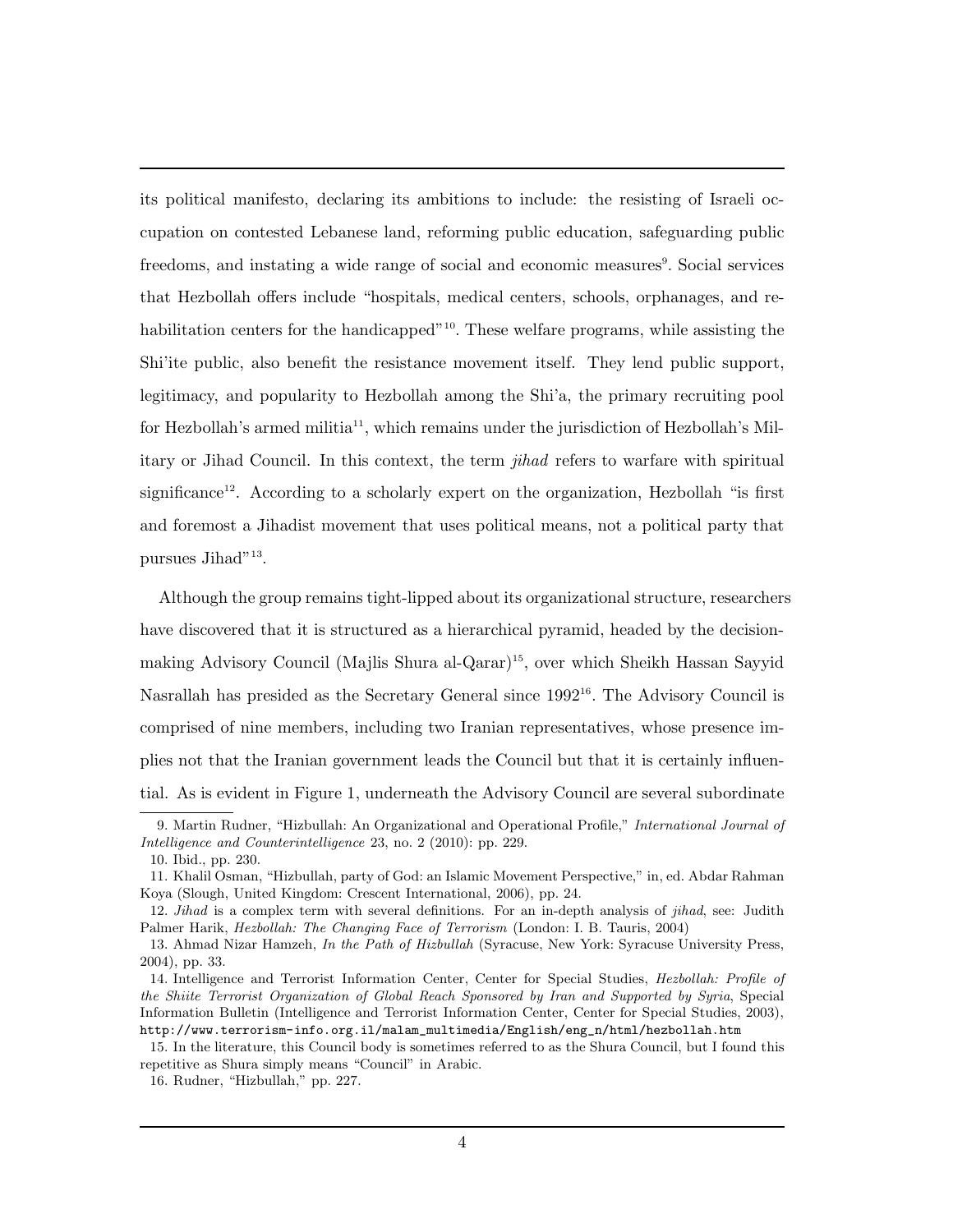

FIGURE 1. Hezbollah's Organizational Structure. Created with information gathered from an Israel Non-Governmental Organization focusing on intelligence and terrorism<sup>14</sup>.

councils known as functional councils: the Executive Council, the Judicial Council, the Political Council, the Political Advisor, and the Jihad/Miltary Council. Each functional council is in charge of several operational "desks" each responsible for specific topics<sup>17</sup>. Nasrallah confirms that Hezbollah has four organizational levels, the top levels being more visible to the public, and the last level represented by the *mujahidin*, or guerrilla fighters<sup>18</sup>.

### 1.2.2. The Lebanese Government

Lebanon has a weak central government, which is rare in the Middle East. Every four years, Lebanese vote on members of parliament<sup>19</sup>. Since the Taëf Agreement in

<sup>17.</sup> Intelligence and Terrorist Information Center, Center for Special Studies, Hezbollah: Profile of the Shiite Terrorist Organization.

<sup>18.</sup> Nasrallah Hassan, Voice of Hezbollah: The Statements of Sayyed Hassan Nasrallah (London: Verso, 2007), pp. 398-399.

<sup>19.</sup> Agustus Richard Norton, "The Role of Hezbollah in Lebanese Domestic Politics," The International Spectator 42, no. 4 (2007): pp. 480.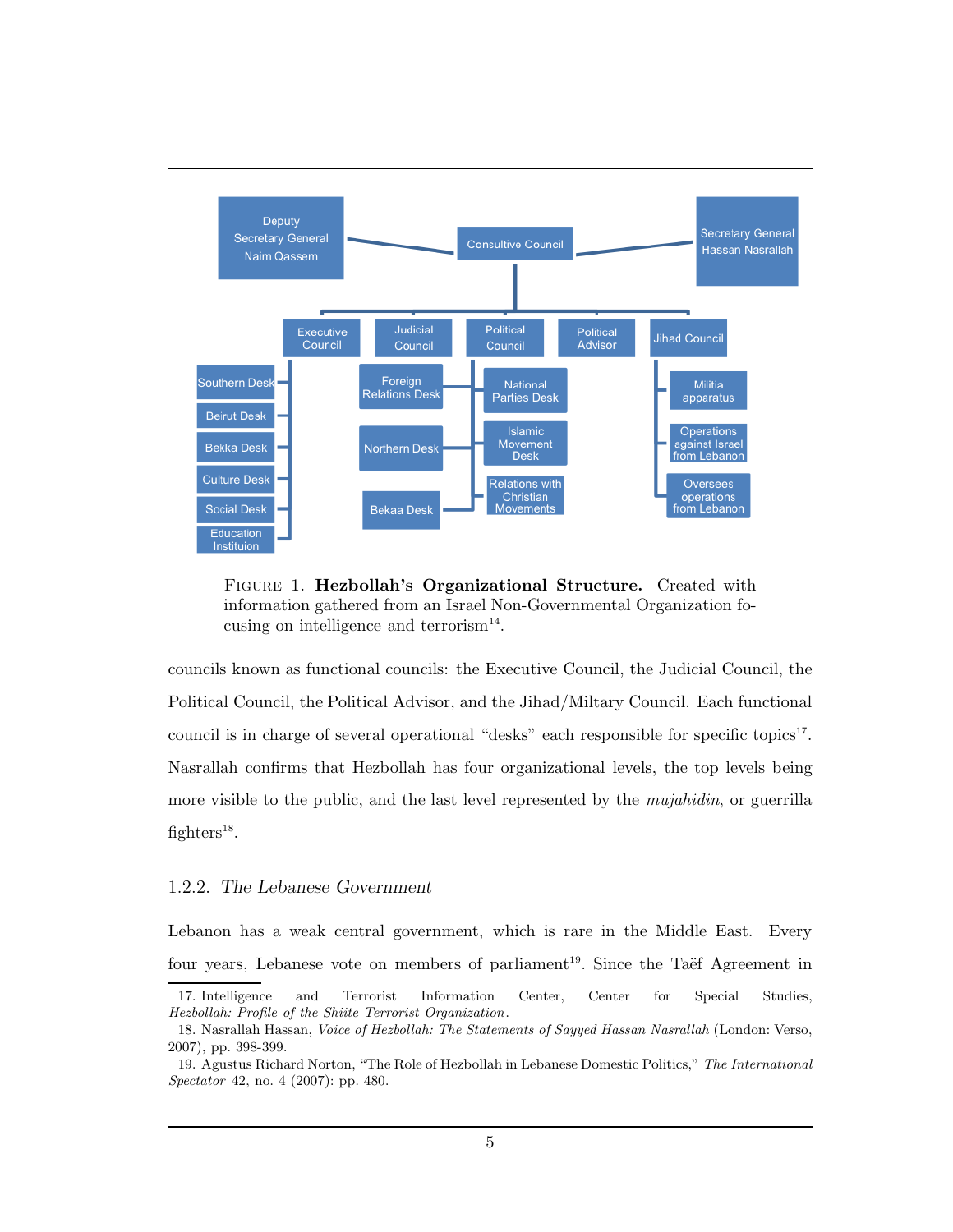1989, which marked the end of the Lebanese Civil War, parliamentary seats must be divided equally between Christians and Muslims. The seats are further subdivided along sectarian lines, and voters cast their ballots for every available seat, regardless of sect. Therefore, candidates must appeal to constituents across sectarian lines<sup>20</sup>.

There are two main political coalitions in Lebanon: the first is a coalition of mainly Sunnis, Druze, and Christians that formed after 2005 called the March 14 Group, named in honor of the protest on March 14th, 2005 when one million demonstrators called for an investigation into the assassination of Prime Minister Hariri — suspected at the time of having been ordered by the Syrian government<sup>21</sup>.

The second coalition is known as the March 8 group in commemoration of the large demonstration organized by Hezbollah and Amal to thank Syria for its role in maintaining peace in the country. In the 1980s and early 1990s, Amal competed with Hezbollah for Southern Lebanese support for geurrilla campaigns; however, Amal disarmed in 1992 and is now Hezbollah's political ally in the government. The March 8 group is comprised predominantly of the southern Lebanese Shi'a represented by Hezbollah and Amal as well as "large elements" of the Christian community<sup>22</sup>. Before the 1992 elections when Hezbollah established itself as a political party, Hezbollah's leadership made strategic decisions to run as a coalition alongside Sunnis and Christians in some Lebanese districts to allow for political maneuvering and compromises with all factions that live in the region<sup>23</sup>. For example, in Hezbollah's first election, the group captured eight seats in addition to two seats won by loyal Sunni representatives and two seats won by Christian

<sup>20.</sup> Norton, "The Role of Hezbollah in Lebanese Domestic Politics," pp. 480.

<sup>21.</sup> Ibid., pp. 485.

<sup>22.</sup> Ibid., pp. 486.

<sup>23.</sup> Ahmad Nizar Hamzeh, "Hizbullah: From Islamic Revolution to Parliamentary Accommodation," Third World Quarterly 14, no. 2 (1993): pp. 331.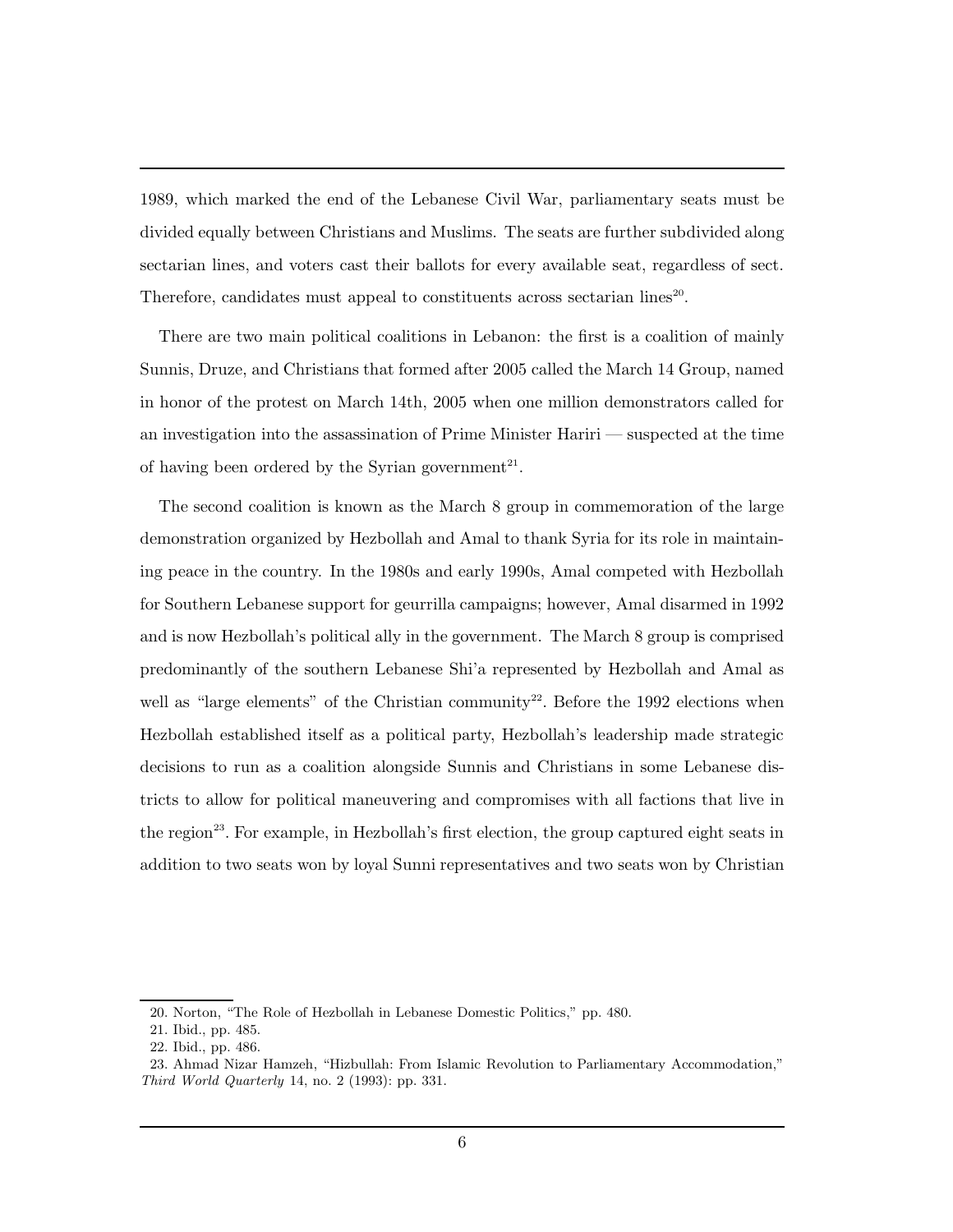representatives with whom Hezbollah had bargained<sup>24</sup>. Khalidi notes that the groups coalesced as the result of coalition politics, but the marriage of convenience has remained solid and stable<sup>25</sup>.

# 1.2.3. An Iranian Profile

After the 1979 Islamic Revolution in Iran, there emerged two dominant political factions: the reformists, who promote rapprochement with the United States and suspended uranium enrichment, and the "hardliners" or conservatives, who advocate the exportation of Islamic revolutions and increased conflict with the United States and Israel. Both camps are antagonistic towards the American and Israeli military but take different approaches to counter that potential threat $26$ .



FIGURE 2. Organizational chart of the Islamic Republic of Iran <sup>27</sup>.

<sup>24.</sup> Ibid., pp. 329-330.

<sup>25.</sup> Khalidi, Interviewed by Sarah Cohler .

<sup>26.</sup> Masoud Kazemzadeh, "Ahmadinejad's Foreign Policy," Comparative Studies of South Asia, Africa, and the Middle East 27, no. 2 (2007): pp. 426-428.

<sup>27.</sup> ibid., pp. 425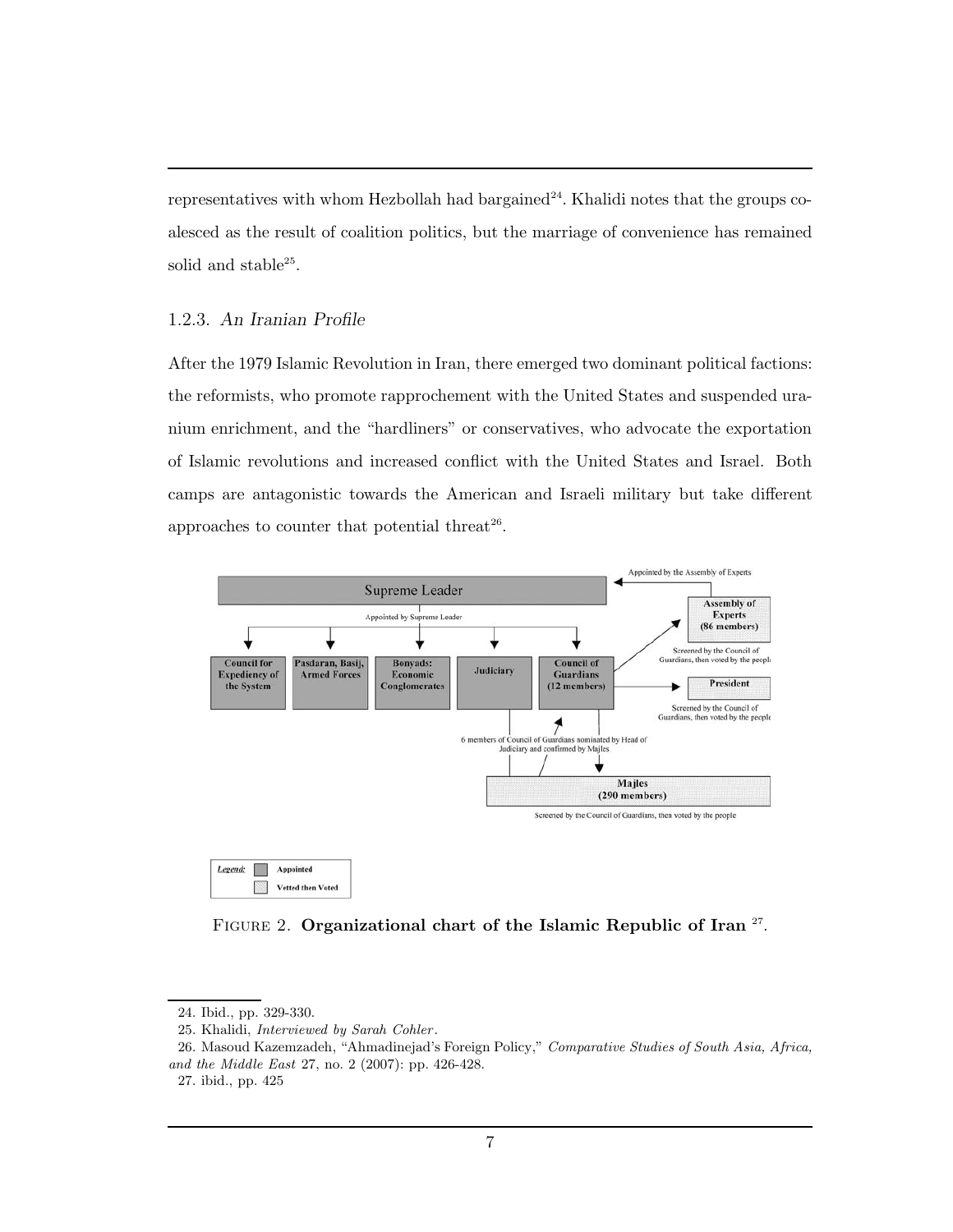Iran, despite the US media's current obsession with its President, is not a one-man dictatorship. In fact, Iran is better described as an "oligarchy of Shi'ite fundamentalist clerics and laypersons who operate within a complex system"<sup>28</sup>. No one person controls it. Instead, Iran is governed by a system of clerics and non-religious elites. As outlined in Figure 2, the Iranian Constitution gave executive, legislative, and judicial powers to the highest ranking Shiite cleric known as the Ayatollah but did not bestow unchecked power to him either, since the Constitution also created an elected president, an elected parliament known as the Majlis, and an elected Assembly of Experts. Although Supreme Leader Khamenei is the most powerful official, he could be overruled if the majority of the oligarchs wished<sup>29</sup>. This government is really a *regime*, an entire system of elites. A change in any one of these structures — that is if a shift occurred in any of these governing bodies from one political faction to the other — might lead to a change in the articulation of Iranian foreign policy.

For example, the reformist school of thought dominated Iranian local councils in 1999, became a majority in the Majlis in 2000, and re-elected reformist President Khatami in 2001. The conservatives, however, maintained control over the non-elected offices during this time; these institutions include the Council of Guardians, the Council of Experts, and the Supreme Leader Ayatollah Khamenei, who succeeded Ayatollah Khomeini, installed after the Islamic Revolution<sup>30</sup>. Khatami's policy of seeking dialogue and improved ties with the West gave way to increased tension with neighbors and the international community due to growing conservative power<sup>31</sup>.

<sup>28.</sup> Kazemzadeh, "Ahmadinejad's Foreign Policy," pp. 424.

<sup>29.</sup> Ibid., pp. 425.

<sup>30.</sup> David Menashri, "Iran's Regional Policy: Between Radicalism and Pragmatism," Journal of International Affairs 60, no. 2 (2007): pp. 153.

<sup>31.</sup> Ibid., pp. 153-6.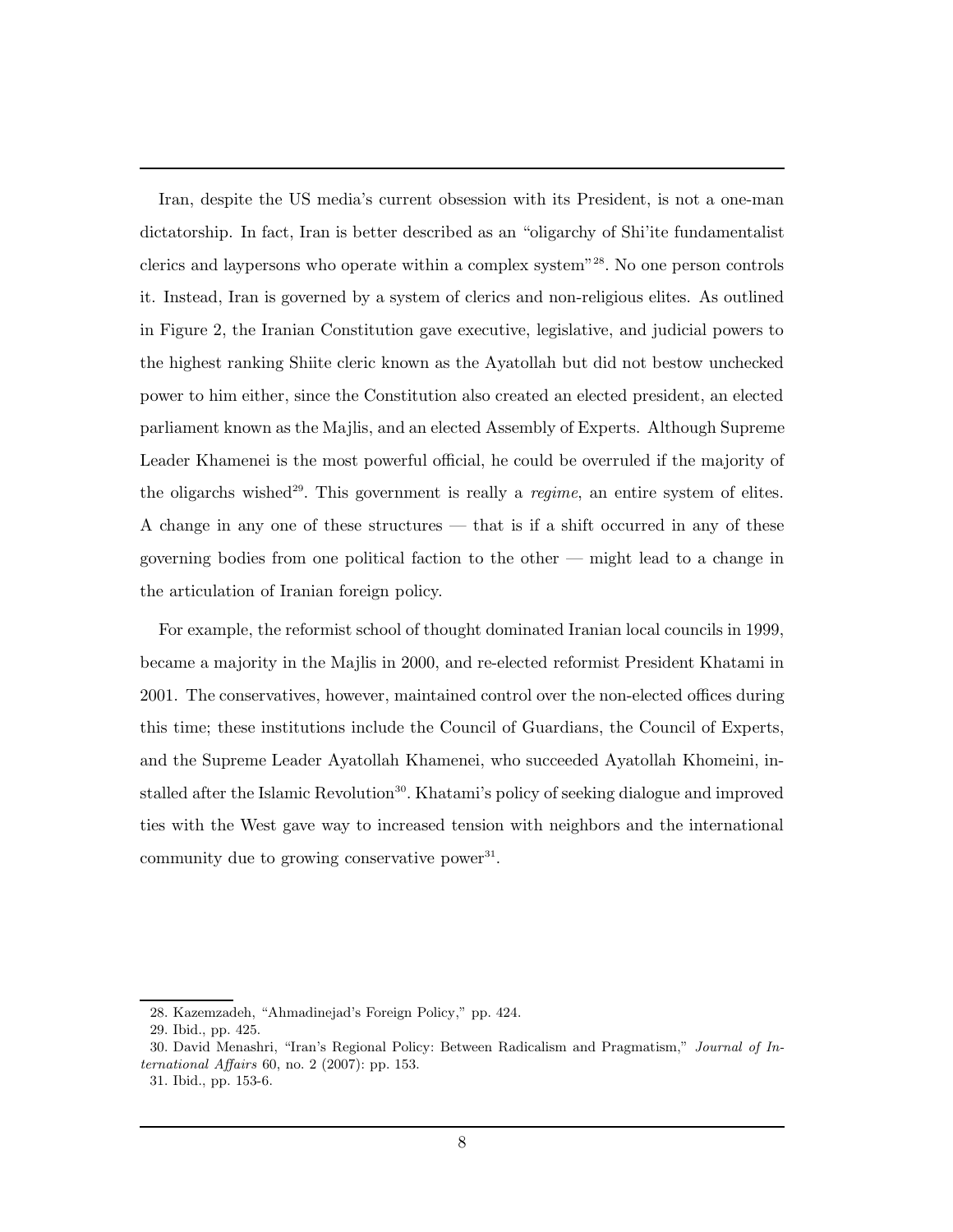Political Science Professor Eva P. Rakel reiterates that "Iranian foreign policy is linked to the policy preferences of the Iranian ruling political elite" $32$ , so it is imperative to investigate the interests – sometimes duelling interests – of the different factions of the Iranian government. This is especially important for foreign policy since the reformists and conservatives have different interpretations of how best to reify a stable goal of protecting Iranian interests and thwarting Western influence in the region. This is important to keep in mind because it is Iran's foreign policy that governs that relationship.

#### 1.2.4. Syrian Involvement

Although often overlooked, Syria is one of Hezbollah's "strongest backers"<sup>33</sup>.

Syrian troops were invited into Lebanon in 1976 to help the state deal with the increasing number of Palestinian refugees and increased turmoil caused by the  $PLO<sup>34</sup>$ . The Syrian military took that opportunity to reassert its dominance and occupied the state, even controlling the rules of election process<sup>35</sup>.

Syrian president Hafez al-Assad supported Hezbollah since its creation in the 1980s, providing a weapons supply route and logistical support<sup>36</sup>. When al-Assad died in 2000, his son, Bashar, took his father's role as president, and enhanced Hezbollah's political status and power not only by receiving Hezbollah leaders warmly but by supplying the

<sup>32.</sup> Eva Patricia Rakel, "Iranian Foreign Policy since the Iranian Islamic Revolution: 1979-2006," Perspectives on Global Development and Technology 6, nos. 1-3 (2007): pp. 187.

<sup>33.</sup> CBS, "U.S. Cables: Iran Armed Hezbollah Via Ambulances," CBS: News (November 29, 2010), http://www.cbsnews.com/stories/2010/11/29/world/main7099393.shtml.

<sup>34.</sup> Patrick Vibert, "Hariri's Assassination Five Years On," Foreign Policy Blogs (February 12, 2010), http://lebanon.foreignpolicyblogs.com/2010/02/12/hariris-assassination-five-years-on/.

<sup>35.</sup> Mona Yacoubian, "Lebanon's Parliamentary Elections," United States Institute for Peace (June 2009), http://www.usip.org/publications/the-issues-lebanon.

<sup>36.</sup> David Cook, Understanding Jihad (Berkeley: University of California Press, 2005), pp. 38.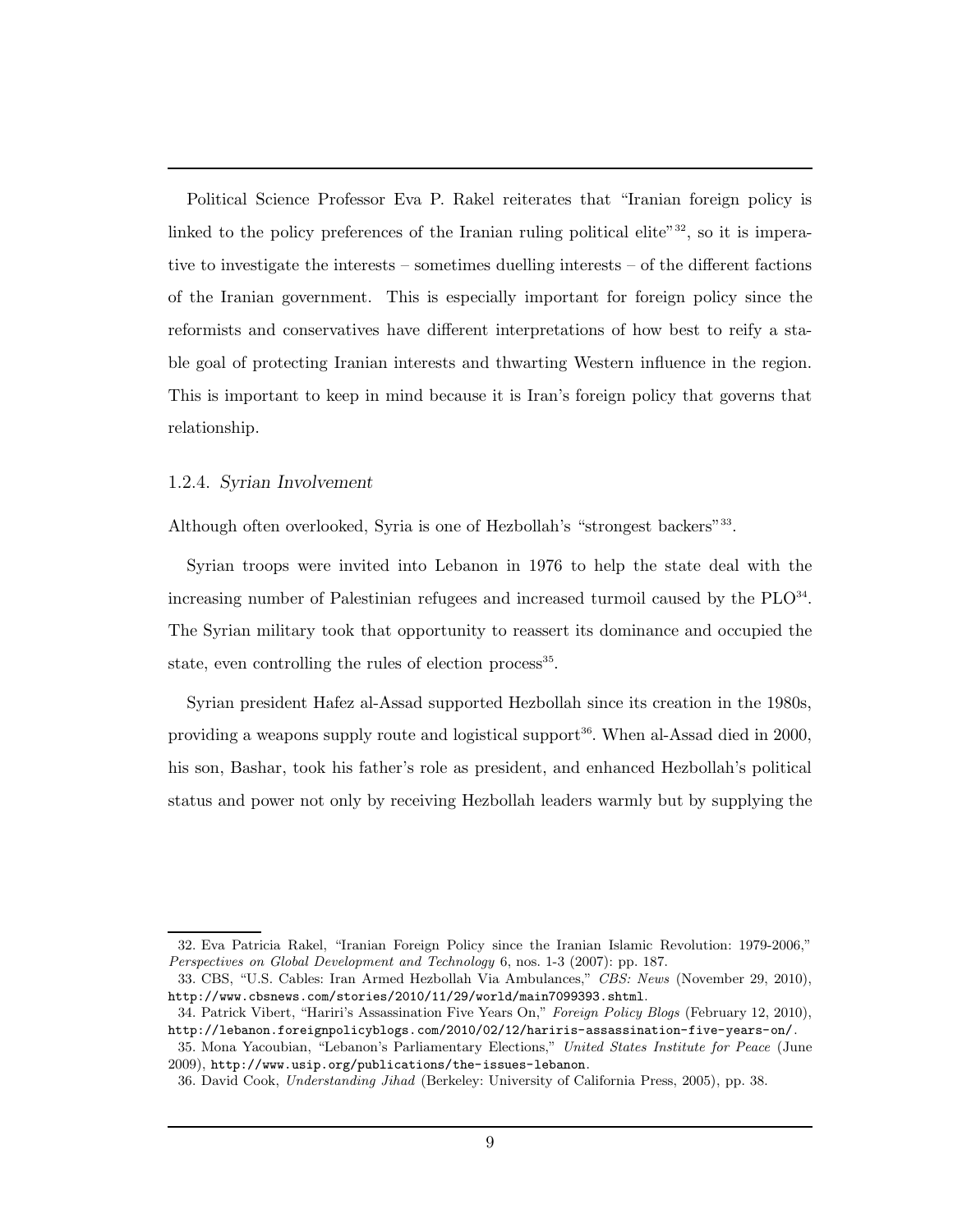group with increasingly sophisticated weaponry<sup>37</sup>. By 2003, Syria considered Hezbollah "a full-fledged strategic ally backed by the Syrian president, who maintains close relations with its leader, Hassan Nasrallah"<sup>38</sup>.

Syria used its political power in Lebanon "to support and give political cover to Hezbollah, ... and directed Lebanon's state security apparatus to support logistically the arming of Hezbollah"<sup>39</sup>. Before leaving Lebanon in 2005, Syria guaranteed Hezbollah's freedom of operation and prevented the Lebanese government from flexing its authority to disarm Hezbollah in accordance with UN Resolution  $425^{40}$ . Before 2005, Syria was instrumental in assisting Hezbollah maintain its powerful status within Lebanon, and one NGO even argued that Hezbollah would not have been able to reach its present status without Syria<sup>41</sup>.

As Syrian troops left Lebanon, Damascus lost political leverage; Hezbollah remains Syria's tool to pressure the Lebanese government so it will not appoint anti-Syrian officials to important posts<sup>42</sup>. Today, Syria maintains a close relationship with Hezbollah, continuing to deliver weapons<sup>43</sup>. However, Syria does not have the influence in Lebanese politics or with Hezbollah that it once enjoyed in the  $1980s$  and  $1990s<sup>44</sup>$ .

## 1.3. The Literature

Previous studies of the causes of asymmetric violence offer competing theories that may explain Hezbollah's strategy of applied violence. In the sections following, I summarize

<sup>37.</sup> Robert G. Rabil, "Has Hezbollah's Rise Come at Syria's Expense?" Middle East Quarterly 14, no. 4 (2007): 43–51.

<sup>38.</sup> Intelligence and Terrorist Information Center, Center for Special Studies, Hezbollah: Profile of the Shiite Terrorist Organization.

<sup>39.</sup> Rabil, "Has Hezbollah's Rise Come at Syria's Expense?"

<sup>40.</sup> Intelligence and Terrorist Information Center, Center for Special Studies, Hezbollah: Profile of the Shiite Terrorist Organization.

<sup>41.</sup> Ibid.

<sup>42.</sup> Rabil, "Has Hezbollah's Rise Come at Syria's Expense?"

<sup>43.</sup> CBS, "Syria Giving Missiles to Hezbollah, Israel Says," CBS: News (April 14, 2010), http://www. cbsnews.com/stories/2010/04/14/world/main6397011.shtml.

<sup>44.</sup> Rabil, "Has Hezbollah's Rise Come at Syria's Expense?"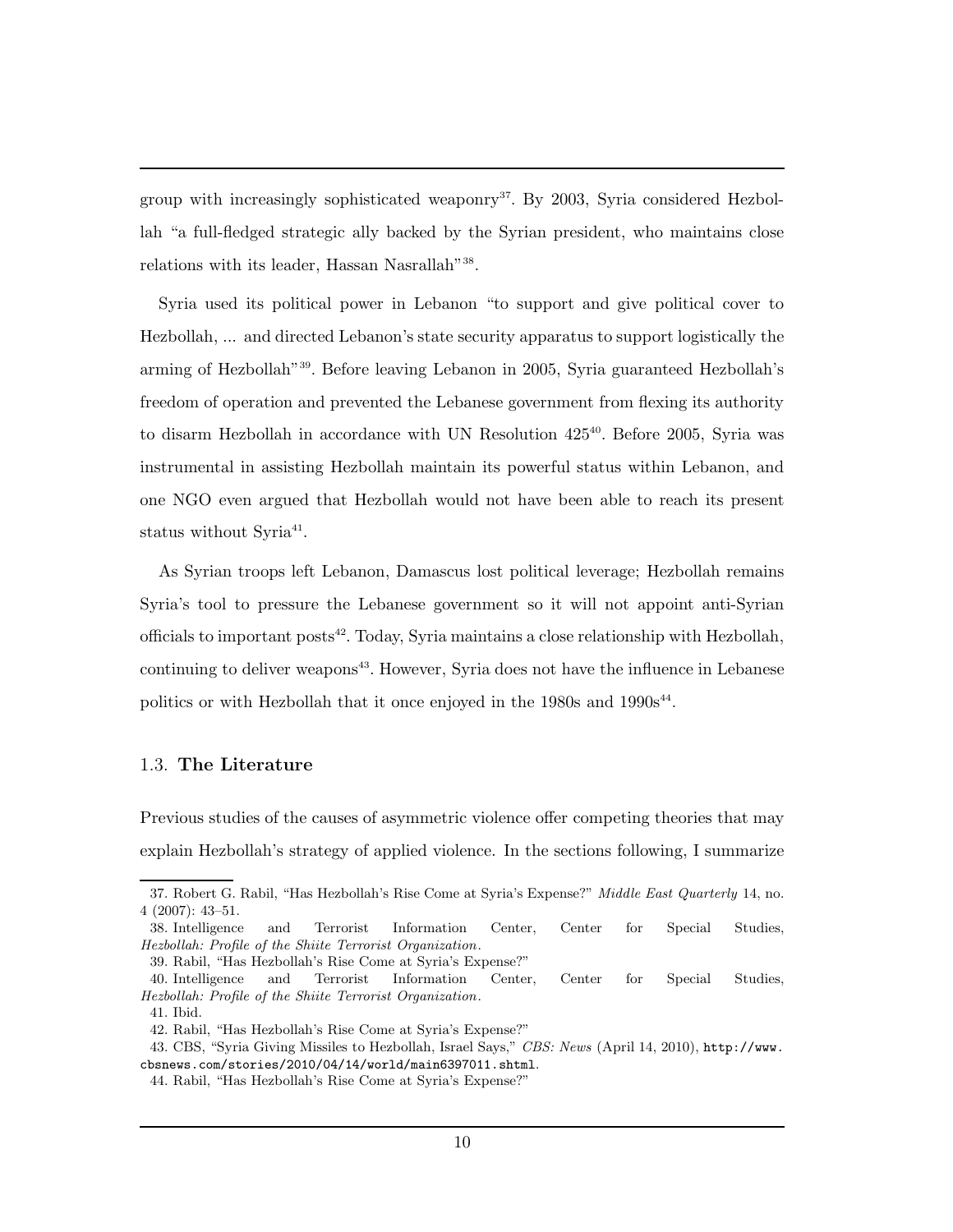these theories, some of which are mutually incompatible, and in Chapter 3 I provide a detailed comparative analysis identifying which of these is likely to be the dominant explanation of the groups behavior.

## 1.3.1. Asymmetric violence

As discussed above (1.1.1), Hezbollah is a Lebanese example of a sub-state group employing asymmetric violence against a state with more military power. Terrorism is a kind of asymmetric violence, but Hezbollah has not strictly speaking committed acts of terrorism against Israel in the last decade despite the group's reputation. Nonetheless, theories explaining terrorist violence are useful in an analysis of Hezbollah. While the theorists below in sections 1.3.1.3 and 1.3.1.2 speak predominantly of terrorism, their theories are useful tools to understand asymmetric violence more generally since it is not necessary for the victims to be non-combatants for the following analyses to retain their salience.

1.3.1.1. Not quite terrorism. The United States has designated Hezbollah as a terrorist group<sup>45</sup> due to their terrorist activities against the United States in the 1980s, which have taken more American lives than have subsequent strikes against Israel<sup>46</sup>. However, I classify Hezbollah not as a terrorist group but as a sub-state actor occasionally engaged in asymmetric warfare: Hezbollah has changed over time; in its earlier incarnation, Hezbollah certainly could be classified as a terrorist group because they were committing acts of terror against the United States. However, since the group joined the Lebanese government in 1992, their violence changed, and in the last ten years, Hezbollah has not committed terrorist acts against either the United States or Israel. While Israel has been targeted, only Israeli active military, not non-combatants, were victims. As described below, a hallmark of terrorism is its selection of non-combatant

<sup>45.</sup> U.S. Department of State, "Foreign Terrorist Organizations," Terrorism Designations (2010), http://www.state.gov/s/ct/rls/other/des/123085.htm.

<sup>46.</sup> Bulliet, Interviewed by Sarah Cohler .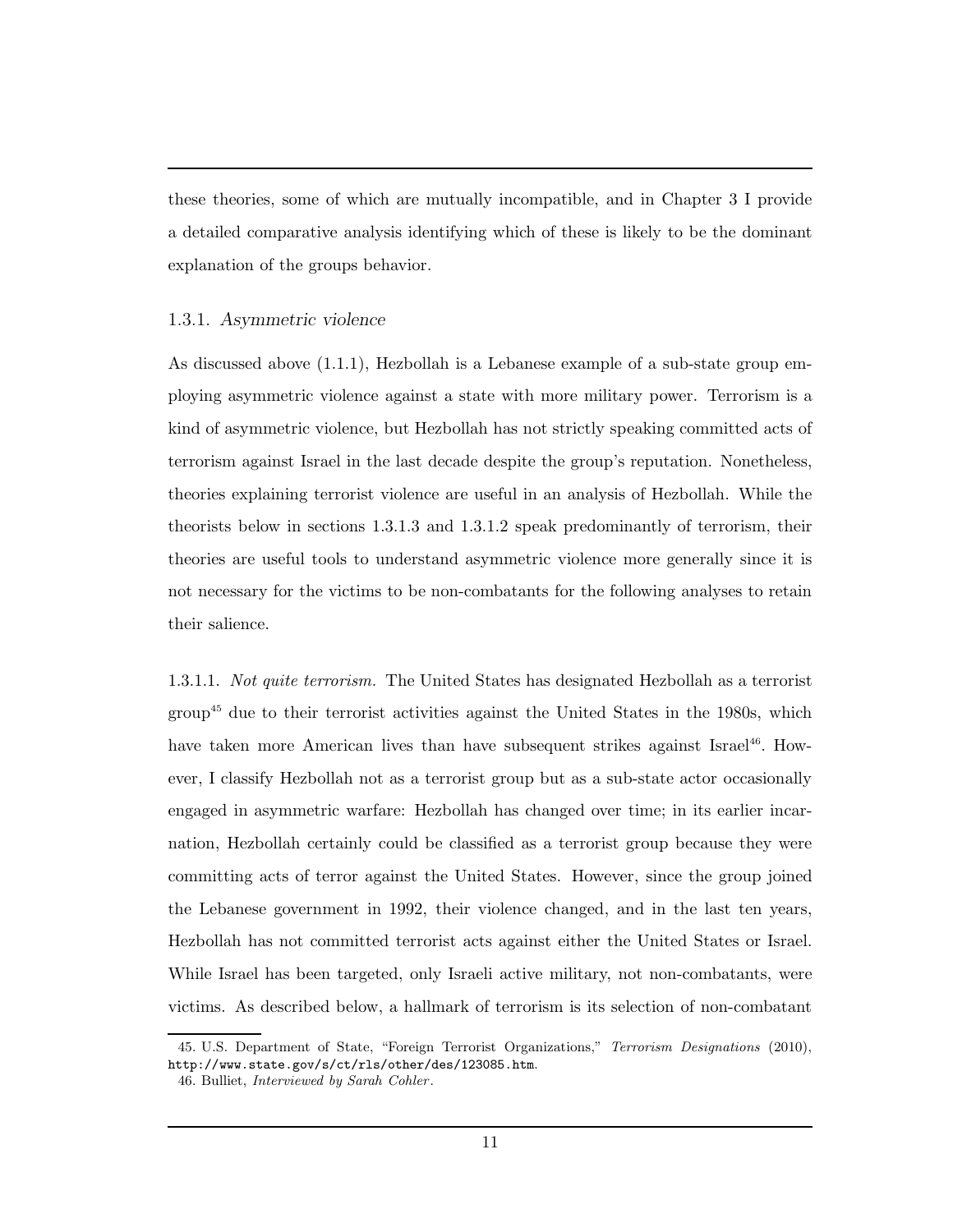targets; therefore, Hezbollah does not qualify – at least in the last decade – as a terrorist group.

Charles Tilly, who notes the difficulty of defining terrorism, uses the term to mean the intentional use of violence for political ends by non-state actors against civilians<sup>47</sup>. The United States Department of Defense defines terrorism as "the calculated use of unlawful violence or threat of unlawful violence to inculcate fear; intended to coerce or to intimidate governments or societies in the pursuit of goals that are generally political, religious, or ideological"<sup>48</sup>. Different definitions reflect the idiosyncratic priorities of the individual or group that uses a particular reflection of terrorism<sup>49</sup>. There have been countless authors who have tried to pinpoint a precise definition of terrorism, and while I will not re-create the debate here, in general terms, terrorism is the act of committing asymmetric violence or the threat of violence against non-combatants by a non-state actor designed to create a political effect.

While Hezbollah is labelled a terrorist organization by the US Government for bombing the American Marine barracks and embassy, it is important to distinguish between early Hezbollah, which certainly employed the terrorist tactic, and present-day Hezbollah, which cannot shake its terrorist label.

1.3.1.2. Rationality of violence. Martha Crenshaw championed the rationalist model of terrorism that argues that terrorists are rational actors seeking particular political ends. Rationality refers here not to the laymen's use of the term, but instead to denote an actor who is goal-oriented, is able to rank preferences, and calculates relative costs and benefits of various actions. Crenshaw argues that terrorists act to maximize the return of their preferences, arguing against those who stipulate that terrorism is the unintended

<sup>47.</sup> Charles Tilly, "Terror, Terrorism, Terrorists," Sociological Theory 32, no. 1 (2004): 5–13.

<sup>48.</sup> Department of Defence, Department of Defence Military and Associated Terms, As amended through April 2010 (Department of Defence, April 2001).

<sup>49.</sup> Bruce Hoffman, Inside Terrorism (New York, New York: Columbia University Press, 2006).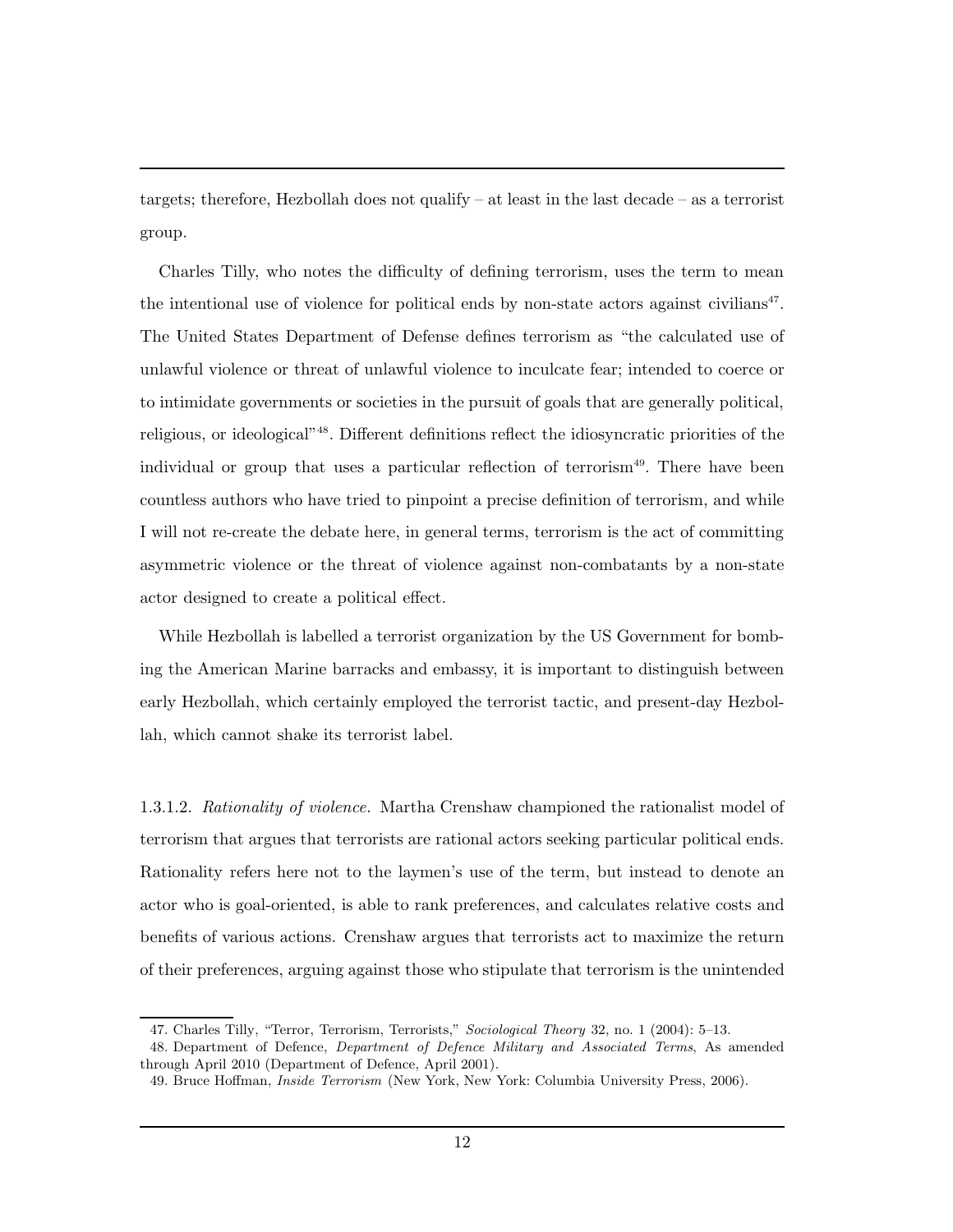outcome of psychological or social factors<sup>50</sup>. Instead, Crenshaw asserts, terrorism is a political strategy willingly undertaken by rational actors who have analysed the costs and benefits of violent means to achieve political ends<sup>51</sup>. Crenshaw's theory, too, is a useful paradigm for a broader spectrum of asymmetric violence than terrorism alone, although this is the type of which she speaks.

Two theories of Hezbollah's violence considered below assume Crenshaw's rationalist model. Investigating the impact of both Israel's actions and Hezbollah's political participation on the group's calculus surmises the group's ability to make strategic calculations.

1.3.1.3. Terrorism as costly signaling. Political science professors Andrew Kydd and Barbara Walter offer a complementary theory to Crenshaw's, building on the rationalist model. They postulate that terrorist violence is a form of costly signaling, actions that are so costly that liars and bluffers are unwilling to bear the  $cost<sup>52</sup>$ . Kydd and Walter outline five logics of costly signaling, but only two apply to Hezbollah: attrition and outbidding. One employs an attrition strategy in order to convince the enemy that one is powerful enough to impose considerable costs if the enemy does not yield to one's demands. The more violence one is able to exact, the greater the threat of future violence, and the more likely the adversary is to concede. For example, Israel withdrew from South Lebanon in 2000 because the costs of occupying the land proved too  $\text{costly}^{53}$ .

The outbidding logic seeks to demonstrate that one group can better protect its constituents from an existential threat than can rivals<sup>54</sup>. Outbidding occurs when two or more domestic parties compete for leadership, and the general population is uncertain

<sup>50.</sup> See: Max Abrahms, "What Terrorists Really Want: Terrorist Motives and Counterterrorism Strategy," International Security 32, no. 4 (2008): 78–105

<sup>51.</sup> Martha Crenshaw, "The Causes of Terrorism," Comparative Politics 13, no. 4 (1981): 379–399.

<sup>52.</sup> Andrew Kydd and Barbara F. Walter, "The Strategies of Terrorism," International Security 32, no. 1 (2006): 49–79.

<sup>53.</sup> Ibid., pp. 61.

<sup>54.</sup> Ibid., pp. 50.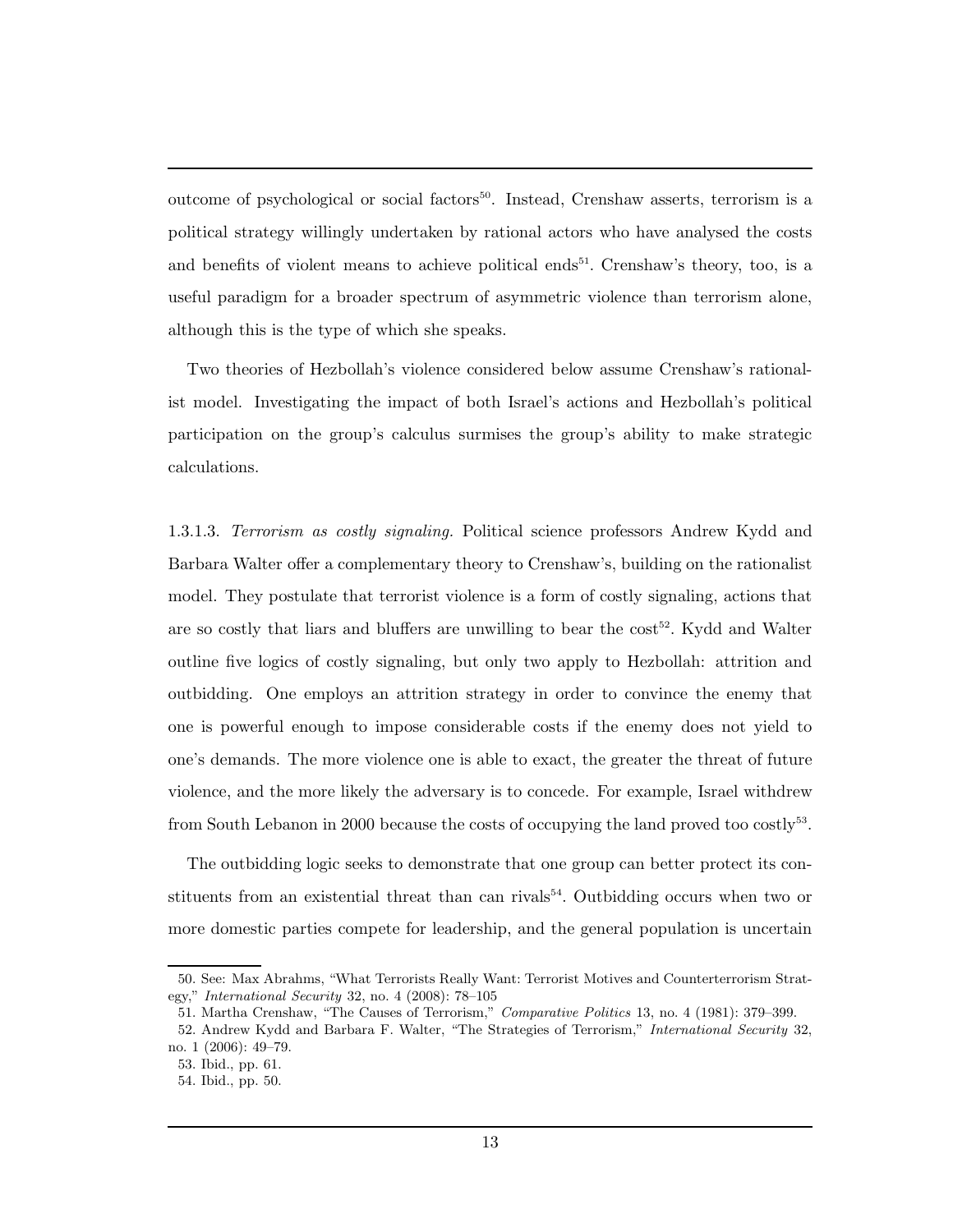about which group represents their interests<sup>55</sup>. Another author, Mia Bloom, defines outbidding as the use of violence to win over a constituency and away from the opposition that is cooperating with the enemy. She writes, "outbidding will result as groups try to dinstinguish themselves from one another to establish or increase a domestic constituent base"<sup>56</sup>. While outbidding is generally directed towards the domestic audience, she also notes that outbidding attempts to undercut the international opponent as well as domestic rivals<sup>57</sup>. Bloom's and Kydd and Walter's theories of attrition and outbidding are useful ways to think not only about terrorism but asymmetric violence as well since neither the logic of attrition nor outbidding requires civilian victims to retain salience.

## 1.3.2. Hezbollah's violence

1.3.2.1. Iran giving the orders. The influence of Iranian directives on Hezbollah's decisionmaking process must be considered because Iran is Hezbollah's largest donor<sup>58</sup>. Often, to find influence, one "must follow the money trail," so to speak, and Hezbollah's single largest benefactor is the Iranian government.

Some argue Hezbollah takes directives from Iran by pointing to Iran's monetary support that financed Hezbollah's inception. Hezbollah was not only inspired by the 1979 Shi'ite revolution in Iran but was established in the 1980s with Iranian funds<sup>59</sup>. However, there is no evidence that at the outset Iran, like Syria to a lesser extent, was anything more than Hezbollah's  $\cos p$  ms  $^{-60}$ . Hezbollah is more analogous to a small business owner seeking venture capital than a child being told what to do. Professor Bulliet argues that although Iran is often referred to as "exporting" the Islamic Revolution, it

<sup>55.</sup> Kydd and Walter, "Strategies of Terrorism," pp. 76.

<sup>56.</sup> Mia Bloom, Dying to Kill: The Allure of Suicide Terror (New York: Columbia University Press, 2007), pp. 95.

<sup>57.</sup> Ibid., pp. 96.

<sup>58.</sup> For information on Hezbollah's resource mechanisms, see: Rudner, "Hizbullah," pp. 232.

<sup>59.</sup> Agustus Richard Norton, Hezbollah (Princeton: Princeton University Press, 2007), pp. 34.

<sup>60.</sup> Ibid., pp. 34.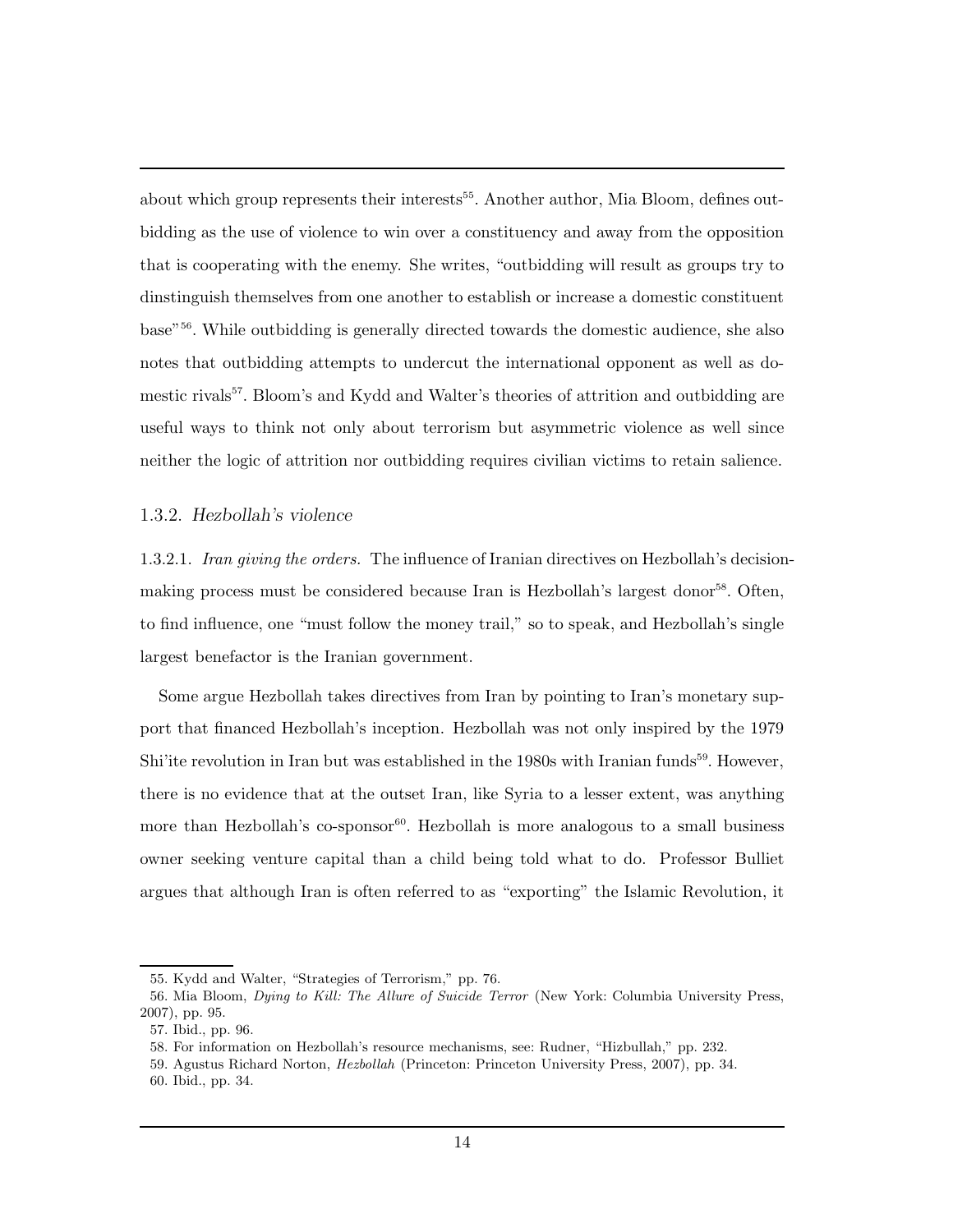would be more accurate to describe groups like Hezbollah *importing* the Islamic Revolution. "To portray it as an export," he explains, "is to ascribe more agency to the Iranians than they had". Bulliet warns against crediting Iran as the founders of the series of groups like Hezbollah, Hamas, and Islamic Jihad that were self-styled in the image of the Islamic Revolution. While these groups may fashion themselves as part of an Iranian-led unity, they are no more unified than the disparate groups of various Al-Qaeda branches that have no relation to each other beyond the desire to each call themselves Al-Qaeda or the series of monarchical revolutions in 19th century Europe inspired by the 1789 French Revolution in which the French had no hand<sup>61</sup>. Iran merely assisted Hezbollah in its own creation.

It is universally acknowledged that Iran has continued to financially support the Lebanese group<sup>62</sup>, so one need not look at Hezbollah's entire history when the last decade will sufficiently take this financial connection into account. For more information about Hezbollah's origins, consult the texts of Krista Weigand<sup>63</sup>, analyst Jon Alterman<sup>64</sup>, Political Science Professor Ahmad Hamzeh<sup>65</sup>, and Professor of international relations and anthropology Agustus Norton $66$ .

More important than the relationship between Iran and Hezbollah in the 1980s is that their relationship remains a close one still today. Hezbollah leader Naim Qassem himself notes their natural bond due to their shared support of Islamic principles and goal of fighting Israel<sup>67</sup>. Iran continues to send about \$100 million a year<sup>68</sup> and train

<sup>61.</sup> Bulliet, Interviewed by Sarah Cohler .

<sup>62.</sup> Wiegand, "Reformation of a Terrorist group."

<sup>63.</sup> Ibid.

<sup>64.</sup> Jon B. Alterman, "Iran's Strategic Aspirations and the Future of the Middle East: Statement before the House Foreign Affairs Committee, Subcommittee on Middle East and South Asia," Center for Strategic International Studies (2008).

<sup>65.</sup> Hamzeh, In the Path of Hizbullah.

<sup>66.</sup> Norton, Hezbollah.

<sup>67.</sup> Naim Qassem, Hizbullah, trans. Dalia Khalil (London: Saqi, 2005).

<sup>68. 60-</sup>Minutes, "Hezbollah: A-Team of Terrorists," CBS News (April 2003).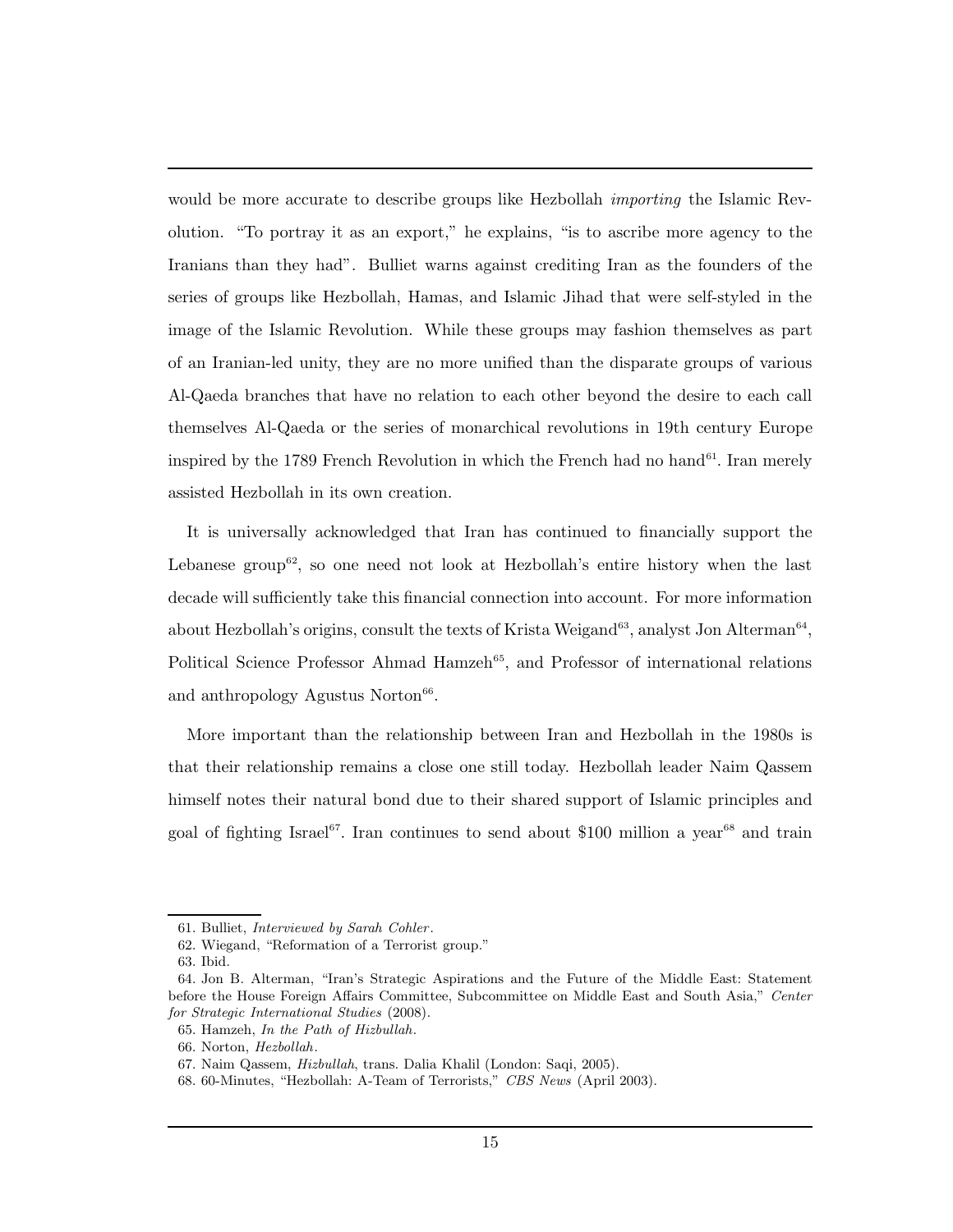and equip Hezbollah fighters<sup>69</sup>. Furthermore, as mentioned in Section 1.2.1, Hezbollah's Advisory Council, comprised of nine members, includes two Iranian representatives.

Many point to Iranian monetary support as evidence of collusion; however, money alone does not establish that one actor controls the actions of another. For example, the fact that the United States gives \$3 billion to Israel annually<sup>70</sup> does not automatically lead one to conclude that the United States is in control of Israeli politics. Monetary support is insufficient to conclude that Hezbollah is Iran's proxy.

Different analysts have widely varying opinions about Iran's influence on Hezbollah's decisions to instigate violence against Israel. Weigad, for example, writes that Iran has been "directly involved" with Hezbollah's strategies and uses Hezbollah as a proxy in order to assert itself in the region<sup> $71$ </sup>. The analysts behind the Middle East Briefing take a more nuanced perspective, postulating that critical decisions such as Hezbollah's decision to enter in the 1992 Lebanese parliamentary elections were likely verified by Iran's supreme leader; however, while in theory Khamenei may have the last word, he has never overruled a decision made by the Advisory Council, Hezbollah's governing body, suggesting that Khamenei's position in the hierarchy is such to provide legitimacy to the Council's decisions<sup>72</sup>.

According to analyst Jon Alterman at the Center for Strategic International Studies (CSIS) think tank, Iran's goal in Lebanon is one of influence rather than direct control<sup>73</sup>. Professor Norton remarks that while Hezbollah's 1985 manifesto or Open Letter bore a strong made-in-Tehran stamp, Iran's support for Hezbollah since the 1980s has wavered, particularly in terms of use of violence<sup> $74$ </sup>. Norton argues that only amidst revolutionary

<sup>69.</sup> Wiegand, "Reformation of a Terrorist group."

<sup>70.</sup> Alisa Odenheimer and David Rosenberg, "Annual U.S. Aid to Israel To Reach \$3B," New York Sun (July 30, 2007).

<sup>71.</sup> Wiegand, "Reformation of a Terrorist group," pp. 671.

<sup>72.</sup> Middle East Briefing, "Hizbollah: Rebel Without A Cause?" International Crisis Group (July 2003): pp. 4.

<sup>73.</sup> Alterman, "Iran's Strategic Aspirations."

<sup>74.</sup> Norton, "Hizballah of Lebanon," pp. 18.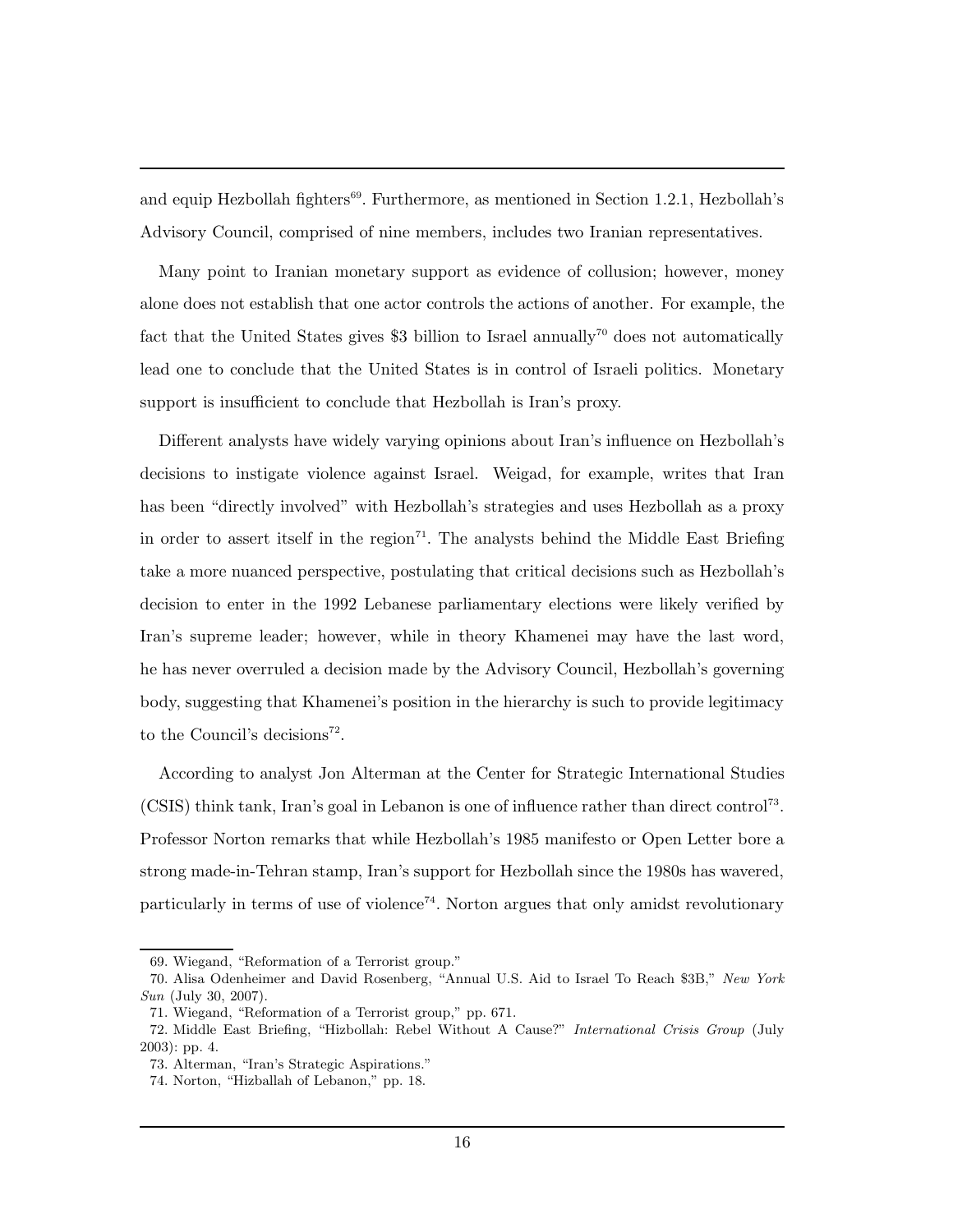fervor could Hezbollah count on unconditional Iranian support<sup>75</sup>, which strongly implies that Hezbollah is not an Iranian puppet.

Nassrallah insists that monetary donations from Iran are accepted without political  $conditions^{76}$ . He explains in an interview that donations "will not be subject to any conditions ... That is categorical and definite. I and my brothers do not take money, arms, or support with conditions attached from anyone"<sup>77</sup>. An Iranian journalist and documentary filmmaker has studied the leaders of Iran and Hezbollah and notes that Hezbollah is no Iranian puppet. He writes in the New York Times, "Hezbollah is an indigenous Lebanese armed resistance group that owes its popularity to Israeli atrocities, biased American policies and corrupt Lebanese politicians. When the United States and Israel try to portray Hezbollah as an Iranian proxy, they are pointing the finger in the wrong direction"<sup>78</sup>.

The lack of consensus on Iran's role in Hezbollah's decision making has encouraged me to examine its influence relative to Israeli foreign policy and Hezbollah's presence in the Lebanese political system. Professor Bulliet suggests that the formal structure of Hezbollah is that Iran is not in control but admits that a secret bond cannot be disproven by the very nature of any potential bond being secret. He notes that this kind of argument can be made on two bases: the first is based on power but is purely suppositious. Iran is the stronger actor and therefore must be in control. However, the same argument could be made of the United States and Israel; the United States, the more powerful of the two, is by this logic in control of Israeli politics. However, this is very unlikely to be the case, as Israel has defied the United States in the past. Therefore, simply being a powerful donor seems not to suggest that one state controls the actions of a less powerful beneficiary. Bulliet suggests that people also make the

<sup>75.</sup> Ibid., pp. 32.

<sup>76.</sup> Hassan, Voice of Hezbollah, pp. 406-7.

<sup>77.</sup> Ibid., pp.407.

<sup>78.</sup> Maziar Bahari, "Sweating Out the Truth in Iran," op-ed page, The New York Times (August 24, 2006), http://www.nytimes.com/2006/08/24/opinion/24bahari.html.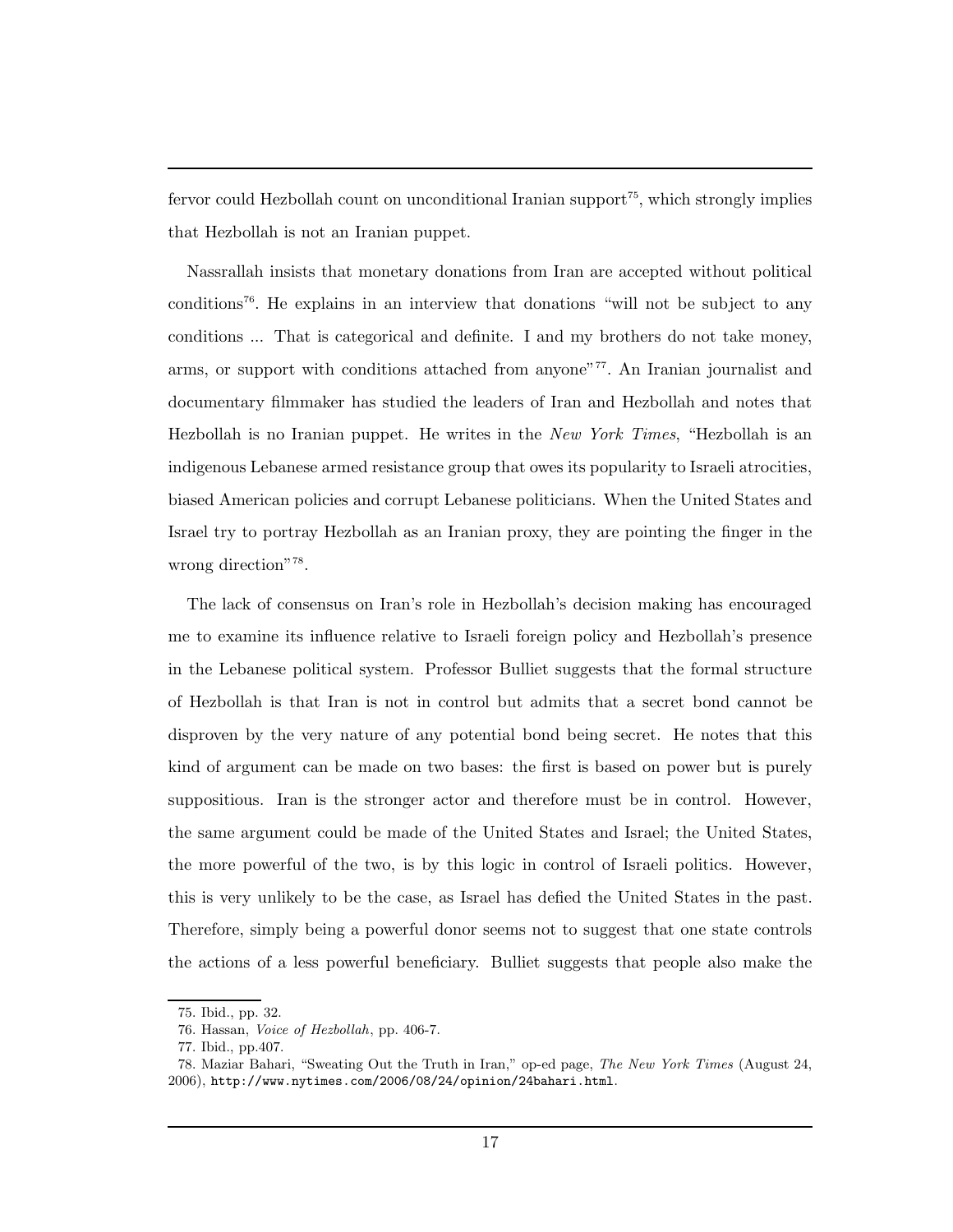argument for Iran being in control of Hezbollah ideologically. They may want it to be true, but they cannot make the argument based on verifiable evidence, he explains<sup>79</sup>.

In order to ascertain the true nature of the Iranian-Hezbollah connection, it is necessary to investigate the ways in which Iran benefits from this relationship. Professor Anoushiravan Ehteshami argues that Iran is concerned about Washington's intentions, fearing after Sadaam, it could be the target of the next American military strike<sup>80</sup>. The function of Iran's relationship with Hezbollah, according to Alterman and Bulliet, is to alleviate these fears. According to Alterman at CSIS, Hezbollah gives Iran a stick with which it can threaten Israel and the United States<sup>81</sup>. Professor Bulliet agrees that were the United States to threaten Iran because of its nuclear weapons program, Iran could encourage Hezbollah to attack Israel, which would greatly frustrate the American government. Iran does not want to see Hezbollah take over Lebanon, Bulliet explains, but "what can Iran do to the United States if it sees us as an enemy? The answer is nothing." Iran can make the Iraqi occupation difficult, but calling American officials bad names doesn't excite them. Since the hostage crisis, Iran has been depicted very negatively in the American imagination. However, if Iran "pokes Israel's eye, the United States has a heart attack." It is much more acceptable to the US government to be anti-American than anti-Israeli<sup>82</sup>. Therefore, Iran benefits from the relationship by having a weapon against the United States.

Furthermore, there are not many government or even quasi-government agencies who express admiration for Iran. Without Hezbollah, Iran would be surrounded by hostility. Bulliet argues that Iran has no intrinsic ties to its Arab neighbors, and, in fact, its natural allies such as China lie eastward. However, Iran derives "a sense of well-being

<sup>79.</sup> Bulliet, Interviewed by Sarah Cohler .

<sup>80.</sup> Anoushiravan Ehteshami, "Iran's foreign policy: from Khatami to Ahmadinejad," in, ed. Anoushiravan Ehteshami and Mahjoob Zweiri (United Kingdom: Ithica Press, 2008), pp. 136.

<sup>81.</sup> Alterman, "Iran's Strategic Aspirations," pp. 5.

<sup>82.</sup> Bulliet, Interviewed by Sarah Cohler.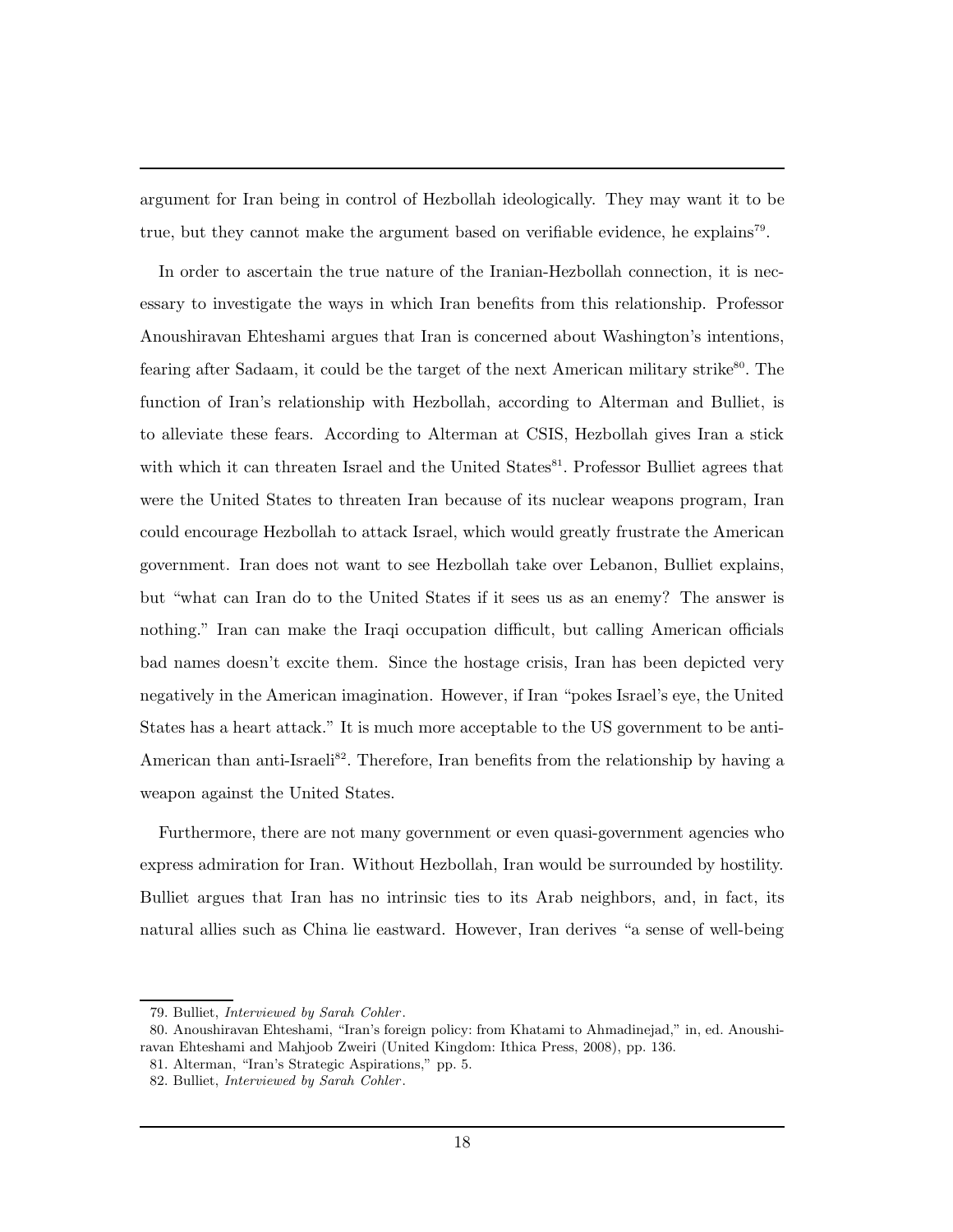from having people who like it." Bulliet argues that the Hezbollah-Iran relationship only makes sense under this rubric. Hezbollah admires Iran, so Iran loves Hezbollah<sup>83</sup>.

1.3.2.2. Israeli foreign policy. It is important to examine the influence of Israeli actions on Hezbollah's decision making process since Hezbollah itself declares Israeli violations of Lebanese sovereignty as its raison d'être<sup>84</sup>.

Recall there are two strategies this paper investigates Hezbollah employing in relation to Israel's actions: 1) that Hezbollah utilizes a tit-for-tat or retaliatory strategy and 2) that Hezbollah takes Israeli embroilment in Gaza as a cue to strike. Crenshaw reminds us of the frequency of what she calls the "action-reaction syndrome" in which the use of military force to reach a political end is met with reactionary violence thereby fueling a cycle of violence. She points to historical examples of this action-reaction system including the protestant violence in 1969 that drove the provisional IRA to retaliate<sup>85</sup>. Crenshaw's action-reaction syndrome is the theoretical foundation of Hezbollah's employment of a tit-for-tat strategy.

Crenshaw also explains why Hezbollah might use Israeli fighting in Gaza as a cue to strike. Historically, she points out, resistance groups facing a colonial power have often exploited moments during which that power was weakened by a foreign war. For example, the IRA took advantage of Britain's temporary weakness after World War I<sup>86</sup>. Hezbollah would be merely replicating a successful military strategy. The question remains whether these concepts as applied to Hezbollah and Israel are at the forefront of Hezbollah's decision-making process.

1.3.2.3. Presence in the Lebanese government. Hezbollah is recognized as a legitimate political party within Lebanon and throughout the Arab world<sup>87</sup>. Hezbollah first joined

<sup>83.</sup> Ibid.

<sup>84.</sup> Lara Deeb, "Hizballah: A Primer," Middle East Report Online (2006), http://www.merip.org/ mero/mero073106.html.

<sup>85.</sup> Wiegand, "Reformation of a Terrorist group," pp. 385.

<sup>86.</sup> Ibid., pp. 388.

<sup>87.</sup> Ibid., pp. 669-670.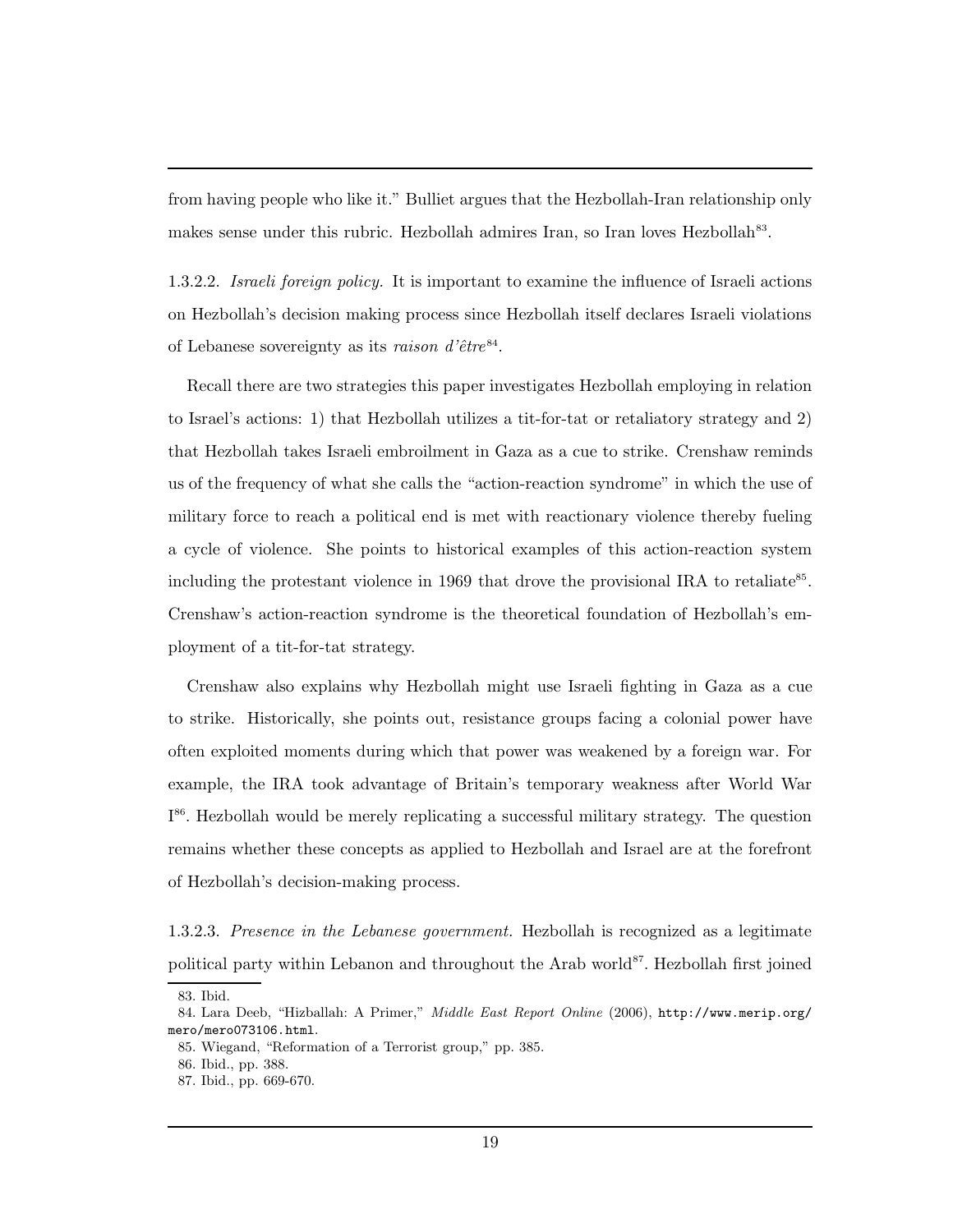the Lebanese government in 1992, but its involvement has fluctuated over time, with notable increases in influence in 2005 and 2008.

Scholars have pointed to Hezbollah's emergence on the political scene as the cause of their decision to refrain from violent tactics within Lebanon itself. Hezbollah is not alone: other groups such as the IRA and PLO have renounced violence once they became political parties. To become a political party, Hezbollah agreed not to use violence in order to achieve domestic goals<sup>88</sup>. Norell indicates that Hezbollah's primary domestic goal is to decrease tension and increase its influence in the region by emphasizing its economic and social structure initiatives over violence. In lieu of violence, Hezbollah has used non-violent methods to cope with partisan issues in the Lebanese government<sup>89</sup>. Hezbollah leader Naim Qassem also admitted that Hezbollah made concessions in exchange for recognition as a political party<sup>90</sup>. The group even tempered their goals for an Islamic state in Lebanon $91$ , to which the majority of Lebanese are opposed.

While Hezbollah may have ceased organized demonstrations of violence against Lebanese since 1992 (with one exception in May 2008 after peaceful means of negotiation bore no fruit), their violent incursions against Israel did not. In fact, International Relations Professor Oren Barak argues that violence against Israel shores up Hezbollah's domestic power. On June 29, 2006, the gathering of key governmental factions known as the "national dialogue" in Lebanon was supposed to meet to discuss whether Hezbollah should continue to bear weapons, but this congress was moved to July 25. Hezbollah did not wait for its political power to be tested, however, and as a direct result of this threat to Hezbollah's power, Barak argues, several members of Hezbollah crossed into Israel, attacked an Israeli military patrol, and kidnapped two soldiers, which then led

<sup>88.</sup> Wiegand, "Reformation of a Terrorist group," pp. 671.

<sup>89.</sup> Magnus Norell, "A Victory for Islamism? The Second Lebanese War and Its Repercussions," The Washington Institute for Near East Policy (November 2009): pp. 37.

<sup>90.</sup> Qassem, Hizbullah, pp. 190.

<sup>91.</sup> Ibid., pp. 187-191.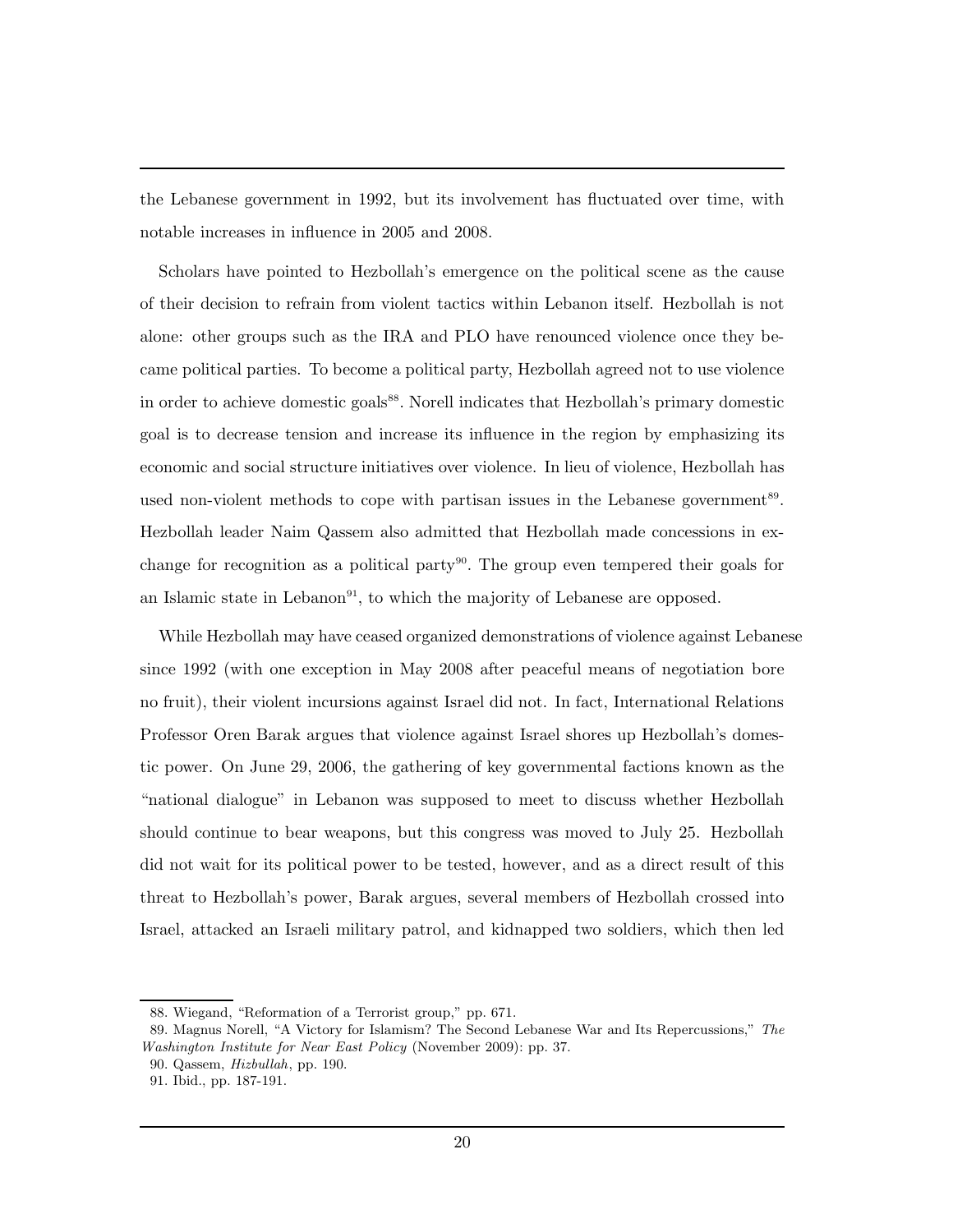to the ensuing 34-Day War<sup>92</sup>. Islamic Studies Professor Joseph Alagha agrees that the kidnapping that led to the 34-Day War was, at least in part, caused by Hezbollah seeking more legitimacy in politics<sup>93</sup>. Violence legitimises their political party because it is Israeli defeat that endears constituents towards Hezbollah. Recall the process of outbidding, which Kydd and Walter define as the "use of violence to convince the public that the terrorists have greater resolve to fight the enemy than rival groups, and therefore are worthy of support"<sup>94</sup>. Hezbollah is outbidding the Lebanese Army, which does not run against Hezbollah as a political party but receives US funding95. Hezbollah's pro-Western political adversaries in the March 14th Alliance do not claim to use violence themselves in defense of the country but implicitly support the Lebanese Army due to shared Western biases.

Considering Hezbollah's political engagement may illuminate the benefits the group derives from using violence against Israel. Crenshaw agrees that asymmetric violence is useful in affecting public attitudes. According to her theory, perpetrators of violence may aim to create sympathy in a constituency by instilling fear in a foreign audience<sup>96</sup>. Crenshaw's theory is useful when considering Hezbollah since their resistance against Israel endears it to the Lebanese public<sup>97</sup>. The popularity of Hezbollah's political platform, as well, is based not only on their dedication to Islamist ideals and to the poor but also their resistance to Israeli incursion of Lebanese sovereignty<sup>98</sup>. The more entrenched Hezbollah becomes in the government, the more incentive the group has to gain popular support so that they can continue to be elected and gain more seats in Parliament.

<sup>92.</sup> Oren Barak, "Ambiguity and Conflict in Israeli-Lebanese Relations," Israel Studies 15, no. 3 (2010): pp. 178.

<sup>93.</sup> Joseph Alagha, "The Israeli-Hizbullah 34-Day War: Causes and Consequences," Arab Studies Quarterly 30, no. 2 (2008): pp. 2.

<sup>94.</sup> Kydd and Walter, "Strategies of Terrorism," pp. 51.

<sup>95.</sup> Aram Nerguizian, "The Lebanese Armed Forces: Challenges and Opportunities in Post-Syria Lebanon," Center for Strategic International Studies (2000): pp. 57.

<sup>96.</sup> Crenshaw, "Causes of Terrorism," pp. 387.

<sup>97.</sup> Imad Mansour, "Washington and Hezbollah: A Rare Convergence of Interests," Middle East Policy 17, no. 2 (2010): 84–104.

<sup>98.</sup> Deeb, "Hizballah: A Primer."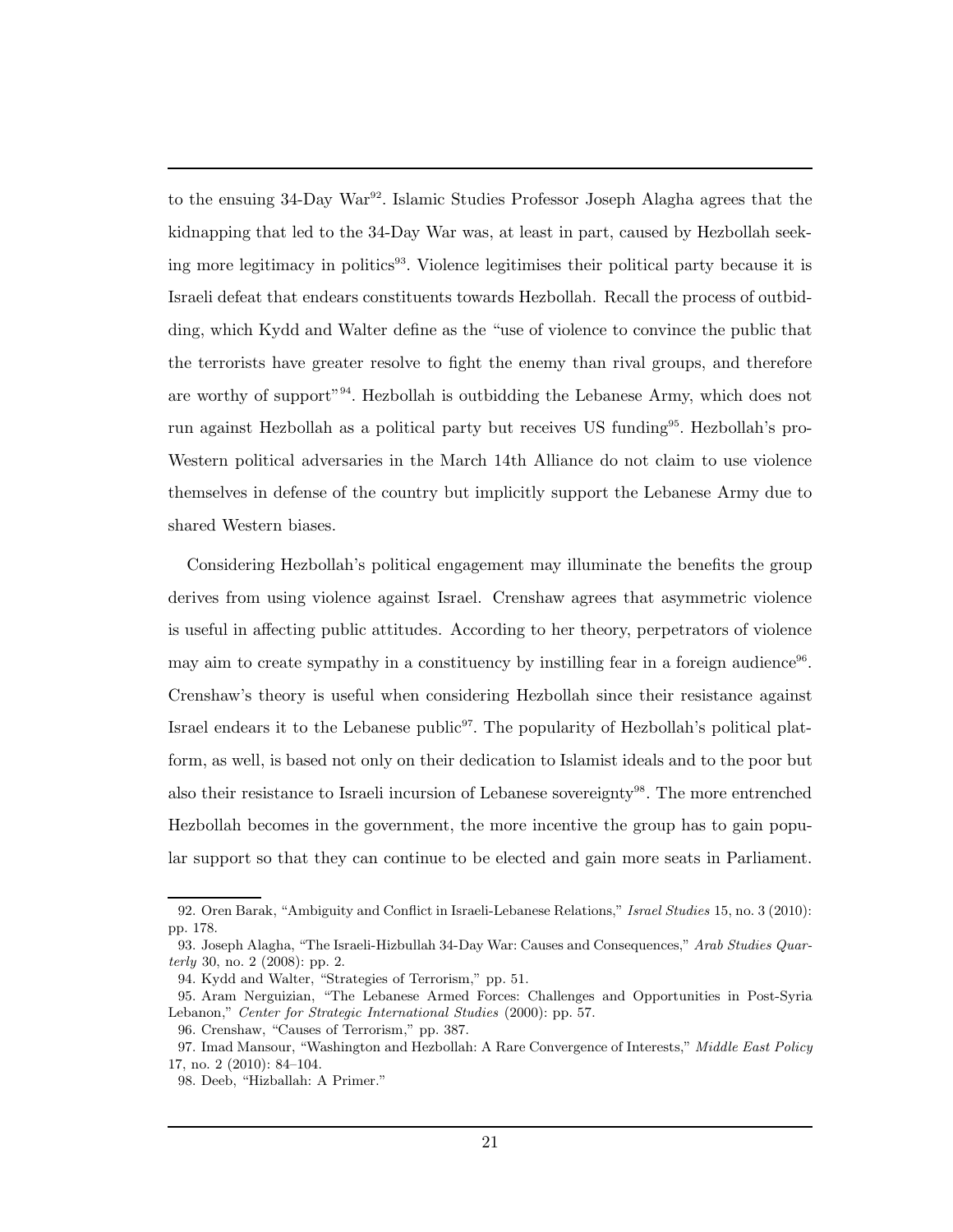Maintaining a strong presence in the Parliament is important for Hezbollah to prevent the government from trying to pass a law to disarm Hezbollah's military wing, which it contemplated doing in 2006. One might expect, then, since Hezbollah's popularity is directly proportional to attacks against Israel, that an increase in its involvement to protect its interests, and therefore an increased willingness to give the people what they want, would result in an increase in the number of attacks against Israel.

Another way in which the Lebanese political system may affect Hezbollah's decision to use violence is illuminated by a mathematical model developed at the University of Maryland. According to their statistical findings on Hezbollah's behavior (as analysed between 2000 and 2004), the most substantial factor that determines whether Hezbollah will commit transnational attacks is whether Hezbollah has candidates holding office, and it is not an election year. The authors who developed the paradigm suggest this kind of aggression may be the result of a kind of "rally around the flag effect" in which Hezbollah tries to shore up personal power by focusing antagonism against the external enemy. They postulate that attacks do not occur during election years with the same statistical probability because when Hezbollah did attack Israel during an election year (1996), the rocket campaign provoked harsh Israeli bombardment of Southern Lebanon, killing and destroying the homes of Hezbollah's key constituents<sup>99</sup>.

### 1.4. Methodology

I investigate Hezbollah's use of violence against Israel during the 34-Day War in 2006 and the periods of peace between 2000 and 2006 as well as between 2006 and 2010. For each case, I decide which factor most accurately describes Hezbollah's decision to use or withhold violence against Israel.

<sup>99.</sup> Aaron Mannes et al., "Stochastic Opponent Modeling Agents: A Case Study with Hezbollah," in International Conference on Social and Behavioral Processing, Springer Verlag Lectures Notes in Computer Science (2008), pp. 6-7.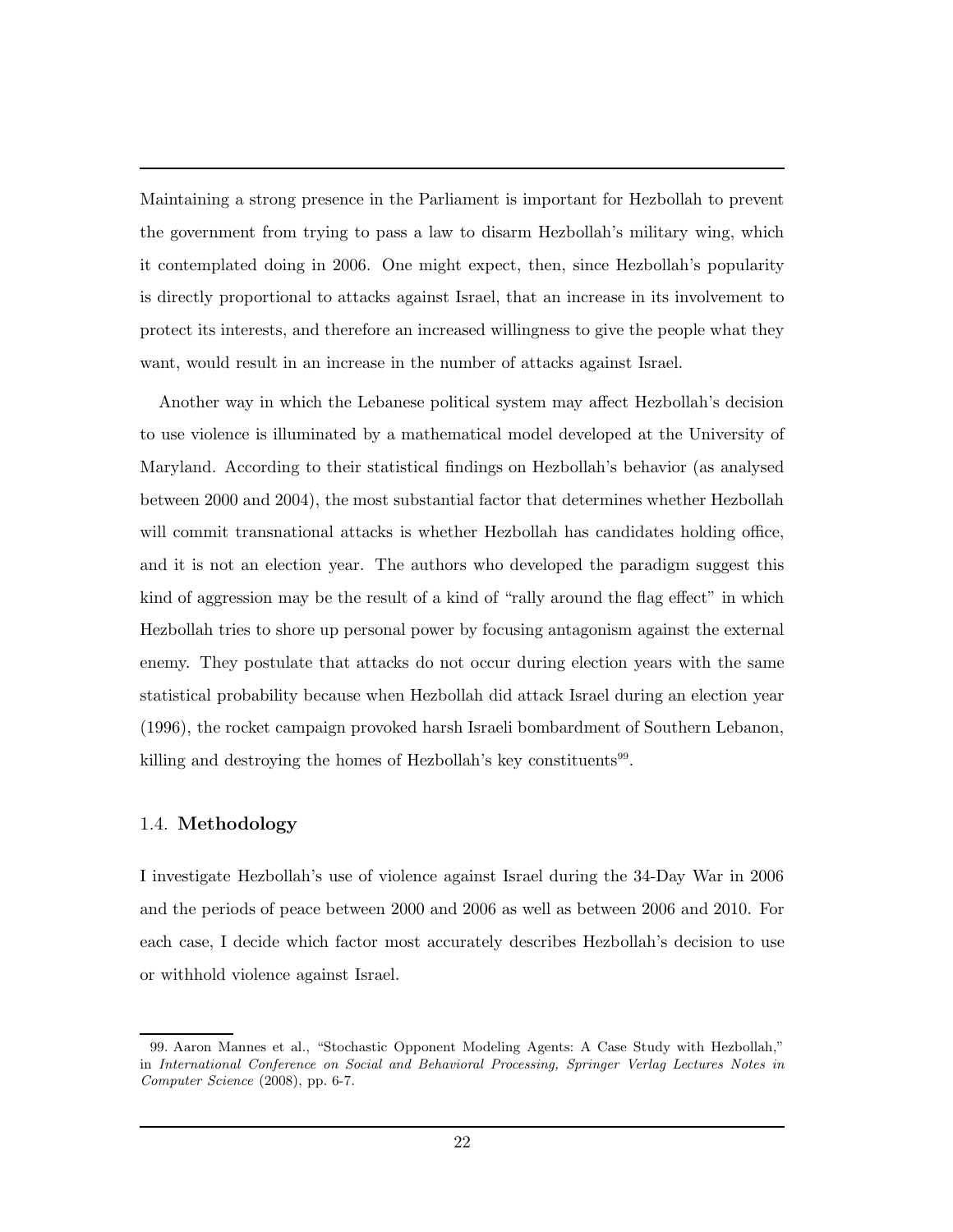### 1.4.1. Studying the Iranianian factor

There are two competing and mutually exclusive theories about the nature of Iranian interests and its foreign policy, and each implies a different relationship with Hezbollah. One view of Iran places great significance on the leadership. If the Iranian government were controlling Hezbollah, the leaders themselves and the views they espouse should matter. This perspective would predict a low level of Hezbollah's violence when the reformists, who promote rapprochement with the West, were dominant in the Iranian government and higher levels of violence when the hardliners, who advocate increased conflict with the West, dominated Iranian politics.

The opposing perspective argues that Iranian foreign policy is constant regardless of the individuals in power. According to this rubric, Hezbollah's relationship to Iran is constant and the concept of direct control becomes nebulous. What concerns Iran is military actions against it, so Iran would therefore not ever want to induce violence that could be traced back to it for fear of retaliation. Iran would benefit from Hezbollah's violence toward Israel only if the US threatens Iran directly. Since the US has not taken military action against Iran, this perspective cannot predict direct control of Iran over Hezbollah.

To ascertain which view of Iran is more accurate, I investigated published reports and analysts' best interpretations of the Iranian elite. By understanding the influence of the reformists and hardliners on policy formation, Iran's relationship with Hezbollah becomes apparent.

## 1.4.2. Studying Israeli actions

If Israeli actions were the most important factor affecting Hezbollah's behavior, one would expect to see a change in Israeli action associated with a closely-timed shift in Hezbollah's violence. For example, the tit-for-tat strategy stipulates that Israeli violence against Hezbollah would result in a closely timed retaliation. The opportunist theory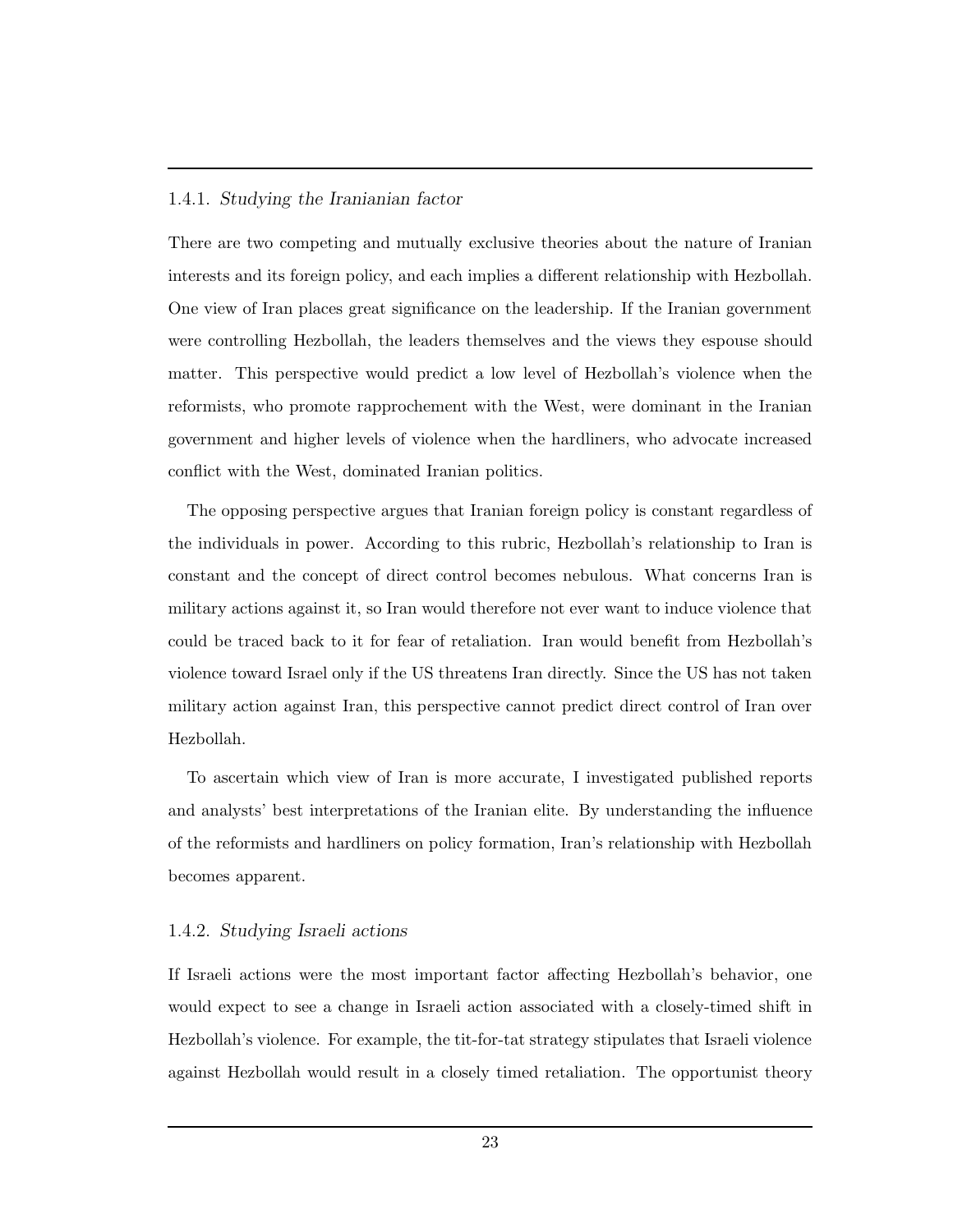suggests that when Israel is preoccupied with fighting in Gaza, Hezbollah will strike. One might also expect that Hezbollah leaders publically announce that Hezbollah is responding to Israeli actions. According to the opportunist strategy, one would expect that when Israel is not engaged in a war with Gaza, Hezbollah will not strike. Similarly, if Israel does not initiate violence against Hezbollah, then the tit-for-tat strategy would stipulate that Hezbollah refrain from attacking Israel.

## 1.4.3. Studying Lebanese politics

Although Aaron Mannes et al. revealed in their mathematical model that Hezbollah was more likely to commit violence in an off-election year, this model was based on data collected only over the span of four years, and more importantly, it is neither predictive nor offers a logic that explains why violence occurs at this time<sup>100</sup>. Therefore, I look to other methods to determine the affect that involvement in the Lebanese government has had on Hezbollah's decisions to engage in violence.

If Hezbollah's involvement in politics were the main factor influencing its decision to engage in or withhold from violence against Israel, then Hezbollah's actions would reflect the will of the people – the force required to win elections – or institutional changes that shift the political balance of power.

<sup>100.</sup> Mannes et al., "Stochastic Opponent Modeling Agents."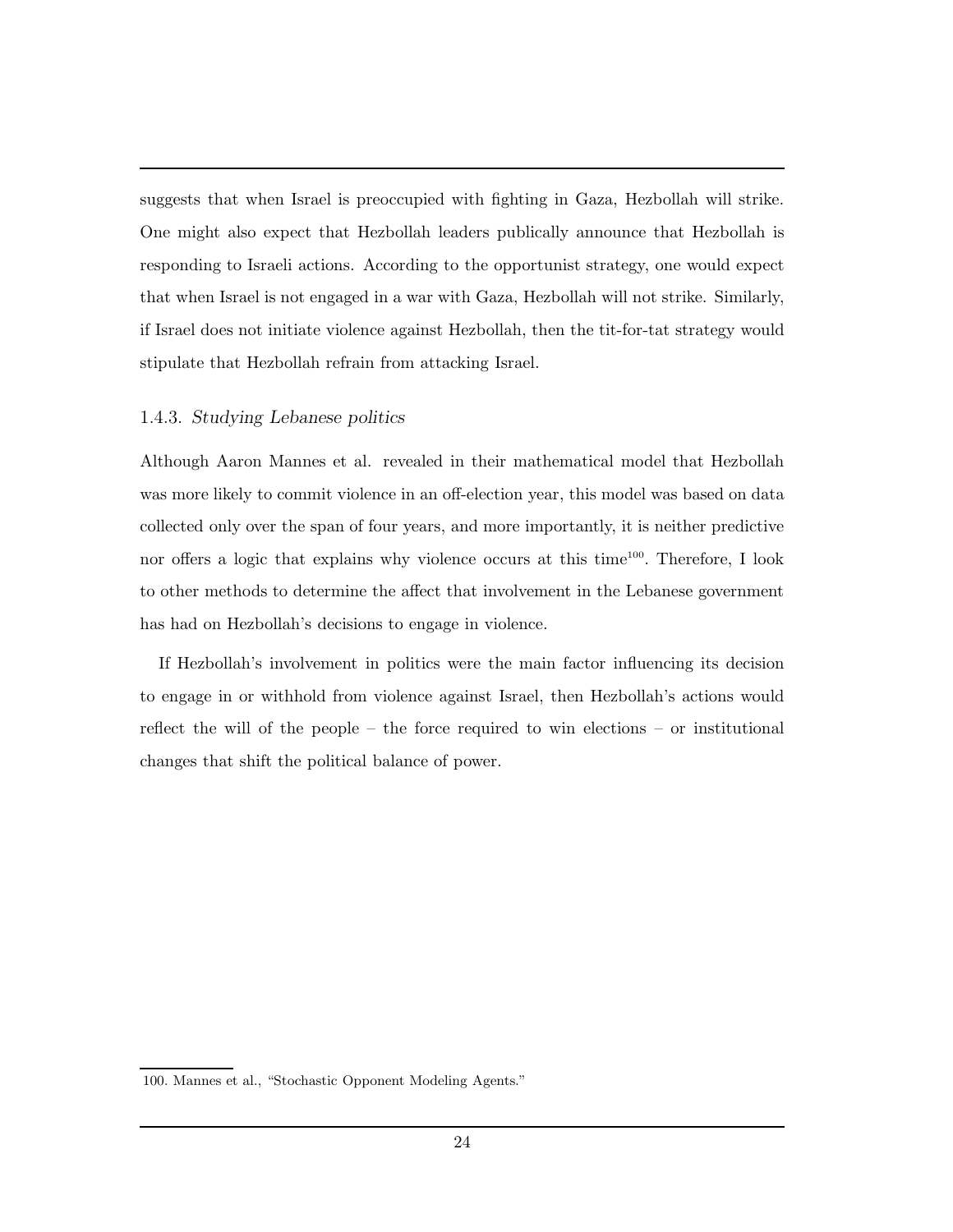#### Chapter 2

Iran has increased its clout, making it practically impossible to ignore Iranian wishes when formulating regional policies.  $-$  Magnus Norell<sup>101</sup>

### 2.1. The Real Iran

To determine the relationship between Iran and Hezbollah, competing theories of the true nature of Iran must be assessed. Each conception of Iran, henceforth known as "Iran A" or "Iran B," implies a different relationship with Hezbollah.

2.1.1. Iran A

According to this perspective, a shift in Iranian leadership from reformist to conservative ideology would result in a change in Hezbollah's actions.

2.1.1.1. Implications of reformist policy. The Iranian reformists' strategy was one of promoting dialogue with the west, especially Israel and the United States<sup>102</sup>. Therefore, antagonizing the West would not be furthering the reformists' view of Iranian interests. It would be wrong to overly simplify the reformists as being partial to the United States, however; both the reformists and conservatives fear American power, but the reformists' channeled that fear to less antagonizing ends<sup>103</sup>. In the eight years that preceded Ahmadinejad's presidency, Reformist President Muhammad Khatami's foreign policy was driven by improving Iran's relations with the rest of the world through a policy of détente and mutual respect<sup>104</sup>. Therefore, a strong reformist government would predict peace.

<sup>101.</sup> Norell, "A Victory for Islamism?" pp. x.

<sup>102.</sup> Menashri, "Iran's Regional Policy: Between Radicalism and Pragmatism," pp. 153.

<sup>103.</sup> Kazemzadeh, "Ahmadinejad's Foreign Policy," pp. 426.

<sup>104.</sup> Anoushiravan Ehteshami and Mahjoob Zweiri, Iran's foreign policy: from Khatami to Ahmadinejad (United Kingdom: Ithica Press, 2008), pp. xiv.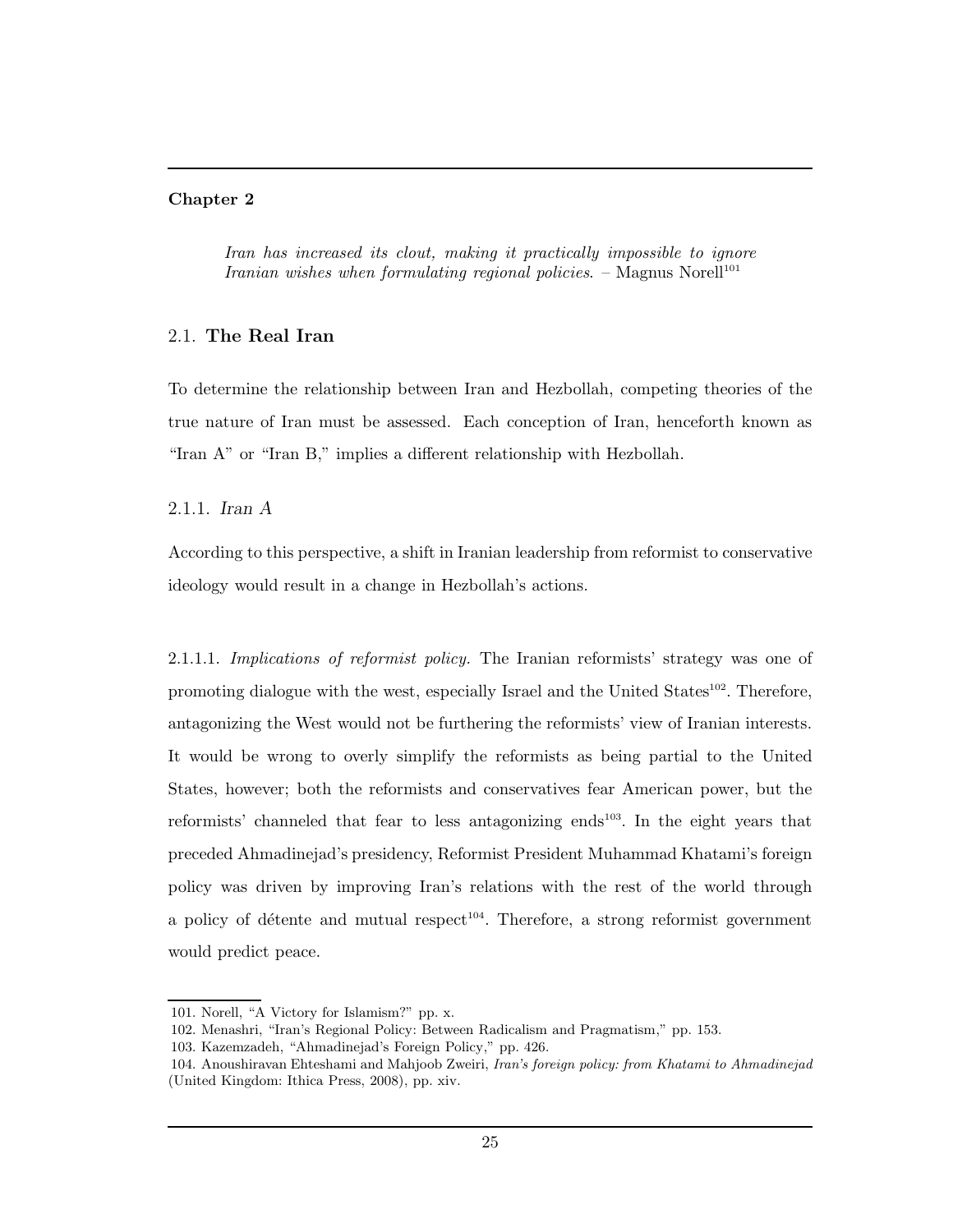2.1.1.2. Implications of conservative policy. Part of the conservative strategy is to divert attention away from Iran's domestic issues and economic woes by directing attention towards an external enemy<sup>105</sup>. Moving away from the policy of dialogue, conservatives insisted on "forceful and action-oriented politics"<sup>106</sup>. Under President Ahmadinejad, confrontation is the norm<sup>107</sup>. Kayhan Barzegar argues that a conservative Iran seeks an "offensive defense," defense through military engagement, hoping to warn states about the consequences of working with Israel or the United States<sup>108</sup>. Furthermore, Barzegar argues, in a conservative regime, Iran's fear is directly proportional to its attempts to expand its regional influence<sup>109</sup>. Therefore, instigating a proxy war against Israel would accomplish conservative goals.

The Iran A perspective predicts that when the reformists are in control of Iranian politics, Hezbollah refrains from using violence; when the conservatives hold the power, Hezbollah attacks.

### 2.1.2. Iran B

This perspective asserts that Iranian foreign policy is constant regardless of the individuals in power. According to this model, the conservatives' rhetoric of antagonism is mere posturing and is not indicative of an aggressive foreign policy – merely indicative of domestic politics. Iran's chief concern is potential military incursions against it, so Iran would therefore not ever want to induce violence that could be traced back to it for fear of retaliation.

Iran gains an ally in Hezbollah, not a proxy, and at a moment in which the international community increasingly mistrusts Iran, the state is happy to have as many allies

<sup>105.</sup> Menashri, "Iran's Regional Policy: Between Radicalism and Pragmatism."

<sup>106.</sup> Ali M. Ansari, Iran under Ahmadinejad: The Politics of Confrontation (Abingdon, UK: Routledge, 2007), pp. 22.

<sup>107.</sup> Ibid., pp. 51.

<sup>108.</sup> Kayhan Barzegar, "Iran's Foreign Policy Strategy after Saddam," The Washington Quarterly 33, no. 1 (January 2010): pp. 180.

<sup>109.</sup> Ibid., pp. 182.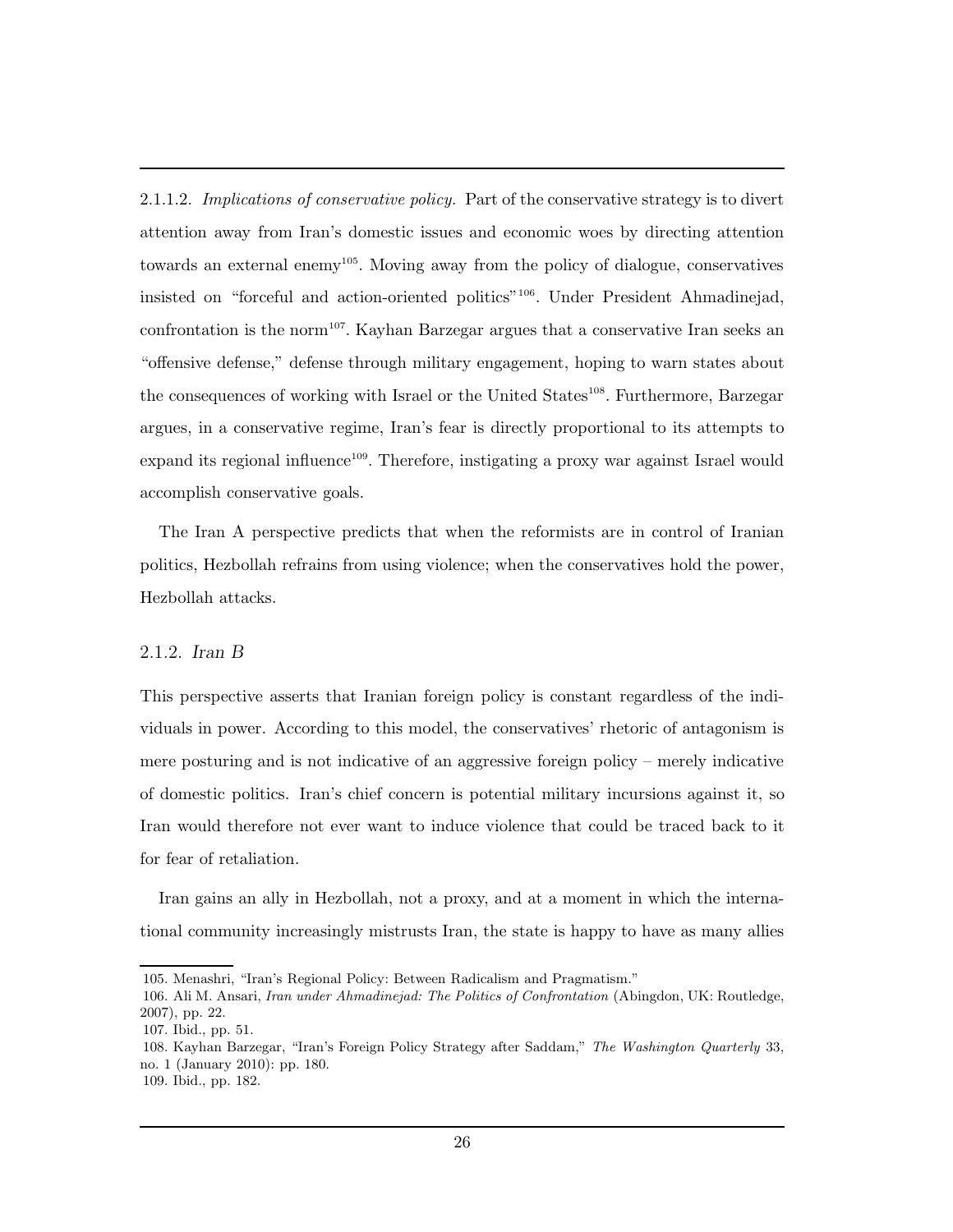as possible. To Iran, Hezbollah is analogous to Venezuela. There is neither an inherent link between Iran and Venezuela nor Iran and Hezbollah, but once these actors declared admiration for Iran, the state reflexively nurtured that relationship. There is little risk involved in Iran's relationship with Hezbollah: giving weapons to the group keeps the Iranian arms industry up-to-date. Iran wants to have a viable arms industry whether engaged in a war or not, and arming Hezbollah with rockets maintains the economical viability of that goal. Furthermore, through Iran's relationship with Hezbollah, the state gains a stick with which it can poke Israel — and by extension the United States — with little risk of Hezbollah ever pulling Iran into a war itself<sup>110</sup>.

The only instance in which Iran would benefit from Hezbollah acting violently against Israel is if the United States threatened a military incursion on Iranian soil, which has not yet happened and is unlikely to happen in the near future. If Israel threatened Iran, the same calculus would exist, and Iran would benefit from a Hezbollah-led attack. This perspective would account for moments of peace and would only predict violence after a military threat. Speaking of Iranian control when Hezbollah is left to its own devices for a majority of the time — given the infrequency of threats against Iran — then becomes meaningless.

## 2.1.3. Historical Analysis

The key question to answer is whether a change in the leadership in the Iranian government correlates with a change in Hezbollah's actions. Important moments to investigate are the years in which Iran had a strong reformist or strong conservative government. Years in which neither reformist nor conservative leaders had a clear majority are excluded from this analysis, since resulting policy can not easily be attributed to either party.

<sup>110.</sup> Bulliet, *Interviewed by Sarah Cohler*.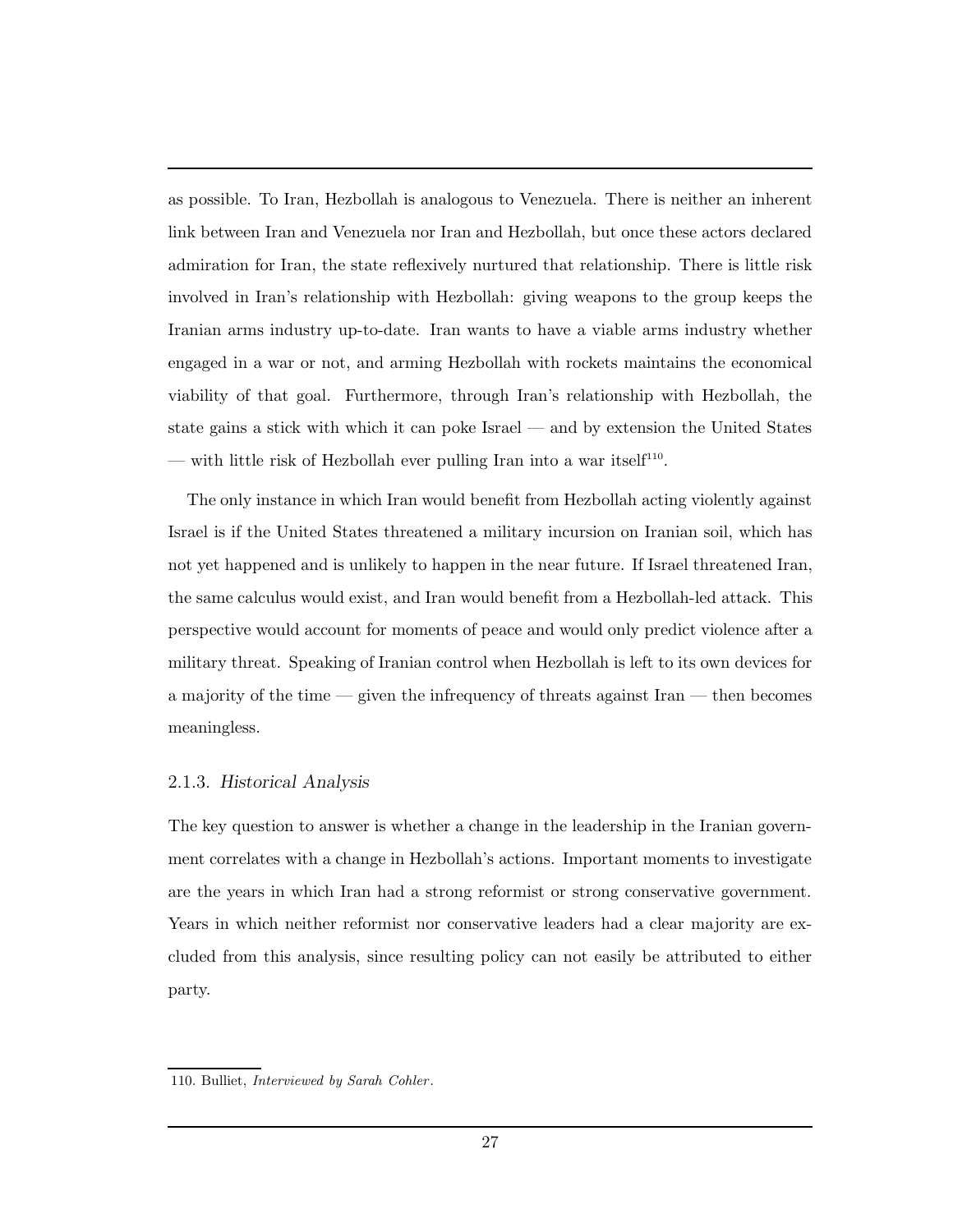Hezbollah can be argued to follow Iranian leadership if the group refrains from enacting violence during strong reformist moments and increases attacks during a strong conservative leadership. Only if for a majority of the last decade, Hezbollah follows the Iranian leadership can we use Iran A as our Iranian model, the influence of which will be investigated alongside Israeli actions and Lebanese politics, below, in Chapter 3. Otherwise, we must use Iran B as our model.

2.1.3.1. Strong Reformist Iran. The Iran A model predicts low levels of violence associated with a strong reformist government in Iran. In 2000 and 2001, the reformists had control of the Majlis, local councils, and the presidency<sup>111</sup>. During this time, Iran refrained from attacking the West, in line with the leaders' rhetoric. Hezbollah attacked Israel in October of 2000, which does not fit within the Iran A paradigm, but otherwise the group remained peaceful.

2.1.3.2. Strong Conservative Iran. By late 2005, all elected and unelected positions in the Iranian government were conservative<sup>112</sup>. This strong conservative government continues through 2010, and yet for a majority of time, Hezbollah remains peaceful. The group engaged in violence against Israel only once during this period and Iran never does. As pressure builds against Iran  $-$  a state that is viewed by the international community as increasingly rogue — the state, reason dictates, would feel more threatened. According to the Iran A paradigm, an increasingly threatened Iran would be more proactive. However, this is not the case.

2.1.3.3. Conclusions about Iran. The evidence does not support the Iran A model. Iran does not engage in violence regardless of its leaders rhetoric, and Hezbollah engages in violence more often during strong reformist regimes than during strong conservative ones. Therefore, the Iranian leadership is a poor predictor of Hezbollah's activity, which is more adequately explained by the Iran B paradigm. Therefore, when speaking

<sup>111.</sup> Menashri, "Iran's Regional Policy: Between Radicalism and Pragmatism." 112. Ibid.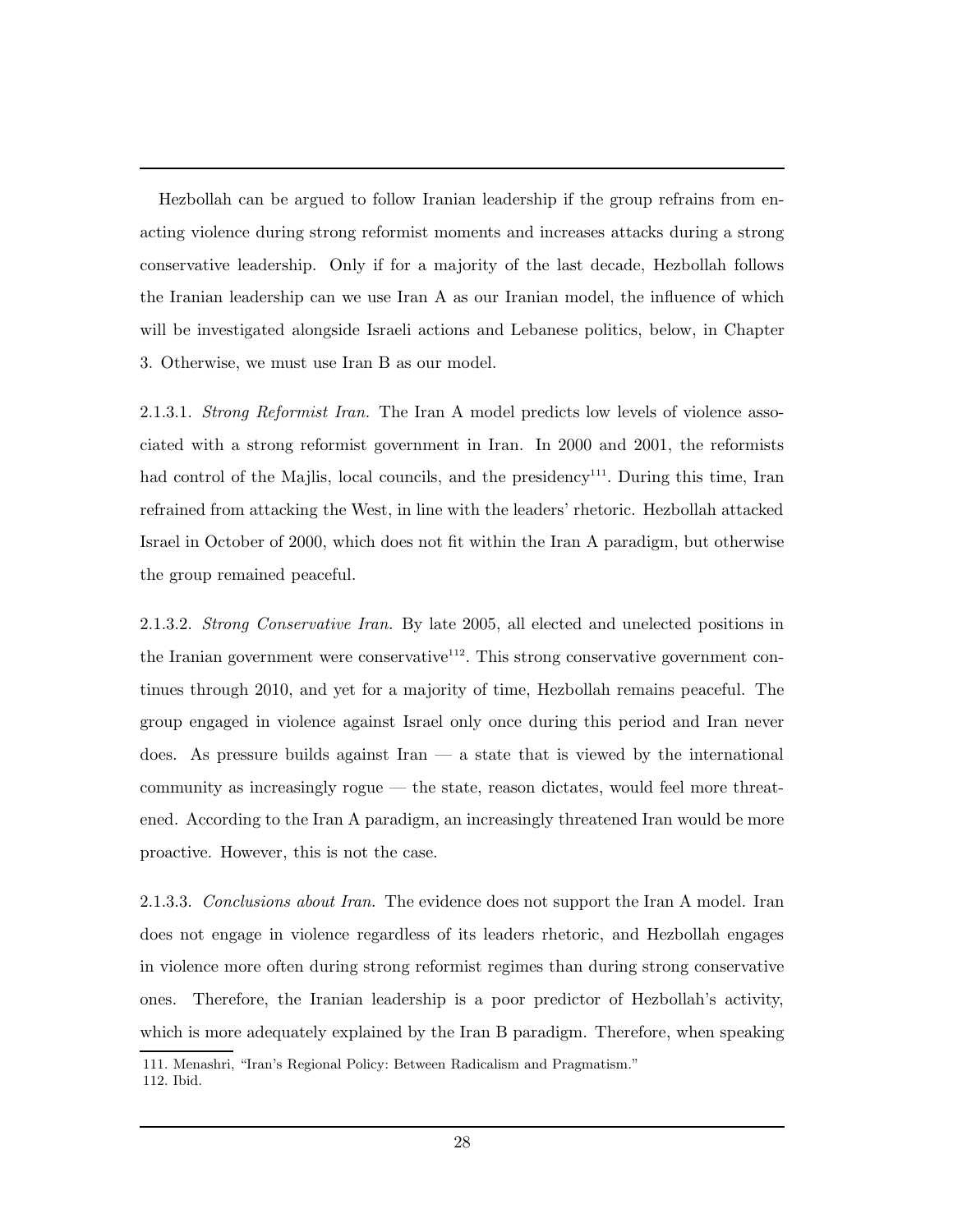of Iran's relationship to Hezbollah, what is important is influence rather than direct control.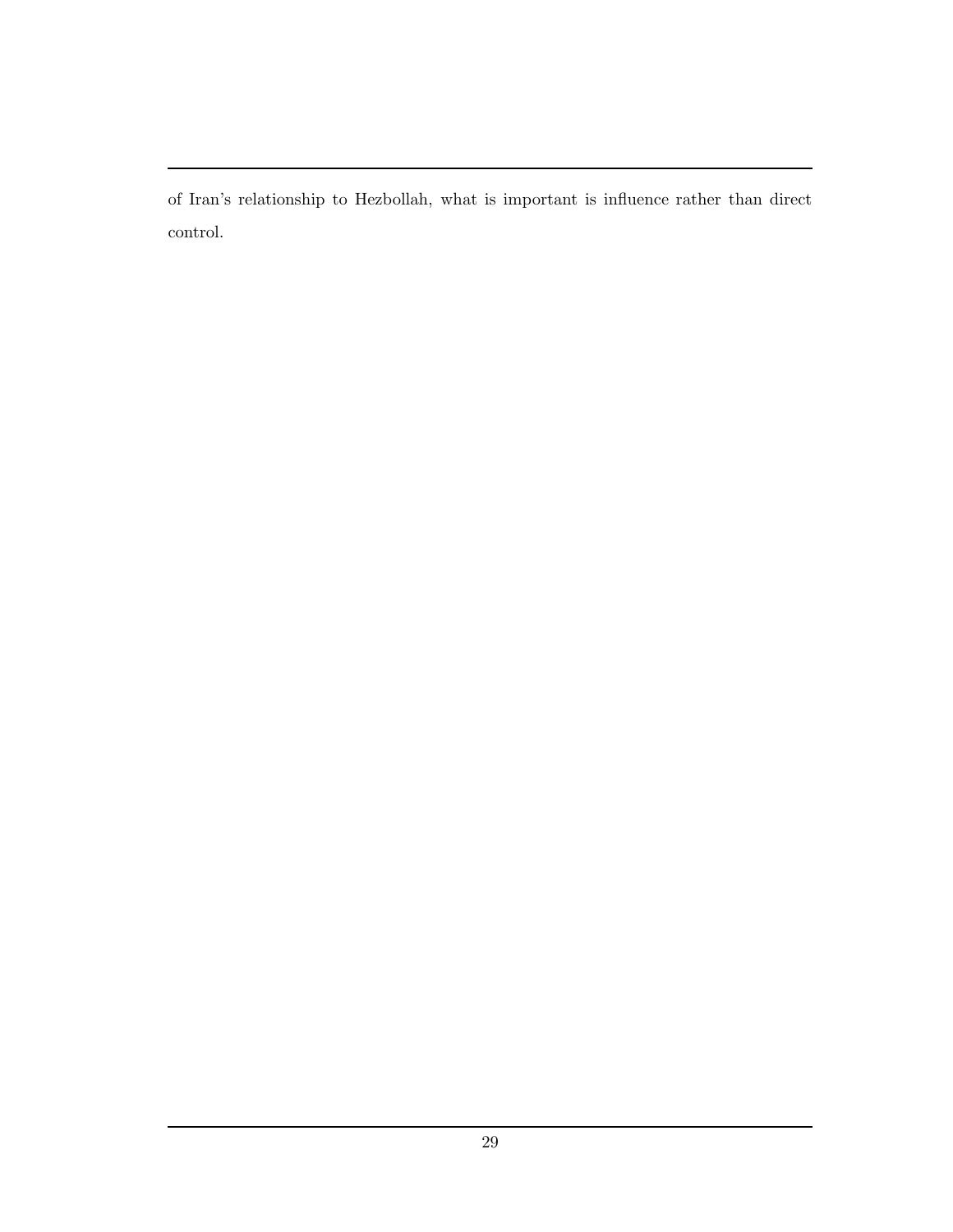### Chapter 3

Hezbollah oscillates between revolutionary passion and calls for calm and  $modern$  –Mats Wärn<sup>113</sup>

## 3.1. Cases of Hezbollah's Violence

Following the survey of Hezbollah's history and geopolitical context, it should now be possible to investigate the causes of Hezbollah's violence and peace. Three concrete measures compare competing theories of Iranian influence, Israeli actions, and Lebanese politics: Iranian influence is said to be responsible for violence if Iran is threatened; Israeli actions are responsible if Israel has recently invaded Gaza or killed a member of Hezbollah; Lebanese politics is responsible if Hezbollah acts with its Lebanese constituents in mind.

## 3.1.1. 2000-2006 Peace

Between 2000 and 2006, there was a relatively low level of violence along the Southern Lebanese border, during which Hezbollah refrained from attack. Iran could arguably be responsible for this peace since the United States did not threaten to invade Iran during this time. Israeli embroilment in Gaza could arguably be responsible as well. Hamas declared a "temporary truce" in Gaza, calling on its supporters to cease incursions into  $Israel<sup>114</sup>$ . Therefore, a sub-state actor looking to assist an ideological ally would likely refrain from violence during this time. However, Hamas only called this truce in 2004, leaving the peace between 2000-2004 unaccounted for. Lebanese politics could also be potentially responsible. According to this theory, Hezbollah is chiefly interested in

<sup>113.</sup> Mats Wärn, "Israel and Hizbollah: An Asymmetric Conflict in Historical and Comparative Perspective," in, ed. Clive Jones and Sergio Catignani (London: Routledge, 2010), pp. 124.

<sup>114.</sup> Nur Masalha, The Bible and Zionism: Invented Traditions, Archaeology and Post-Colonialism in Israel-Palestine (London: Zed Books, 2007), pp. 229.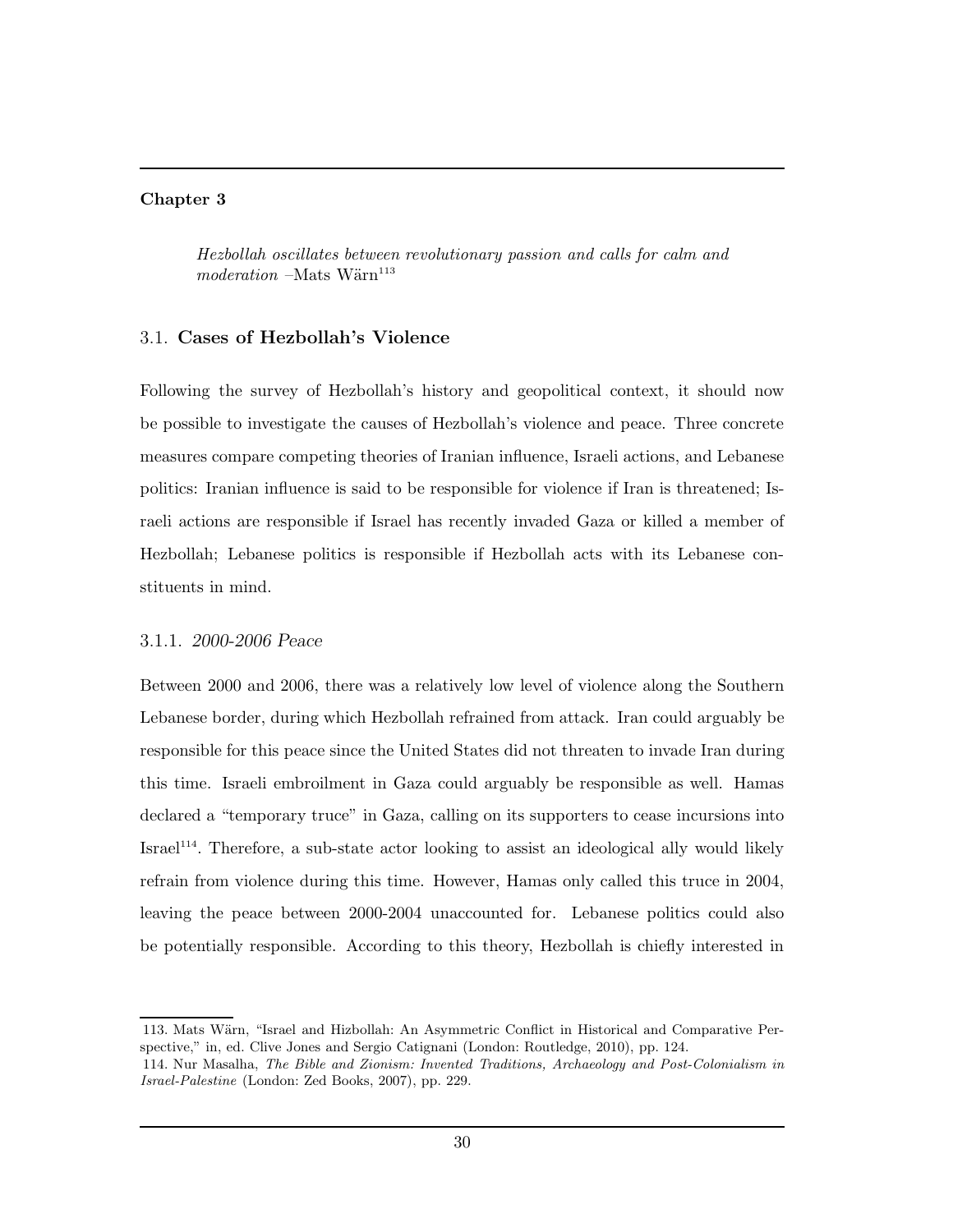placating the Lebanese, and after a strenuous and violent civil war, civilians were tired of fighting<sup>115</sup>. Since people wanted peace, Hezbollah gave them peace.

Given these alternatives, the best explanation for peace in this period seems to be Hezbollah's involvement in the Lebanese political system. Iran is peripherally responsible, perhaps, but only indirectly. This is analogous to crediting a parent for his child not breaking a window even if the parent did not forbid the child from doing so. In a sense, Iran is responsible, but without direction, the decision is Hezbollah's alone, and therefore an alternative cause is more likely to be at the forefront of their thinking. Fighting in Gaza also seems a poor explanation since it does not account for the full period of peace. Tit-for-tat explanations also fall short, as Israel engaged in daily provocation including abducting civilians from their homes "in addition to the usual air, sea, and ground violations," but Hezbollah did not respond to these incursions of sovereignty with violence<sup>116</sup>. Lebanese politics not only explains the entire period of peace but is also a logical explanation for this interval.

## 3.1.2. 2006 Violence

On July 12, 2006, Hezbollah's cross-border abduction of Israeli soldiers triggered the 34-Day War, also known as the Second Lebanese War<sup>117</sup>. Consequently, "Israel imposed an air, land, and sea blockade almost completely severing the country from the outside world for approximately eight weeks," during which Lebanon's infrastructure and economy were destroyed<sup>118</sup>. As a result of the conflict,  $130,000$  houses in Lebanon sustained partial or complete damage as did all of the runways in Beirut Rafiq Hariri International Airport and six strategic highway sections<sup>119</sup>. In sum, Lebanon accrued over \$15 billion

<sup>115.</sup> Norton, Hezbollah, pp. 115.

<sup>116.</sup> Hassan, Voice of Hezbollah, 381.

<sup>117.</sup> Daniel Sobelman, "Israel and Hizbollah: An Asymmetric Conflict in Historical and Comparative Perspective," in, ed. Clive Jones and Sergio Catignani (London: Routledge, 2010), pp. 49. 118. Alagha, "Israeli-Hizbullah 34-Day War," pp. 2-3.

<sup>119.</sup> Ibid., pp. 15.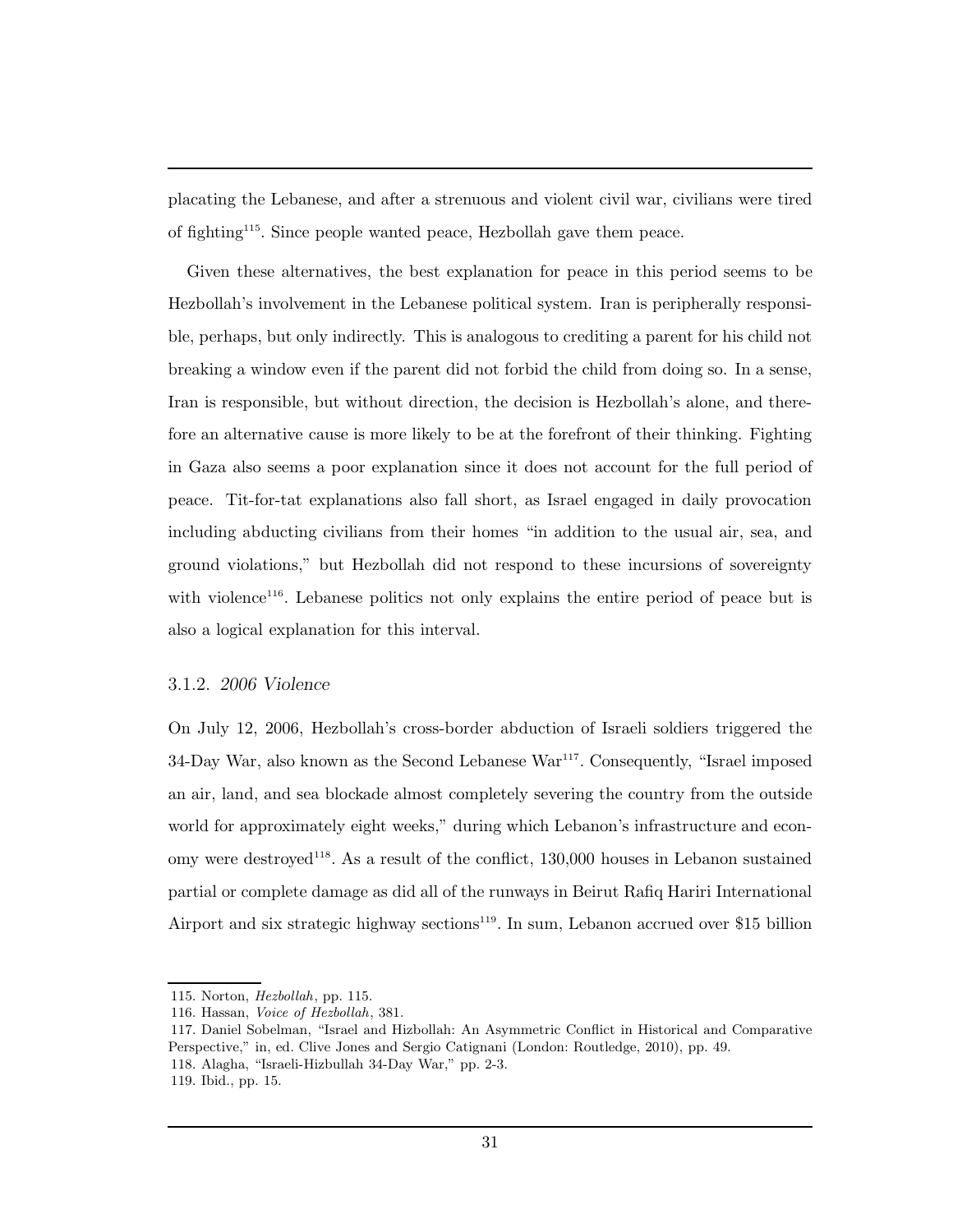in damage and lost revenues<sup>120</sup>. The war resulted in more than one million Lebanese displaced, more than 1,200 dead — one third of whom were children under the age of 12 — and more than 4,000 wounded or handicapped<sup>121</sup>. According to official Israeli figures, 120 Israeli soldiers died as did 39 Israeli civilians<sup>122</sup>. More than one year later, a man in Haifa succumbed to the wounds he sustained during the war, bringing the total number of civilian deaths to  $40^{123}$ .

There was no evidence that Israel would react the way that it did, given its history of restrained responses to previous Hezbollah kidnappings $124$ . Nasrallah was not expecting Israel's reaction because he did not take into account a change in Israeli leadership that occurred at the beginning of that  $year^{125}$ . Hezbollah was expecting the limited response they received in 2000 for a similar kidnapping that resulted in a prisoner swap in 2004 in exchange for the bodies of the kidnapped Israeli soldiers. However, the new Israeli Prime Minister and Defense Minister did not have security experience and were particularly inexperienced in Israeli-Lebanese relations<sup>126</sup>. Nasrallah admitted that if he had known the scale of the Israeli retaliation, he would not have commissioned the kidnapping of the two Israeli soldiers<sup>127</sup>.

Despite Nasrallah's regret and extensive damage to Lebanon, Hezbollah won the 34-Day War politically. Israel and its sympathizers admitted strategic defeat. The contemporaneous Israeli Prime Minister's popularity rating sank below 40% among Isralies<sup>128</sup>. Former CIA analyst Kenneth Pollack noted that "Hezbollah did what no

<sup>120.</sup> Alagha, "Israeli-Hizbullah 34-Day War," pp. 3.

<sup>121.</sup> The Daily Star, "Timeline of the July War 2006," The Daily Star (2010), http://www.dailystar. com.lb/July\_War06.asp.

<sup>122.</sup> Steven Erlanger, "Israeli Admits Big Errors in Lebanon War, but Won't Resign," The New York Times (January 3, 2007).

<sup>123.</sup> Jack Khoury, "Haifa man dies of critical wounds sustained during Lebanon war," Haaretz (August 30, 2007), http://www.dailystar.com.lb/July\_War06.asp.

<sup>124.</sup> Norell, "A Victory for Islamism?" pp. 27.

<sup>125.</sup> Barak, "Ambiguity and Conflict in Israeli-Lebanese Relations," pp.179.

<sup>126.</sup> Ibid., pp.179.

<sup>127.</sup> Alagha, "Israeli-Hizbullah 34-Day War," pp. 3.

<sup>128.</sup> Reese Erlich, The Iran Agenda: The Real Story of U.S. Policy and the Middle East Crisis (Sausalito, CA: PoliPointPress, 2007), pp. 49.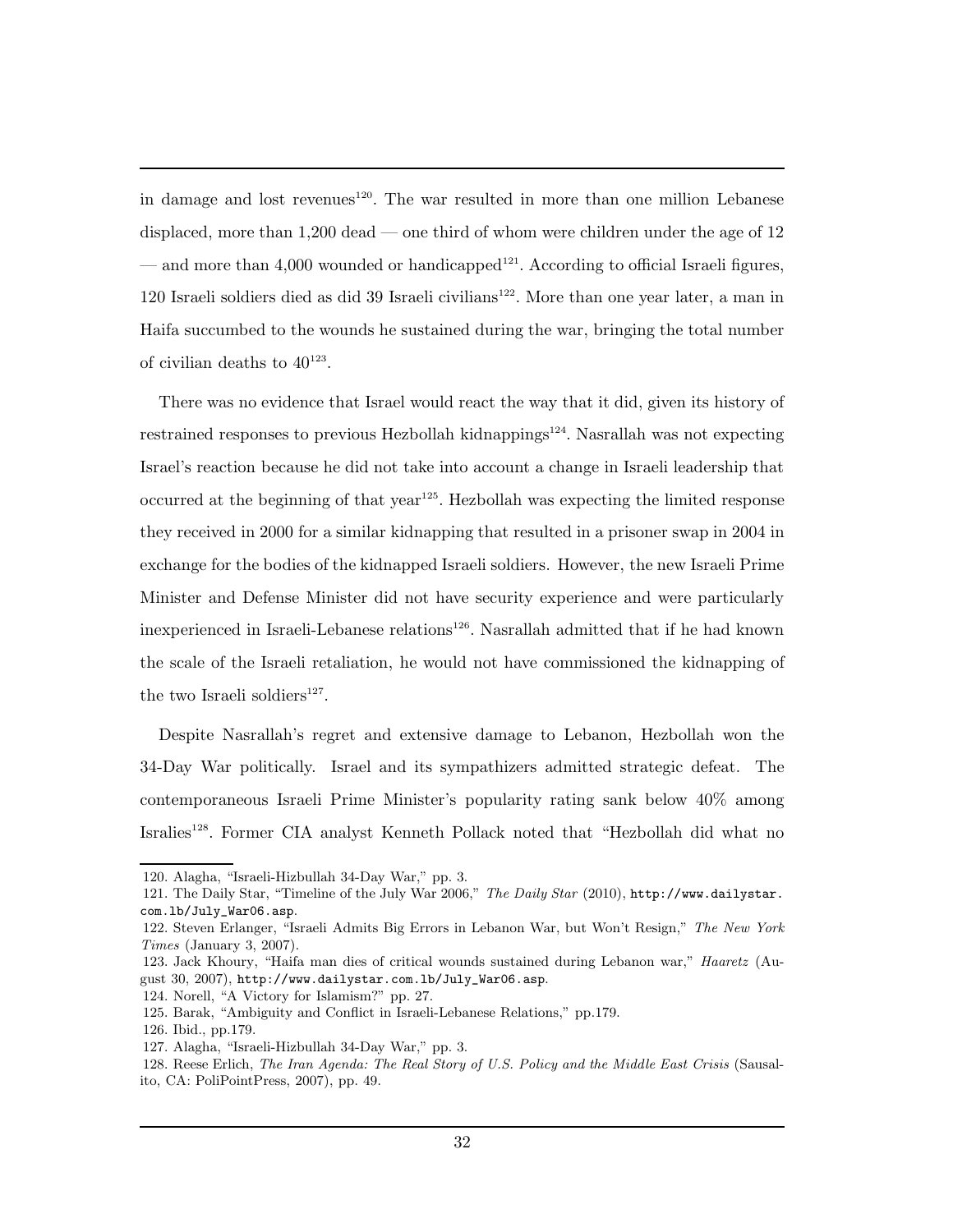Arab government ever has: They fought Israel and didnt lose"<sup>129</sup>. The bar was set too high for Israel to win. Israel's goal of securing the two prisoners bowed to discourse of defeating Hezbollah. Therefore, Hezbollah had only to survive the bombardment to claim victory, since Israel defined an Israeli victory by the eradication of Hezbollah<sup>130</sup>. Despite being out-gunned and losing militarily, Hezbollah won politically because Israel was unable to annihilate them, which boosted Hezbollah's popularity even among Sunni  $countries<sup>131</sup>$ .

It would not make sense to argue that Iran is responsible for Hezbollah's use of violence in July 2006 since neither the United States nor anyone else threatened Iran with military action at this juncture. Instead, Norell argues, it was Israeli embroilment in Gaza that provided Hezbollah with an opportunity it couldn't refuse<sup>132</sup>. He argues that the disturbances in Gaza were "undoubtedly an important factor" in Hezbollah's calculus<sup>133</sup>. Norell's argument makes chronological sense: in June 2006, Israel sent troops into Gaza. In early July, Hezbollah planned a "well-timed" raid from Lebanon into northern Israel<sup>134</sup>. Barak agrees that the timing of fighting in Gaza played an important role in Hezbollah's decision making<sup>135</sup>. Although the two groups are discretely different entities, Hezbollah supports Hamas rhetorically and in 2006 supported them with weapons<sup>136</sup>. According to an interview with a senior member of Hezbollah in September 2006, "Hezbollah tries to support Hamas is any way it can"<sup>137</sup>. Nasrallah insists that the kidnapping took four or five months to  $plan<sup>138</sup>$ , and the Israeli Defense Force (IDF)

<sup>129.</sup> Neil King Jr., "War Emboldens Iran Ahead of Nuclear Talks," Wall Street Journal (August 16, 2006).

<sup>130.</sup> Deeb, "Hizballah: A Primer."

<sup>131.</sup> Mohsen M. Milani, "Tehran's Take: Understanding Iran's US Policy," Foreign Affairs 88, no. 4 (2009).

<sup>132.</sup> Norell, "A Victory for Islamism?" pp. 11.

<sup>133.</sup> Ibid., pp. 13.

<sup>134.</sup> Erlich, The Iran Agenda, pp. 45.

<sup>135.</sup> Barak, "Ambiguity and Conflict in Israeli-Lebanese Relations," pp. 164.

<sup>136.</sup> Michael Hirst and Clancy Chassay, "'Hezbollah is arming Gaza for a new war on Israel', says Israel's spy chief," The Telegraph (September 3, 2006), http://www.telegraph.co.uk/news/1527931/ Hezbollah-is-arming-Gaza-for-a-new-war-on-Israel-says-Israels-spy-chief.html. 137. Ibid.

<sup>138.</sup> Hassan, Voice of Hezbollah, pp. 391.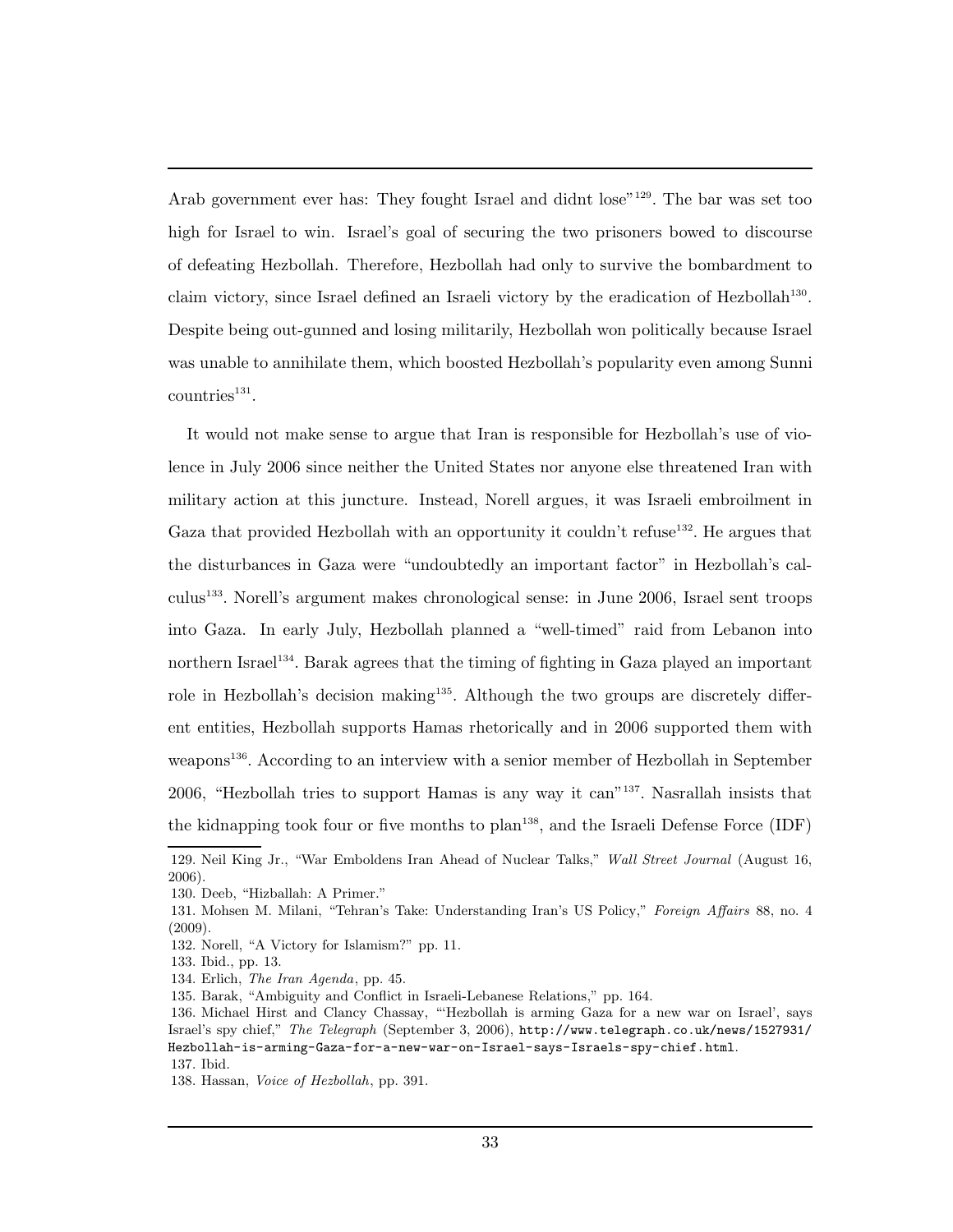independently believes that Hezbollah meticulously planned the kidnapping over several months<sup>139</sup>. Nasrallah confirms that after the group planned the attack, they waited for the opportune moment<sup>140</sup>, and the most fitting chronological explanation is the Israeli invasion of Gaza.

It could also be the case, however, that it was Lebanese politics that influenced Hezbollah's decision to kidnap two Israeli soldiers. On June 29, 2006, the gathering of key governmental factions known as the "national dialogue" in Lebanon was supposed to meet to discuss whether Hezbollah should continue to bear weapons, but this congress was moved to July 25. One political scientist argues that Hezbollah did not wait for its political power to be tested, however, and that the 34-Day-War was a direct result of Hezbollah's attempt to shore up domestic power through the use of violence against Israel<sup>141</sup>. Islamic Studies Professor Joseph Alagha agrees that the kidnapping that led to the 34-Day War was, at least in part, caused by Hezbollah seeking more legitimacy in politics $142$ .

Given these hypotheses, it makes the most sense that the Hezbollah's actions were a combination of taking advantage of the situation in Gaza and political considerations. Nasrallah's statements indicate that Hezbollah was planning an attack long before IDF invaded Gaza. What encouraged these plans were likely the result of political factors. After Syrian troops left Lebanon in 2005, Hezbollah had to stand on its own two feet while justifying its arms cache. However, if the Gazan invasion was not a factor, Hezbollah likely wouldn't have dealt with the logistical hassle involved with smuggling weapons into Gaza through Egypt<sup>143</sup>. The assault on Gaza allowed Hezbollah to continue to claim its role as defender of Lebanon, fighter of colonialism, to boost their domestic standing. It is therefore important to keep in mind the role of both the Israeli attack on Gaza and

<sup>139.</sup> Amos Harel, 34 Days (New York: Palgrave Macmillan, 2008), pp. 11.

<sup>140.</sup> Hassan, Voice of Hezbollah, pp. 391.

<sup>141.</sup> Barak, "Ambiguity and Conflict in Israeli-Lebanese Relations," pp. 178.

<sup>142.</sup> Alagha, "Israeli-Hizbullah 34-Day War," pp. 2.

<sup>143.</sup> Hirst and Chassay, "Hezbollah is arming Gaza."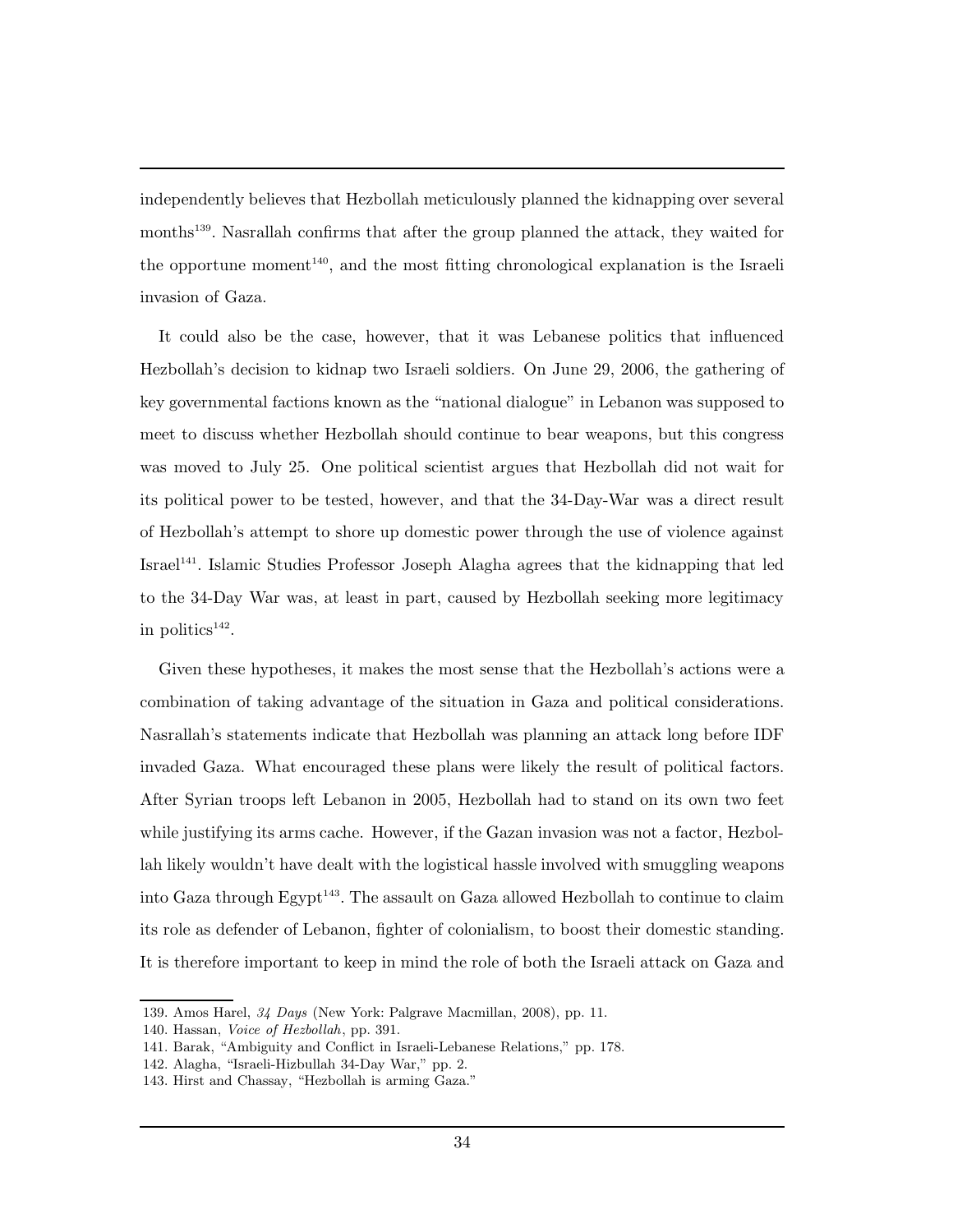Hezbollah's political calculations when discussing the 2006 kidnapping that accidentally sparked a 34-day war.

### 3.1.3. 2006-2010 Peace

Between 2000 and 2006, Hezbollah refrained from attacking Israel. Iran could be responsible for this peace since the United States did not threaten to invade Iran during this time. Israeli embroilment in Gaza, on the other hand, is a poor measure since the IDF pressed into Gaza in late 2008 and continued attacking through early 2009, but Hezbollah offered nothing but rhetorical support. Fighting resumed in 2010, and Hezbollah continued to offer only nominal gestures of solidarity<sup>144</sup>. Lebanese politics is a more reliable predictor. By refraining from violence, Hezbollah protected its constituency from retaliatory bombing such as they were subject in 2006. Israel has announced that any attack would be more lethal than their devastating campaign in  $2006^{145}$ . Nasrallah apologized for the kidnapping that sparked the 34-Day War and stated that he would not have supported the action if he had known the Israeli response, so it would make sense that the group refrained from future attack when they expected a greater reaction.

Given these alternatives, Lebanese politics is the best explanation for Hezbollah's restraint. As discussed above (3.1.1), Iran is peripherally responsible but cannot be the sole explanation. The fact that Israel invaded Gaza and Hezbollah did not engage in violence indicates that fighting in Gaza is no longer a useful measure. Political considerations explains Hezbollah's decisions: Deterred by Israeli threats, Hezbollah acts prudently to preserve the lives and livelihood of their constituents.

<sup>144.</sup> BBC, "Israeli air strikes hit two Gaza towns," BBC: News (November 19, 2010), http://www.bbc. co.uk/news/world-middle-east-11795966.

<sup>145.</sup> Reuters, "Israel warns Hezbollah war would invite destruction," Reuters (October 3, 2008), http://www.reuters.com/article/idUKTRE4923I020081003.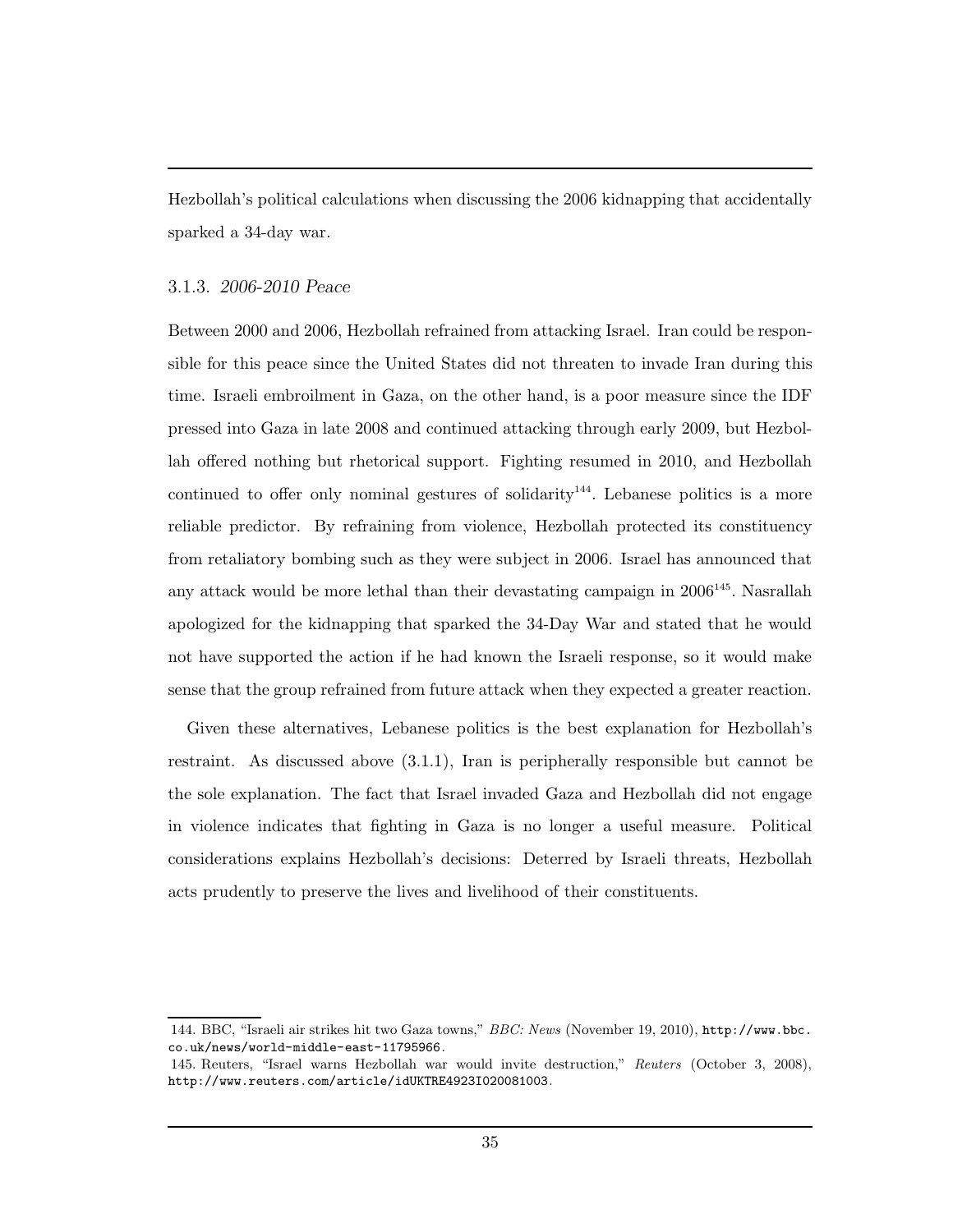#### Chapter 4

In the long run —after Israel eventually returns the Palestinian land to Lebanon and Syria and resolves the Palestinian issue— Hezbollah must still function as a political party in Lebanon. – Reese Erlich<sup>146</sup>

### 4.1. Analysis of Hezbollah's Israeli Attacks

It would appear that, according to the cases of violence and peace discussed in Chapter 3, since 2000, Hezbollah has been a group chiefly concerned with Lebanese politics. The standard state of affairs is one of peace during which Hezbollah seeks to appease the Lebanese public. From 2000 to 2006, the Lebanese public was tired of fighting. The Lebanese Civil War had raged on from 1975 to 1990, and the Israeli occupation had only ended in early  $2000$  — although Israel continued to violate Lebanese air space<sup>147</sup>. As a result, Hezbollah refrained from attacking Israel.

The new political environment created in 2005 when Syria left Lebanon was the permissive cause that led to the planning of the 2006 kidnapping that sparked the 34- Day War; however, I would be remiss in concluding that Israel's incursion into Gaza was not an important chronological factor. Similarly, Professor Bulliet concludes that Hezbollah's leadership has been very prudent and has not shown any inclination to use hostility towards Israel as anything but an excuse to retain its weaponry and increase its standing in the Lebanese political system. Concurrently, taking advantage of Israel's embroilment in Gaza "obviously occurred to them once [in 2006]<sup>"148</sup>.

Hezbollah's appraisal of the kidnapping that sparked the 34-Day War was that it was a poor decision, and so they are unlikely to militarily support Hamas again. This theory is supported by the fact that when Israel pushed into Gaza in 2008, 2009 and 2010, Hezbollah offered nothing but rhetorical support, fearing an Israeli retaliation. In

<sup>146.</sup> Erlich, The Iran Agenda, pp. 44-5.

<sup>147.</sup> Norton, Hezbollah, pp. 92.

<sup>148.</sup> Bulliet, Interviewed by Sarah Cohler .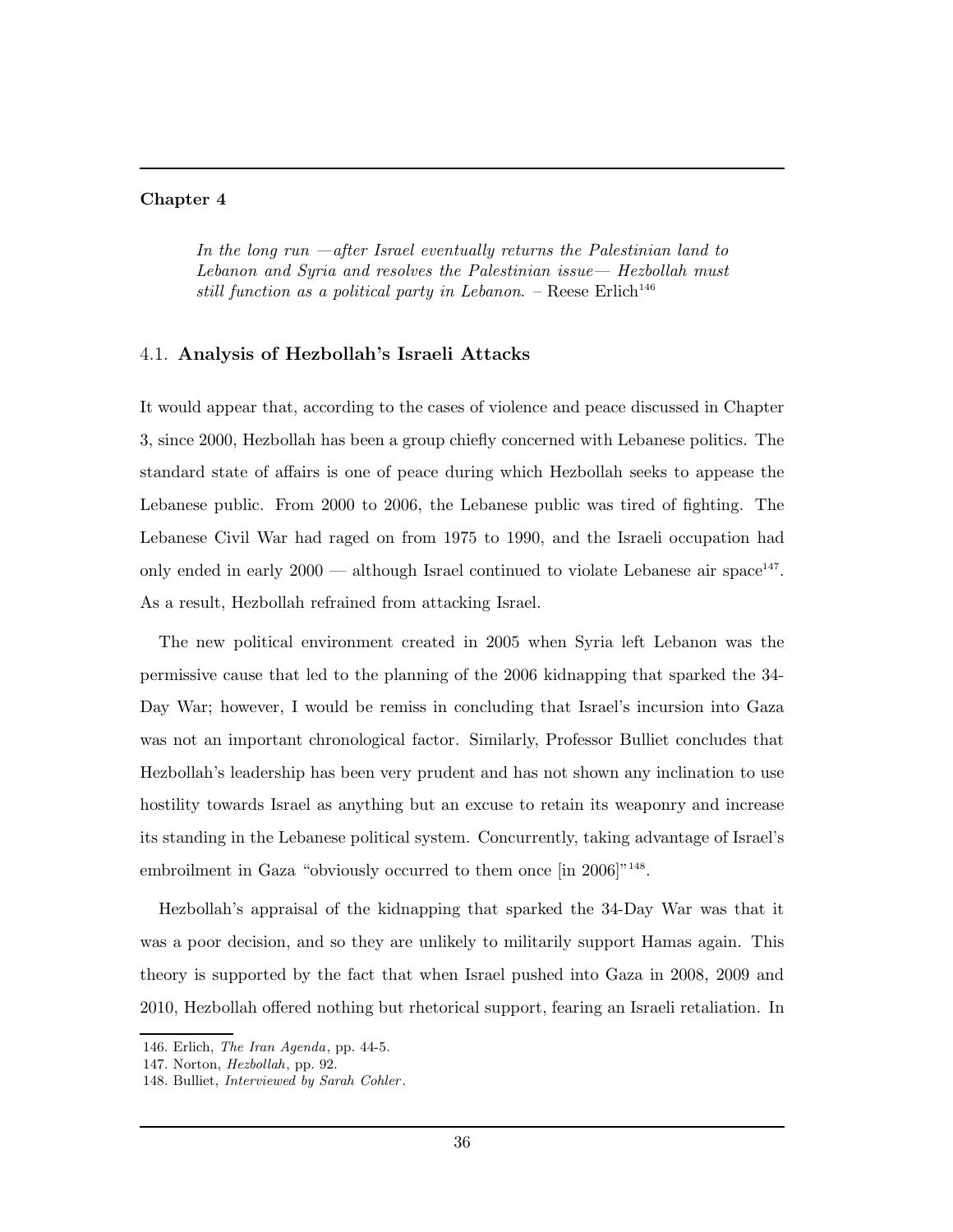fact, Hezbollah has not attacked Israel since 2006 most likely out of considerations for the lives and livelihoods of those in Lebanon who would be bombed during a retaliatory strike. The one consistent thread throughout Hezbollah's decision-making process is Lebanese politics.

## 4.2. Understanding Hezbollah's Other Attacks

While it is clear that Hezbollah's motivations to attack Israel are driven by political considerations, the question remains whether their attacks against Lebanese can be explained by their involvement in politics. There have been two major incidents of violence inside Lebanon during the last decade, which is puzzling, since domestic attacks abruptly ceased in 1992 after Hezbollah joined the Lebanese parliament.

4.2.0.1. 2005 Violence. Although Hezbollah categorically denies involvement<sup>149</sup>, the group has been implicated in the assassination of an anti-Syrian and therefore anti-Hezbollah Lebanese leader<sup>150</sup>. A CBC investigation revealed that "evidence gathered by Lebanese police and, much later, the UN, points overwhelmingly to the fact that the assassins were from Hezbollah<sup>"151</sup>. On February 14, 2005, Former Lebanese Prime Minister Rafik Hariri was assassinated along with 22 others by a car bomb. Although designed to silence the anti-Syrian leader, Hariri's death was the catalyst for the withdrawal of Syrian troops, which were invited into Lebanon in  $1976^{152}$ . Syria and Hezbollah's political power alike were threatened by Hariri's anti-Syrian stance.

<sup>149.</sup> Al-Jazeera, "Nasrallah unveils 'Hariri proof'," Al-Jazeera English (August 10, 2010), http:// english.aljazeera.net/news/middleeast/2010/08/2010891991920480.html.

<sup>150.</sup> Colum Lynch, "Evidence links Hezbollah to Hariri death," The Washington Post (November 21, 2010), http://www.washingtonpost.com/wp-dyn/content/article/2010/11/21/AR2010112103987. html?hpid=topnews.

<sup>151.</sup> Neil Macdonald, "CBC Investigation: Who killed Lebanon's Rafik Hariri?" CBC News (November 21, 2010), http://www.cbc.ca/world/story/2010/11/19/f-rfa-macdonald-lebanon-hariri. html.

<sup>152.</sup> Vibert, "Hariri's Assassination Five Years On."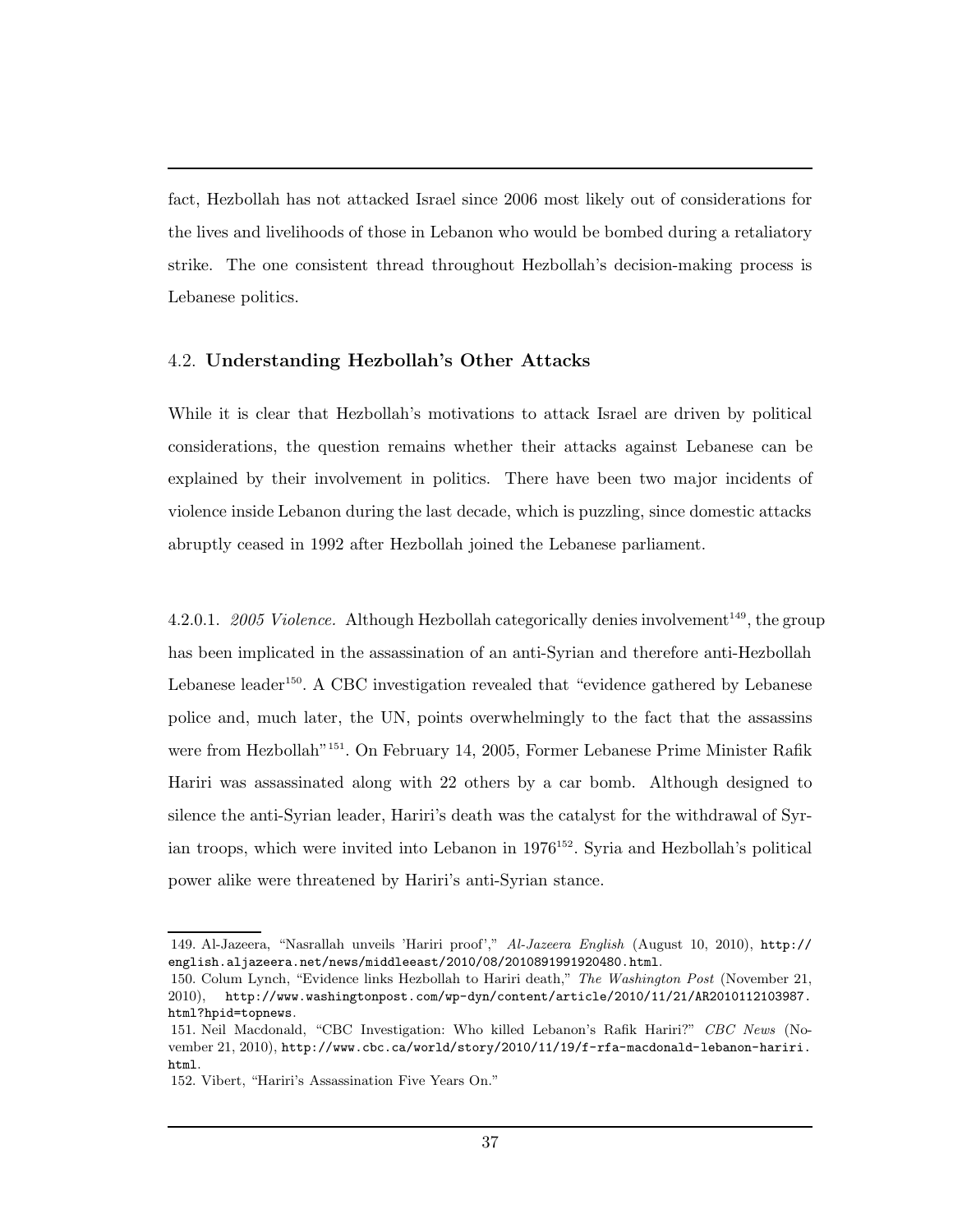4.2.0.2. 2008 Violence. In May 2008, Hezbollah used political violence as leverage to compel the government to concede to its demands<sup>153</sup>. After 18-month sit-in protests in downtown Beirut and a six-day armed takeover of capital, Hezbollah successfully negotiated considerable concessions with majority governmental coalition<sup>154</sup>.

Sixty-five people died when Hezbollah took over the capitol from May 9 - 14. As a result of Qatar's mediation, Hezbollah's minority coalition gained veto power in the Lebanese parliament, ensuring their ability to veto any future bills concerning the disarmament of Hezbollah, which further increased the group's power in the government<sup>155</sup>. In exchange, Hezbollah agreed not to use violence again to solve domestic political problems $^{156}$ .

4.2.0.3. Domestic Violence Conclusions. Both instances of domestic violence occurred when Hezbollah's political power was threatened. Hezbollah's analysis that triggers violence or peace against Israel is triggered by political considerations; domestic violence appears to be triggered by a more specific political calculus. Decisions to commit domestic violence does not take the proverbial will of the people into account as Hezbollah did between 2000 and 2006 when refraining from attacking Israel. Since the people wanted peace, assassinating Hariri in 2005 was anathema to that desire, which is likely why the group denied responsibility, even accusing Israel. Instead, violence within Lebanon appears to be motivated by fear of losing political power.

Hariri was perceived as threatening Hezbollah's pro-Syrian coalition. Damascus believed that Hariri was responsible for fueling the anti-Syrian fervor through his impressive connections. "Hariri was popular with the Bush administration, French President Jacques Chirac, and the Saudi Royal family. To the Syrians, it appeared that Hariri was mobilizing these connections against them, and they were furious"<sup>157</sup>. Hezbollah and

<sup>153.</sup> Wiegand, "Reformation of a Terrorist group," pp. 667.

<sup>154.</sup> Ibid., pp. 669.

<sup>155.</sup> Ibid., pp. 677.

<sup>156.</sup> Ibid., pp. 677.

<sup>157.</sup> Vibert, "Hariri's Assassination Five Years On."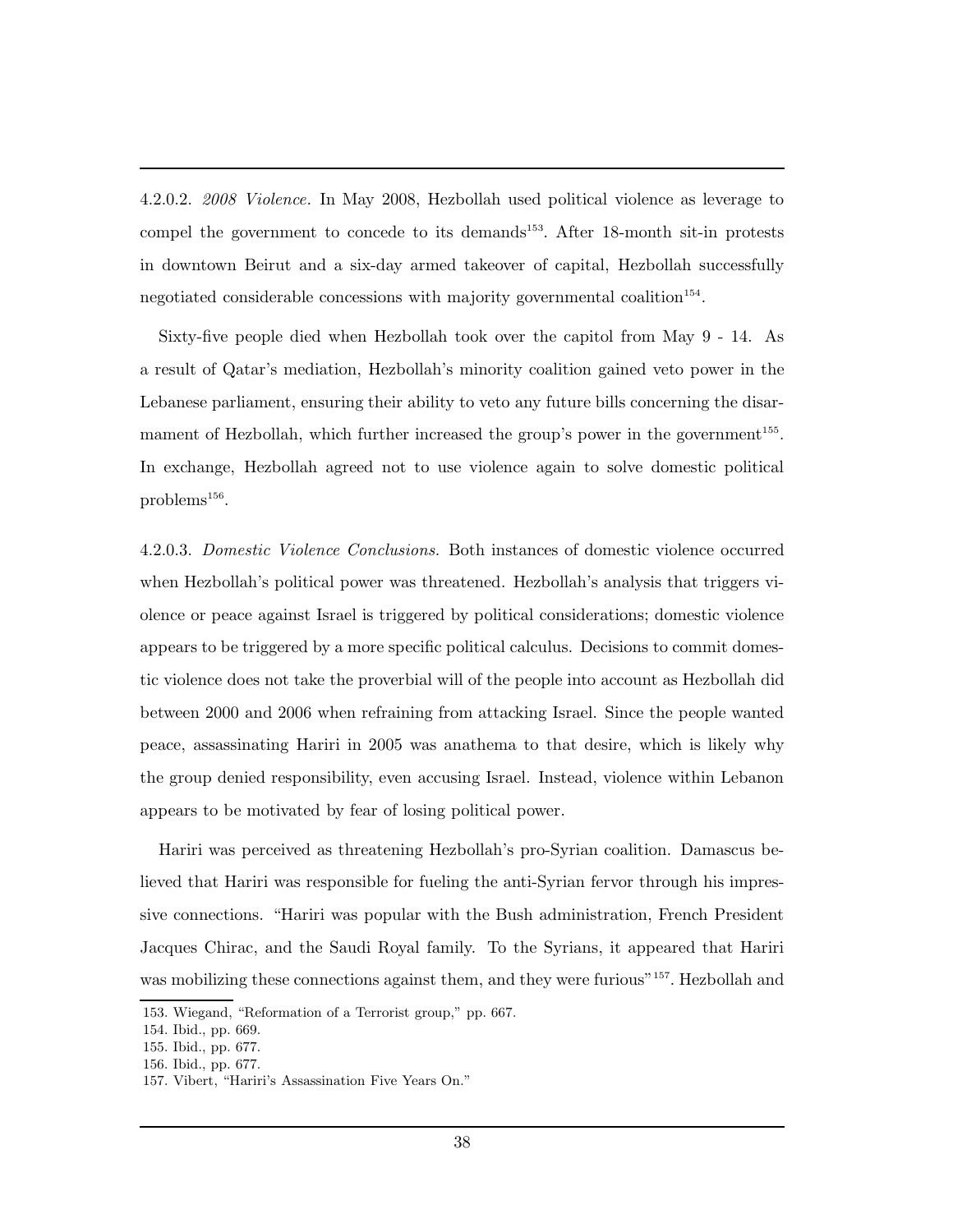Syria had every reason to believe that a quieted Hariri would alleviate pressure from Syria, keeping a Syrian presence in Lebanon, ensuring Hezbollah's continued political success.

Concern for political power is certainly the driving force behind the 2008 violence as well. It is clear from the negotiations process that Hezbollah's chief concern is amassing more power in the government. This makes sense considering that the government had recently made two moves that threatened Hezbollah: it removed a manager at the airport sympathetic to Hezbollah and investigated Hezbollah's private communications network<sup>158</sup>. Furthermore, the constant possibility that the government would attempt to disarm Hezbollah, as it considered in 2006, loomed above the group's head. The threat of disarmament coupled with the two events prior to May 2008 explains not only the timing of the protests but why Hezbollah specifically wanted the power to veto legislation.

Future domestic violence continues to be a theoretical possibility as long as Hezbollah maintains its weapons cache. However, as long as Hezbollah's role in the government is not threatened, according to this analysis, there is no reason for the group to turn their guns against Lebanese. To preserve peace, Hezbollah's new place in government should be welcomed and encouraged.

## 4.3. Policy Implications

Policy makers in the US and Israel would be interested in knowing how best to ensure Hezbollah's continued peace, but it would appear that little need be done to encourage them towards this goal. As discussed, non-violence is Hezbollah's natural state of existence, despite their reputation. Their primary objective as a group is to succeed in politics, and non-violence has helped them to that end. Thus, Hezbollah poses little risk, particularly for the United States and Israel.

<sup>158.</sup> Wiegand, "Reformation of a Terrorist group," pp. 677.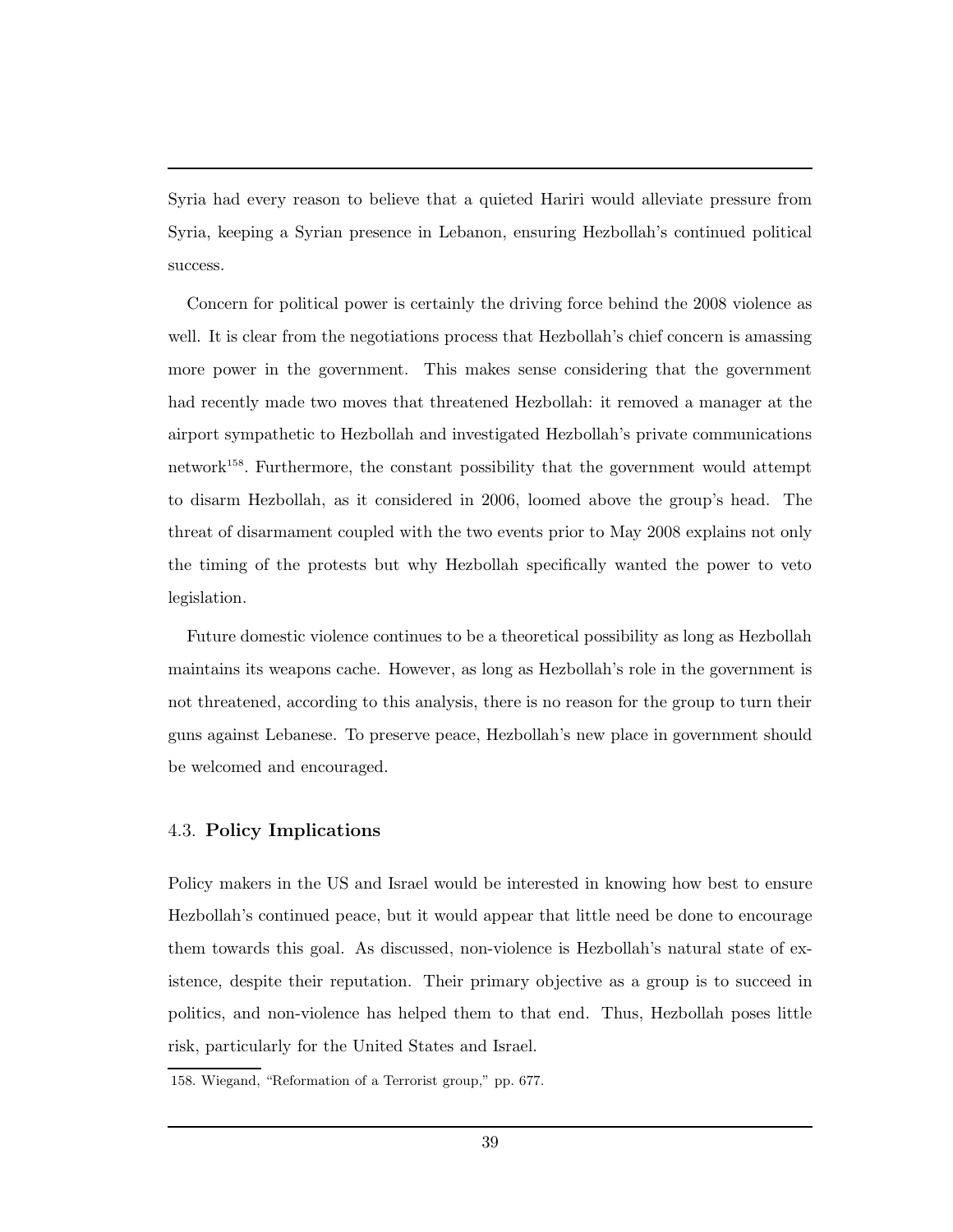So long as the current political environment remains the same, Hezbollah's calculus will not change: it will not be beneficial for them to attack Israel. Even if Iran gifted nuclear weapons to Hezbollah, the group's calculations would not change. Hezbollah would not attack Israel with a nuclear weapon since in all likelihood they would be unable to destroy Israel's second-strike capability— their ability to retaliate — meaning Hezbollah would have to assume that Tel Aviv would respond in kind, destroying that which Hezbollah seeks to protect: its constituency in Lebanon.

In conclusion, Israel does not have to fear a strike from Hezbollah since the group's raison d'être is not the destruction of Israel but winning the hearts and minds of Lebanese in order to solidify their role in the political system. This goal often calls for non-violence although may involve "minor political violence" domestically<sup>159</sup>. The more power Hezbollah acquires, however, the less likely violence becomes – against Israel or Lebanese. It is only when their political stature is threatened that Hezbollah engages in violence on Lebanese soil; their presence in the government has been responsible for maintaining years of peace vis-à-vis Israel, so the best way to prevent Hezbollah from engaging in violence is to ensure the growth and evolution of Hezbollah's political wing.

<sup>159.</sup> Wiegand, "Reformation of a Terrorist group," pp. 677.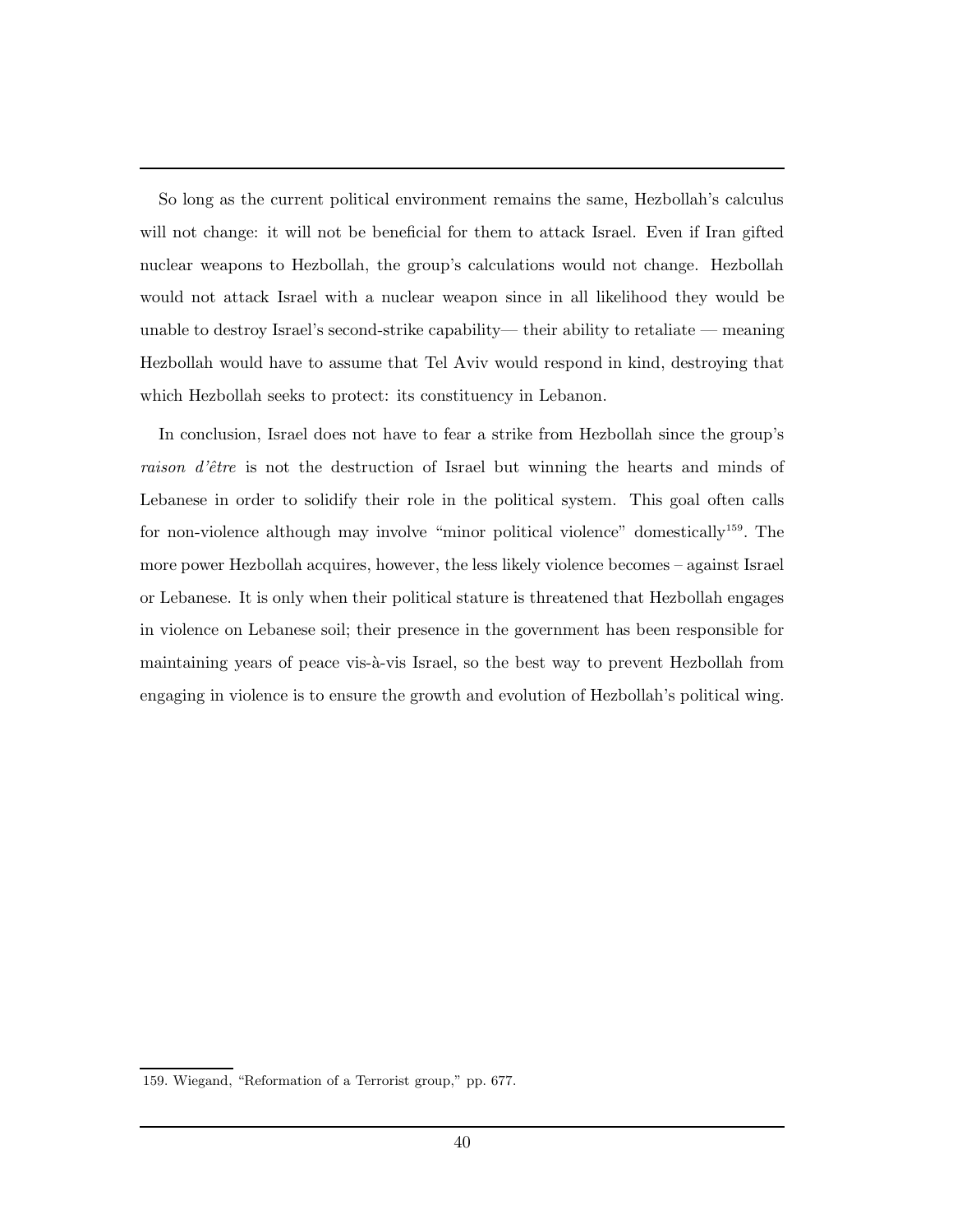### References

60-Minutes. "Hezbollah: A-Team of Terrorists." CBS News (April 2003).

- Abrahms, Max. "What Terrorists Really Want: Terrorist Motives and Counterterrorism Strategy." International Security 32, no. 4 (2008): 78–105.
- Al-Jazeera. "Nasrallah unveils 'Hariri proof'." Al-Jazeera English (August 10, 2010). http://english.aljazeera.net/news/middleeast/2010/08/ 2010891991920480.html.
- Alagha, Joseph. "The Israeli-Hizbullah 34-Day War: Causes and Consequences." Arab Studies Quarterly 30, no. 2 (2008): 1–22.
- Alterman, Jon B. "Iran's Strategic Aspirations and the Future of the Middle East: Statement before the House Foreign Affairs Committee, Subcommittee on Middle East and South Asia." Center for Strategic International Studies (2008).
- Ansari, Ali M. Iran under Ahmadinejad: The Politics of Confrontation. Abingdon, UK: Routledge, 2007.
- Bahari, Maziar. "Sweating Out the Truth in Iran." Op-ed page, The New York Times (August 24, 2006). http://www.nytimes.com/2006/08/24/opinion/24bahari. html.
- Barak, Oren. "Ambiguity and Conflict in Israeli-Lebanese Relations." Israel Studies 15, no. 3 (2010): 163–188.
- Barzegar, Kayhan. "Iran's Foreign Policy Strategy after Saddam." The Washington Quarterly 33, no. 1 (January 2010): 173–189.
- BBC. "Israeli air strikes hit two Gaza towns." BBC: News (November 19, 2010). http://www.bbc.co.uk/news/world-middle-east-11795966.
- Bloom, Mia. Dying to Kill: The Allure of Suicide Terror. New York: Columbia University Press, 2007.
- Briefing, Middle East. "Hizbollah: Rebel Without A Cause?" International Crisis Group (July 2003).
- Bulliet, Professor Richard. Interviewed by Sarah Cohler. Held at Columbia University. History Professor, Columbia University, November 5, 2010.
- CBS. "Syria Giving Missiles to Hezbollah, Israel Says." CBS: News (April 14, 2010). http://www.cbsnews.com/stories/2010/04/14/world/main6397011.shtml.

———. "U.S. Cables: Iran Armed Hezbollah Via Ambulances." CBS: News (November 29, 2010). http://www.cbsnews.com/stories/2010/11/29/world/ main7099393.shtml.

Cook, David. Understanding Jihad. Berkeley: University of California Press, 2005.

Crenshaw, Martha. "The Causes of Terrorism." Comparative Politics 13, no. 4 (1981): 379–399.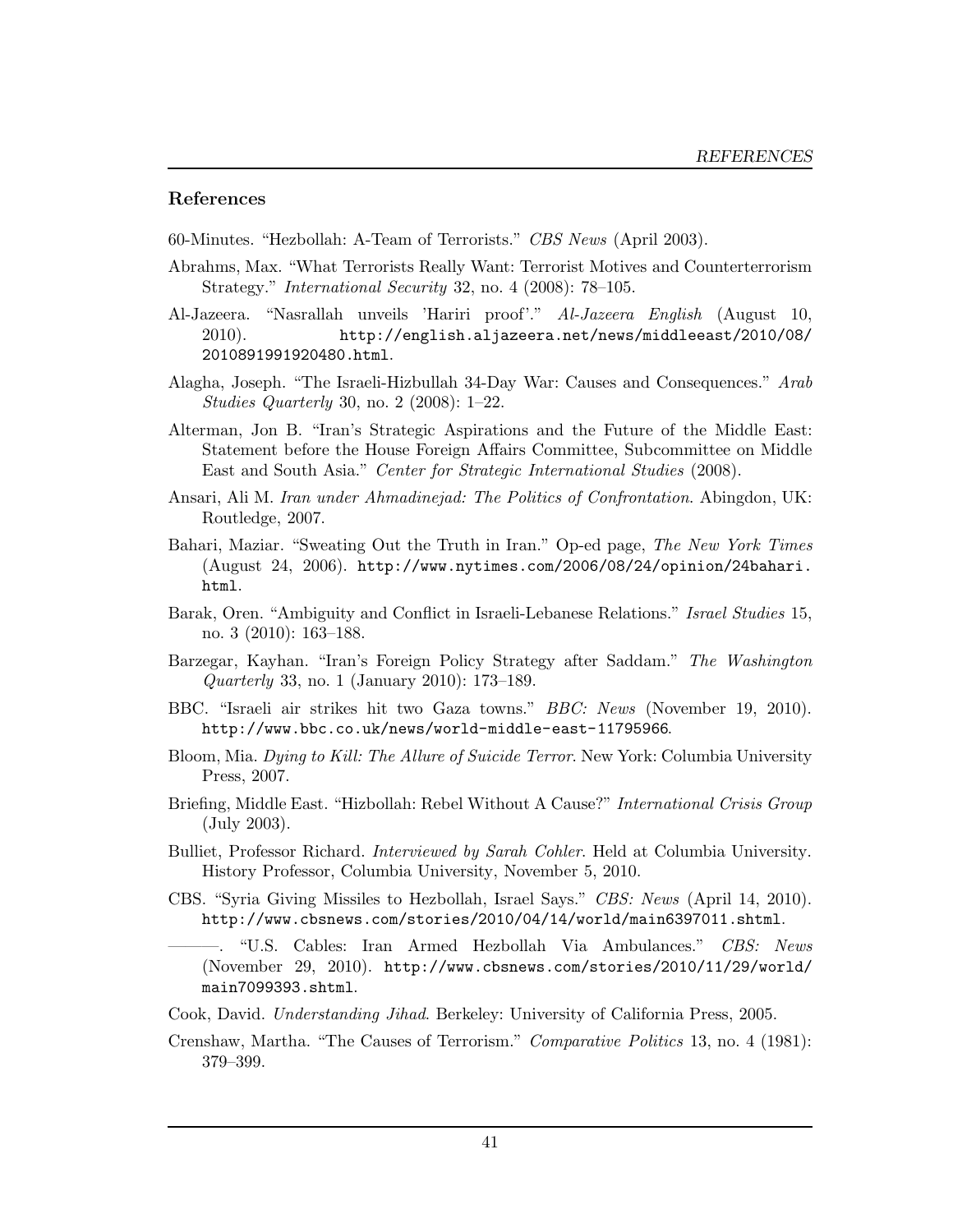- Deeb, Lara. "Hizballah: A Primer." Middle East Report Online (2006). http://www. merip.org/mero/mero073106.html.
- Department of Defence. Department of Defence Military and Associated Terms. As amended through April 2010. Department of Defence, April 2001.
- Ehteshami, Anoushiravan. "Iran's foreign policy: from Khatami to Ahmadinejad." Chap. Iran and its Immediate Neighbourhood in, edited by Anoushiravan Ehteshami and Mahjoob Zweiri, 129–140. United Kingdom: Ithica Press, 2008.
- Ehteshami, Anoushiravan, and Mahjoob Zweiri. Iran's foreign policy: from Khatami to Ahmadinejad. United Kingdom: Ithica Press, 2008.
- Erlanger, Steven. "Israeli Admits Big Errors in Lebanon War, but Won't Resign." The New York Times (January 3, 2007).
- Erlich, Reese. The Iran Agenda: The Real Story of U.S. Policy and the Middle East Crisis. Sausalito, CA: PoliPointPress, 2007.
- Hamzeh, Ahmad Nizar. "Hizbullah: From Islamic Revolution to Parliamentary Accommodation." Third World Quarterly 14, no. 2 (1993): 321–337.
- -. In the Path of Hizbullah. Syracuse, New York: Syracuse University Press, 2004.
- Harel, Amos. 34 Days. New York: Palgrave Macmillan, 2008.
- Harik, Judith Palmer. Hezbollah: The Changing Face of Terrorism. London: I. B. Tauris, 2004.
- Hassan, Nasrallah. Voice of Hezbollah: The Statements of Sayyed Hassan Nasrallah. London: Verso, 2007.
- Intelligence and Terrorist Information Center, Center for Special Studies. Hezbollah: Profile of the Shiite Terrorist Organization of Global Reach Sponsored by Iran and Supported by Syria. Special Information Bulletin. Intelligence and Terrorist Information Center, Center for Special Studies, 2003. http://www.terrorism-info. org.il/malam\_multimedia/English/eng\_n/html/hezbollah.htm.
- Hirst, Michael, and Clancy Chassay. "'Hezbollah is arming Gaza for a new war on Israel', says Israel's spy chief." The Telegraph (September 3, 2006). http://www.telegraph.co.uk/news/1527931/ Hezbollah-is-arming-Gaza-for-a-new-war-on-Israel-says-Israels-spy-chief. html.
- Hoffman, Bruce. Inside Terrorism. New York, New York: Columbia University Press, 2006.
- Jr., Neil King. "War Emboldens Iran Ahead of Nuclear Talks." Wall Street Journal (August 16, 2006).
- Karagiannis, Emmanuel. "Hezbollah as a Social Movement Organization: A Framing Approach." Mediterranean Politics 14, no. 3 (2009): 365–383.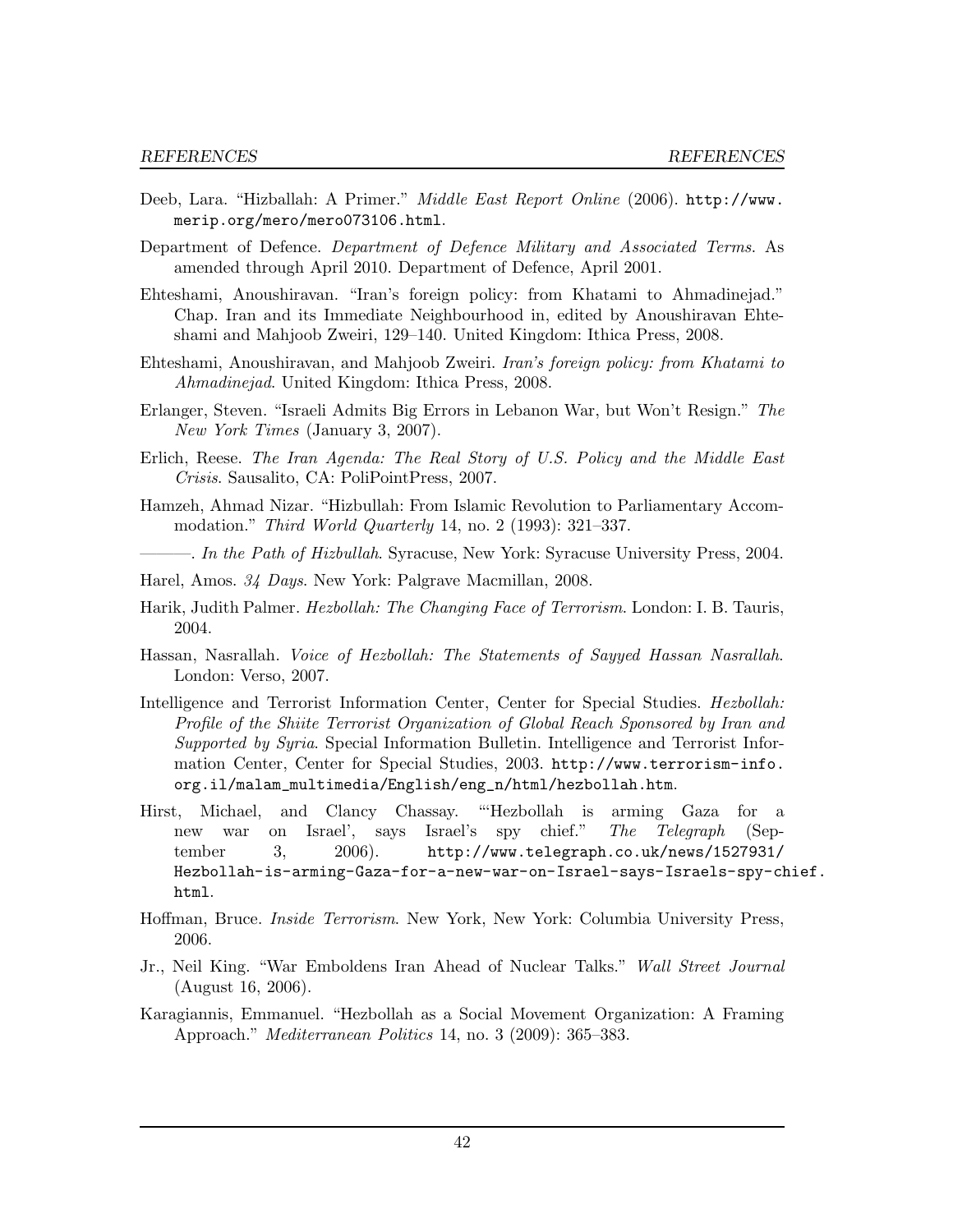- Kazemzadeh, Masoud. "Ahmadinejad's Foreign Policy." Comparative Studies of South Asia, Africa, and the Middle East 27, no. 2 (2007): 423–449.
- Khalidi, Professor Rashid. Interviewed by Sarah Cohler. Held at Columbia University. History Professor, Columbia University, November 10, 2010.
- Khoury, Jack. "Haifa man dies of critical wounds sustained during Lebanon war." Haaretz (August 30, 2007). http://www.dailystar.com.lb/July\_War06.asp.
- Kydd, Andrew, and Barbara F. Walter. "The Strategies of Terrorism." International Security 32, no. 1 (2006): 49–79.
- Lynch, Colum. "Evidence links Hezbollah to Hariri death." The Washington Post (November 21, 2010). http://www.washingtonpost.com/wp-dyn/content/article/ 2010/11/21/AR2010112103987.html?hpid=topnews.
- Macdonald, Neil. "CBC Investigation: Who killed Lebanon's Rafik Hariri?" CBC News (November 21, 2010). http://www.cbc.ca/world/story/2010/11/19/ f-rfa-macdonald-lebanon-hariri.html.
- Mannes, Aaron, et al. "Stochastic Opponent Modeling Agents: A Case Study with Hezbollah." In International Conference on Social and Behavioral Processing, Springer Verlag Lectures Notes in Computer Science. 2008.
- Mansour, Imad. "Washington and Hezbollah: A Rare Convergence of Interests." *Middle* East Policy 17, no. 2 (2010): 84–104.
- Masalha, Nur. The Bible and Zionism: Invented Traditions, Archaeology and Post-Colonialism in Israel-Palestine. London: Zed Books, 2007.
- Menashri, David. "Iran's Regional Policy: Between Radicalism and Pragmatism." Journal of International Affairs 60, no. 2 (2007).
- Milani, Mohsen M. "Tehran's Take: Understanding Iran's US Policy." Foreign Affairs 88, no. 4 (2009).
- Nerguizian, Aram. "The Lebanese Armed Forces: Challenges and Opportunities in Post-Syria Lebanon." Center for Strategic International Studies (2000).
- Norell, Magnus. "A Victory for Islamism? The Second Lebanese War and Its Repercussions." The Washington Institute for Near East Policy (November 2009).
- Norton, Agustus Richard. Hezbollah. Princeton: Princeton University Press, 2007.
	- ———. "Hizballah of Lebanon: Extremist Ideals vs. Mundane Politics." Council on Foreign Relations (1999).
	- -. "The Role of Hezbollah in Lebanese Domestic Politics." The International Spectator 42, no. 4 (2007): 475–491.
- Odenheimer, Alisa, and David Rosenberg. "Annual U.S. Aid to Israel To Reach \$3B." New York Sun (July 30, 2007).